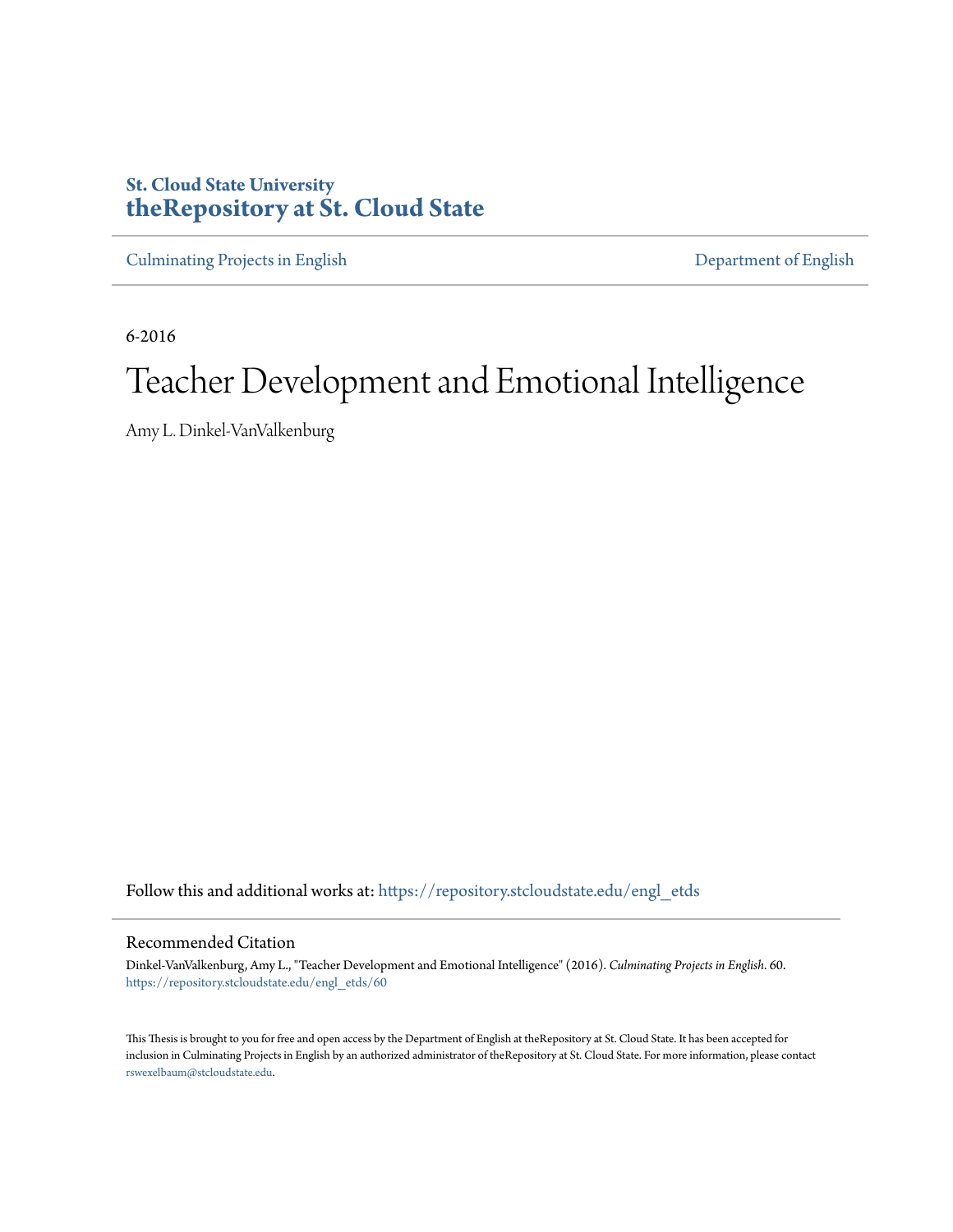# **Teacher Development and Emotional Intelligence**

by

Amy Dinkel-VanValkenburg

# A Thesis

Submitted to the Graduate Faculty of

St. Cloud State University

In Partial Fulfillment of the Requirements

For the Degree

Master of Arts in

English: Teaching English as a Second Language

June, 2016

Thesis Committee: Choonkyong Kim, Chairperson James Robinson Nicholas Miller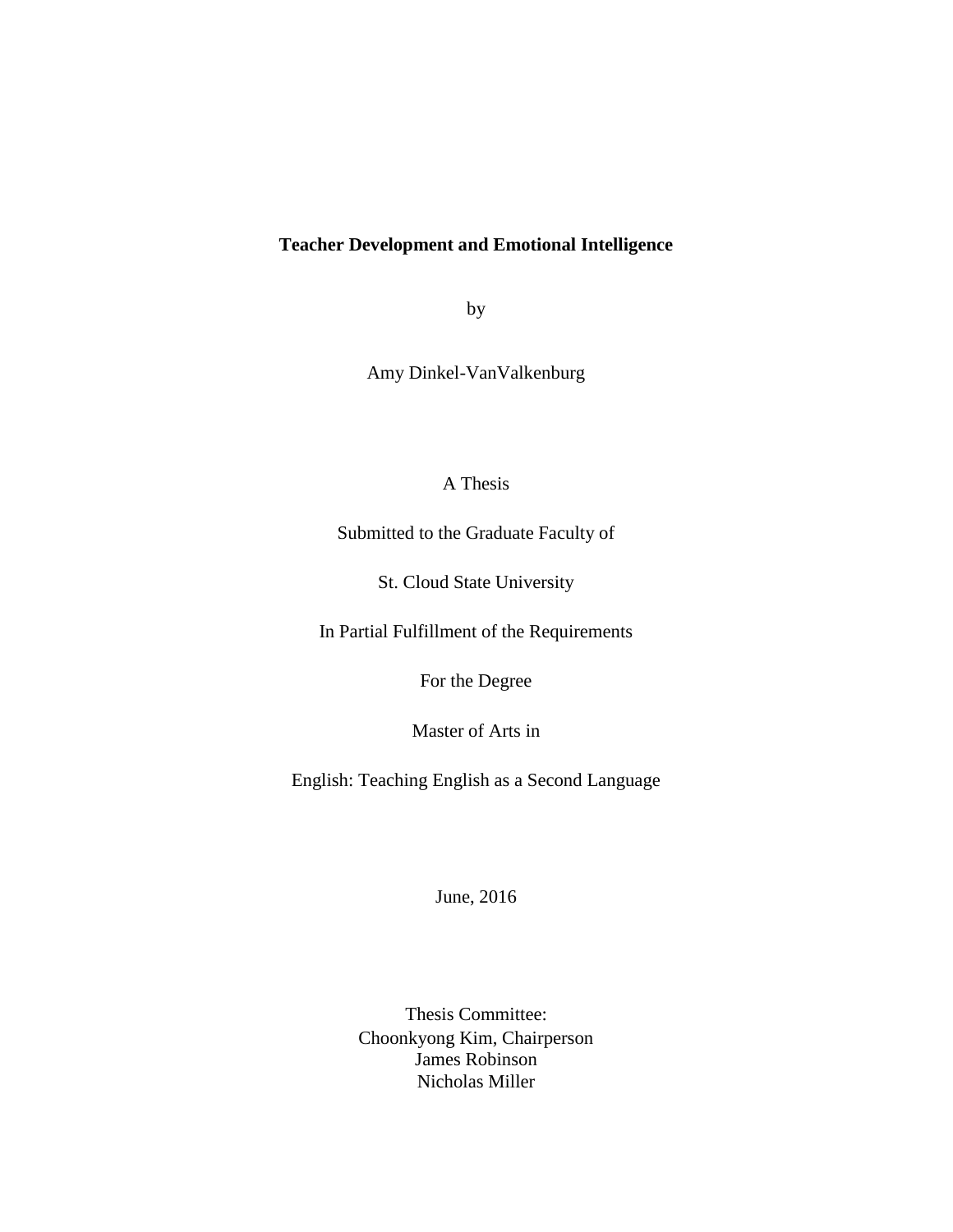#### **Abstract**

During my final semester as a TESL (Teaching English as a Second Language) student– while also teaching college ESL classes–I found myself curious about the emotional aspect of teaching. An education class I was enrolled in at the time happened to be covering a unit on "Teaching the Whole Person", in which we discussed 'emotional intelligence' or EI (Diaz-Rico, 2008, p. 35). The construct of Emotional Intelligence (EI) is comprised of five main categories: intrapersonal, interpersonal, stress management, adaptability, and general mood (Bar-On, 1997). I began to contemplate whether or not traditional methods of professional development (PD) address EI. This led to my own investigation – a project – or thought experiment – to link the emotional aspect of teaching to best practice pedagogy.

PD in the form of graduate seminars and teacher education programs is ignoring something that appears so simple and obvious to me–time spent in teacher talk is worthwhile. Teacher talk, or what I will refer to here as the Conversation Circle, provides the practitioner with a built-in mode of reflection using authentic content, and reflection is widely known in our profession to be a fundamental component of teacher development.

Using a strategy from, "Teaching with Emotional Intelligence" (Mortiboys, 2005), I set out designing the Conversation Circle. Analysis of the Conversation Circle identified salient features of teacher talk, which by its casual nature fosters collaboration and reflection, and presents possibilities for application to teacher education and professional development.

**Keywords**: Emotional intelligence, reflection, collaboration, professional development, communication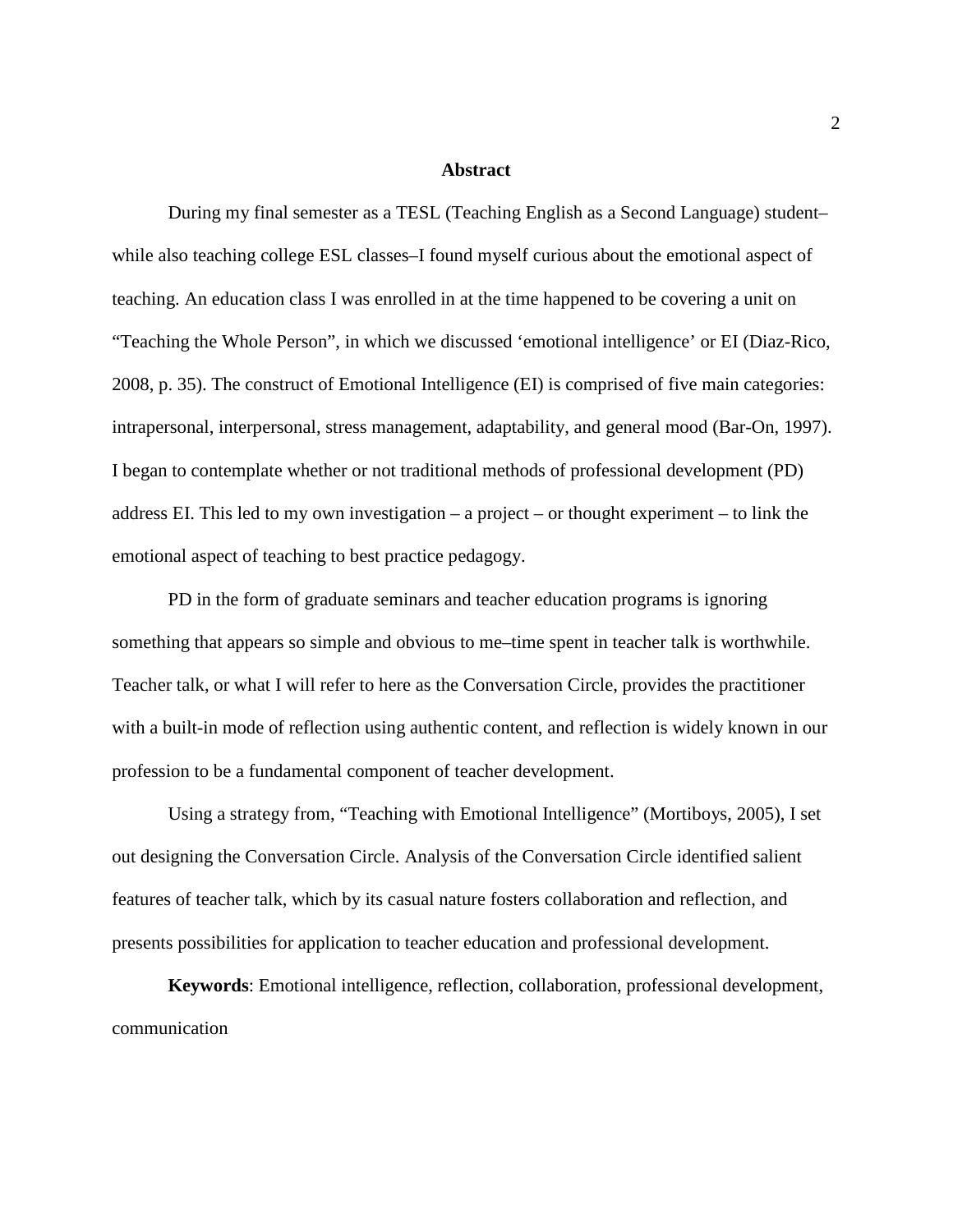# **Table of Contents**

 $\overline{3}$ 

|                | 6              |
|----------------|----------------|
| Chapter        |                |
| $\mathbf{I}$ . | $\overline{7}$ |
|                | 9              |
|                | 10             |
| II.            | 11             |
|                | 11             |
| Ш.             | 13             |
|                | 13             |
|                | 14             |
|                | 15             |
|                | 17             |
| IV.            | 20             |
|                | 20             |
|                | 21             |
|                | 21             |
|                | 26             |
|                | 26             |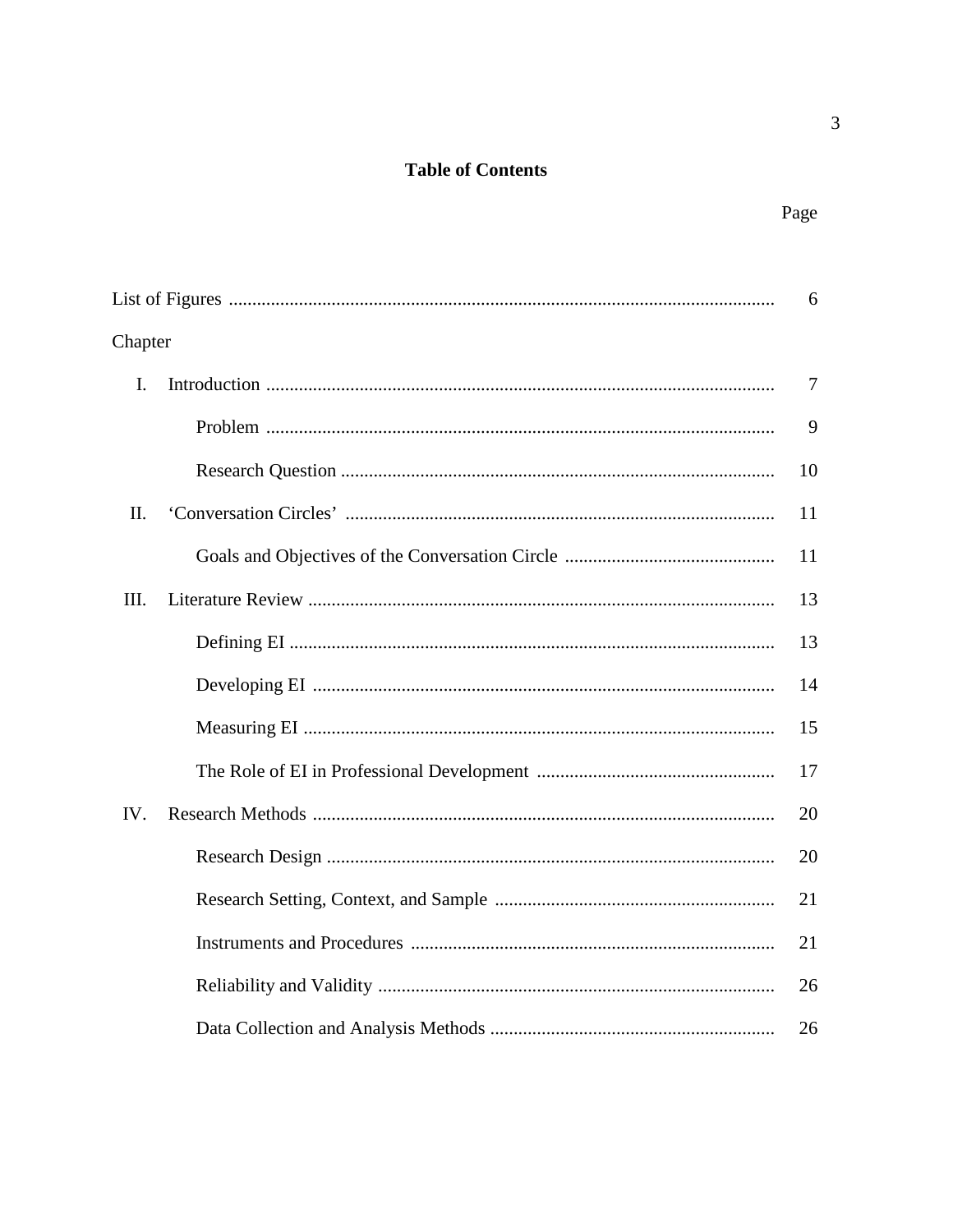| Chapter    | Page |
|------------|------|
|            | 27   |
| V.         | 28   |
|            | 28   |
|            | 29   |
|            | 30   |
| VI.        | 32   |
|            | 32   |
|            | 35   |
| VII.       | 42   |
|            | 42   |
|            | 43   |
|            | 44   |
| Appendices |      |
| A.         | 48   |
| <b>B.</b>  | 49   |
|            | 50   |
| D.         | 51   |
| Ε.         | 52   |
| F.         | 56   |
| G.         | 57   |
| Η.         | 64   |
|            |      |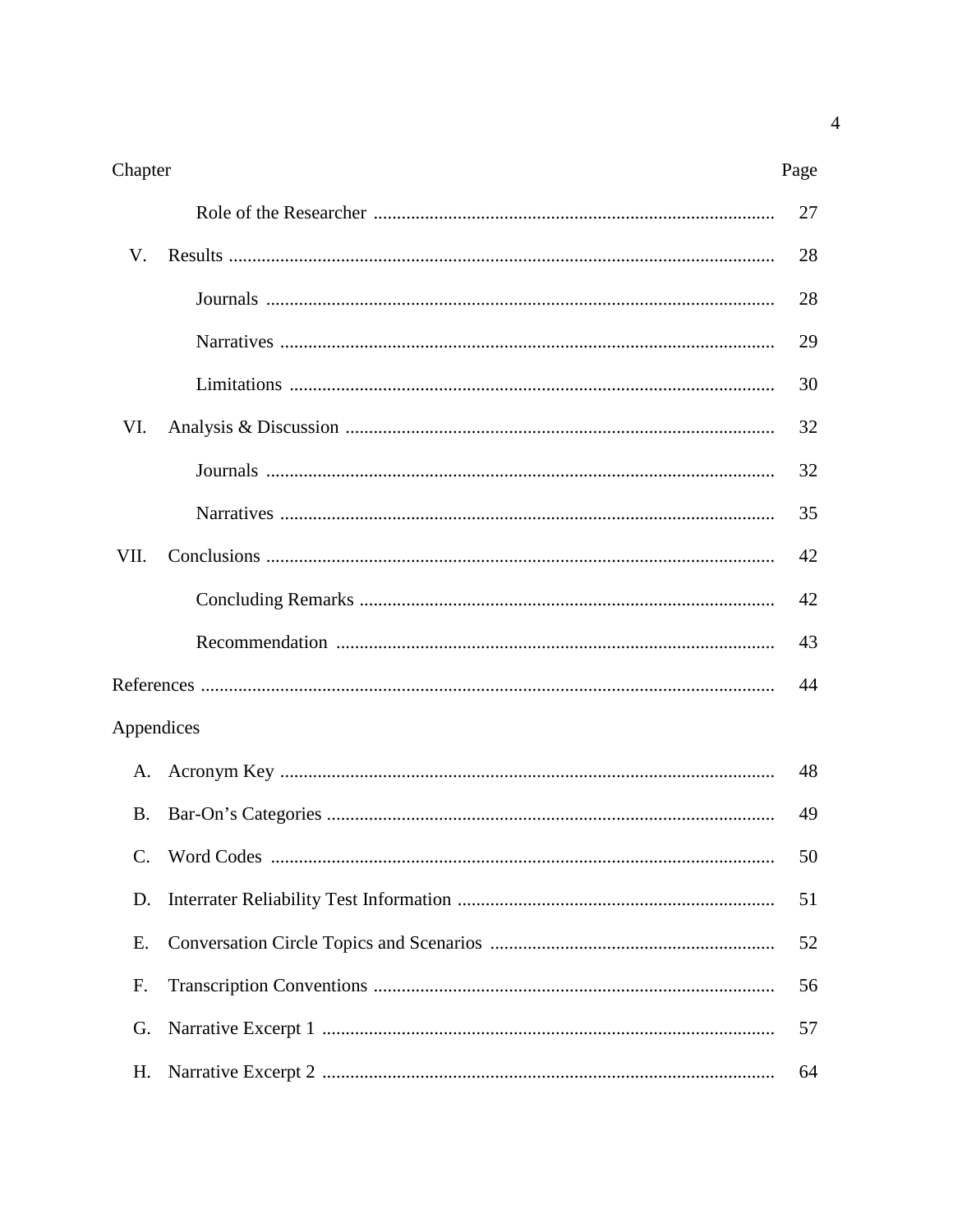$\overline{5}$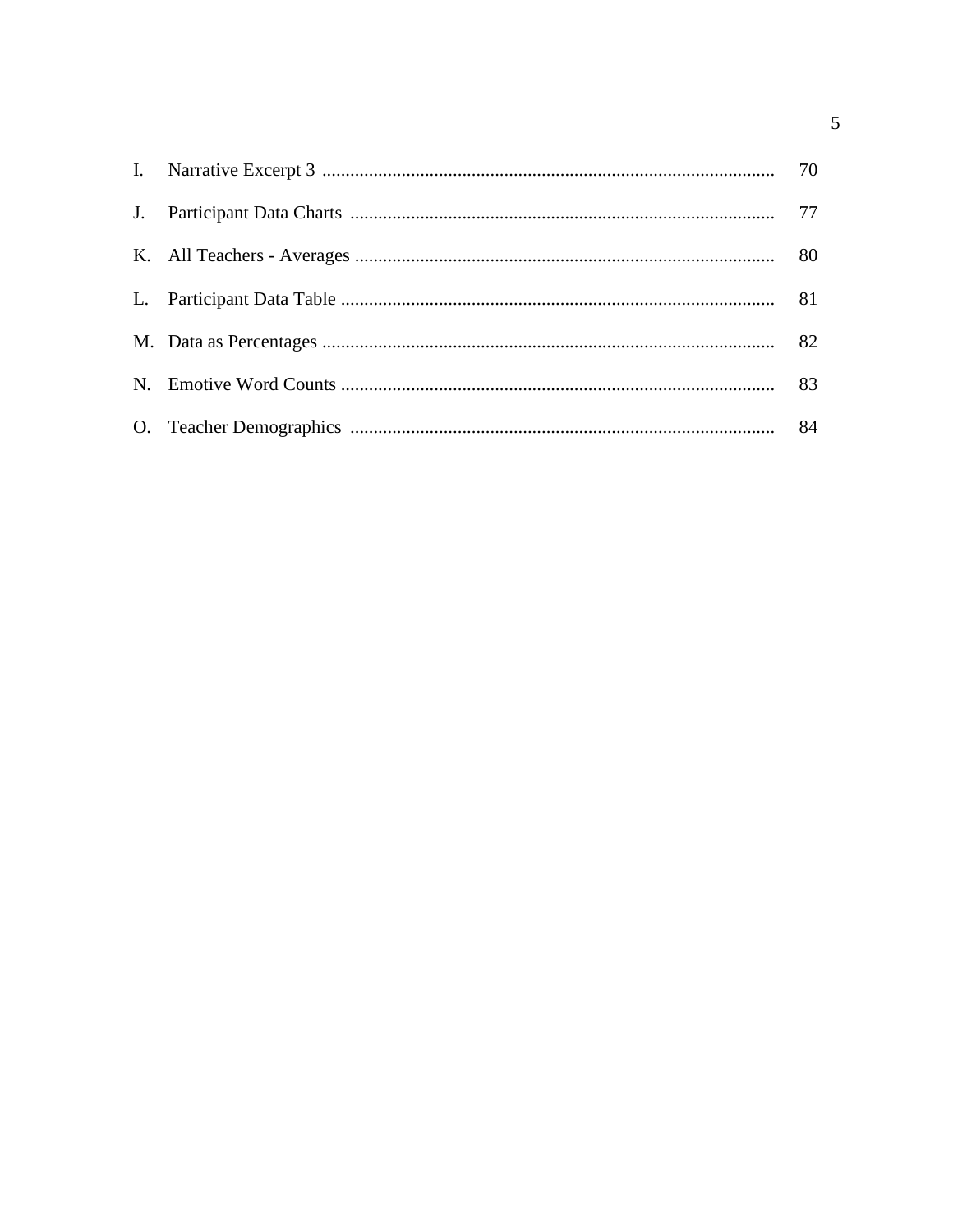# **List of Figures**

| Figure | Page |
|--------|------|
|        | 22.  |
|        | 22   |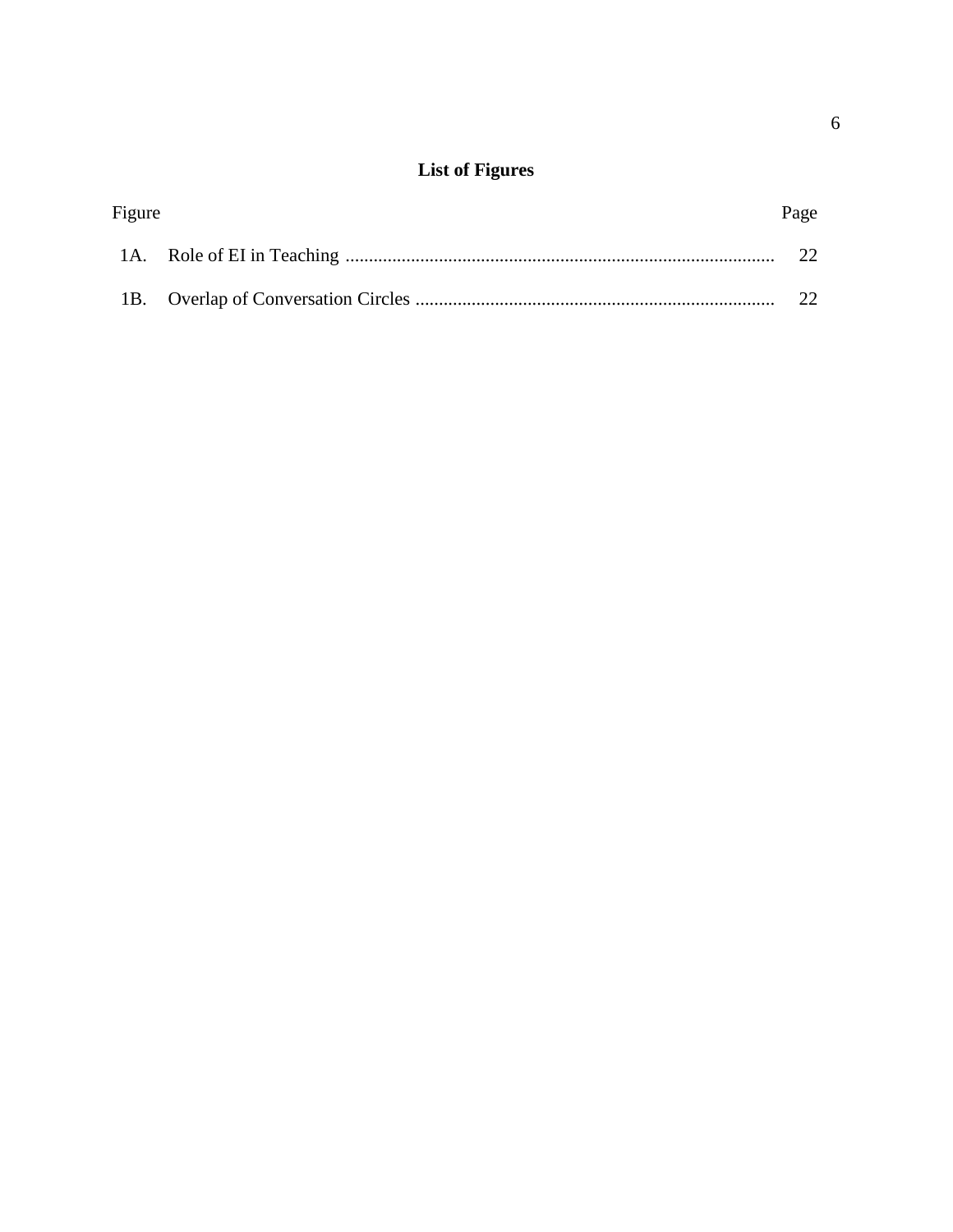#### **Chapter I: Introduction**

If America's next generation of teachers is to exercise responsible pedagogy, then preparations for the task must be made now, chiefly in the classrooms where the formative stages of teacher development are taking place. Teacher training programs and professional development opportunities are in abundance as a steady stream of new legislation continues to transform the educational experience. The profession of teaching is changing. Teacher training programs are increasing the role of the teacher and with that, teacher-training programs sometimes fall short of engaging teachers in meaningful conversations about interpersonal and intrapersonal attributes as self-regard, self-awareness, assertiveness, social responsibility, and empathy - all fundamental to becoming a responsible practitioner. Emotional Intelligence (EI and all other acronyms, Appendix A) is all of these attributes and therefore is an essential component to a teacher's subject expertise (Mortiboys, 2005). Zoshak (2016) artfully describes a possible shortcoming of teacher education programs in this way, "one such potential blind spot that draws attention in some teacher education programs today is the inseparability of emotions and teaching/learning" (p. 211). Goleman (1995), Gardner (1993), and Mortiboys (2005) agree that developing emotional intelligence (EI) is quintessential to becoming a reflective practitioner, and a critical attribute of teacher effectiveness. Lantieri (2008) puts EI center stage when discussing current social and emotional learning (SEL) initiatives in place at many K-12 schools. She goes on to elaborate on how teacher and student EI, are what create in our students "good social and emotional skills early in life… (these skills) make a big difference in (students') long-term health and well-being (Lantieri, 2008, p. 16). Inculcating the minds of teachers with a respect for and disposition toward highly developed EI is paramount in teacher preparation and sustainability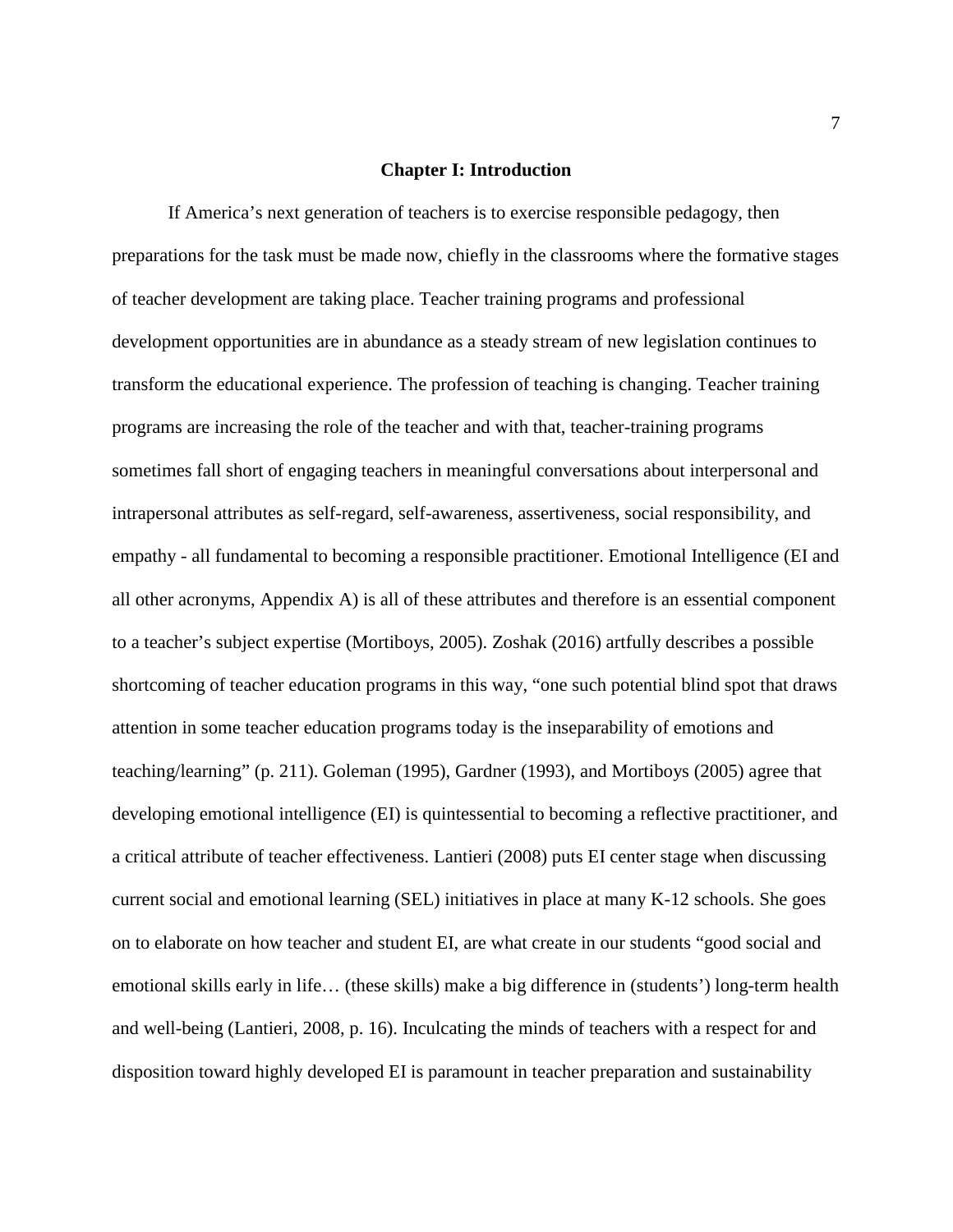(Mortiboys, 2005, p. 112). It may be that teachers with underdeveloped EI will struggle to meet the multitude of needs of 21st Century learners (Lantieri, 2008). As Rust (2014) explains, "during the last decade, research has shown that teachers who work to develop relationships, while delivering relevant and rigorous instruction, demonstrate greater student achievement" (p. 5). Conducting a professional development (PD) opportunity based on the role of EI was a thought experiment in which I hoped to encourage teachers to care about education in new and different ways.

This project introduces the construct of a Conversation Circle: a workshop-like session designed to encourage teacher-talk and reflection on the topic of emotional intelligence (EI). I was curious how, or if, attributes of EI could develop in teachers by providing a place of conversation where discussion was structured but not formal, and where the vocabulary and definitions of EI and its categories were explicit. EI consists of five categories, with each category having two or more sub-categories (Appendix B for complete listing):

Intrapersonal (self-awareness and self-expression):

- Self-Regard: To accurately perceive, understand and accept one's self
- Emotional Self-Awareness: To be aware of and understand one's emotions Interpersonal (social awareness and interpersonal relationship)
- Empathy: To be aware of and understand how others feel
- Social Responsibility: To identify with one's social group and cooperate with others Stress Management (emotional management and regulation)
- Stress Tolerance: To effectively and constructively manage emotions
- Impulse Control: To effectively and constructively control emotions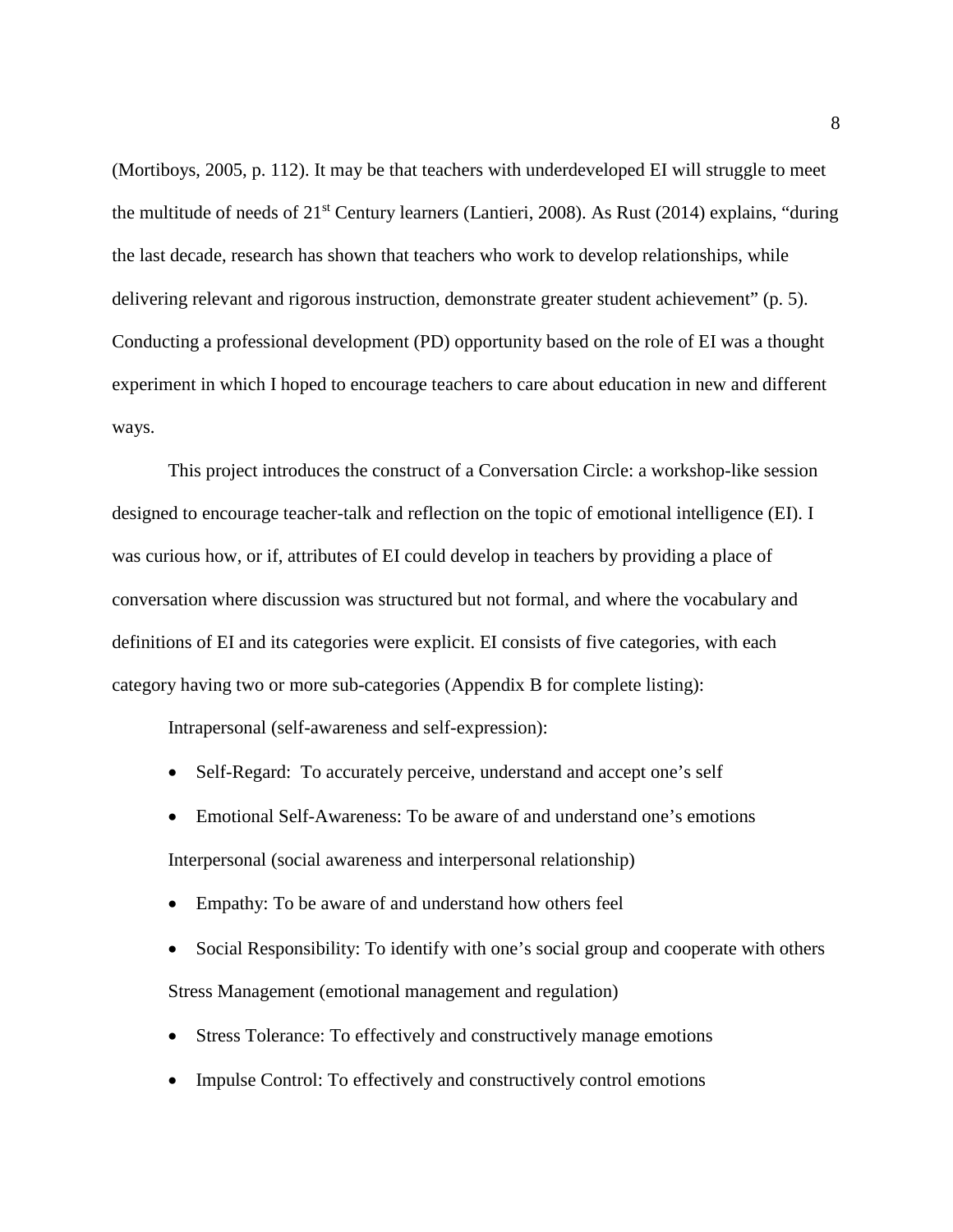Adaptability (change management)

- Flexibility: To adapt and adjust one's feelings and thinking to new situations
- Problem-Solving: To effectively solve problems of a personal and interpersonal nature

General Mood (self-motivation)

- Optimism: To be positive and look at the brighter side of life
- Happiness: To feel content with oneself, others and life in general. (Bar-On, 1997)

This study, or thought experiment, follows a group of six English as a Second Language (ESL) teachers through a series of conversations; the teacher talks, or Conversation Circles, are guided by eight hypothetical scenarios an ESL teacher may face in her day-to-day practice. Teaching and learning rely on human behavior that empowers the teacher and the student in processes of transformation. While discussing hypothetical scenarios, the teachers view the scenarios through the lens of Bar-On's (1997) five categories. The teachers were then asked to write in their journal at the end of each session.

#### **Problem**

Teacher training programs show a general lack of addressing the whole person, namely the emotional aspect of teaching and learning. Teachers need to connect and relate on an emotional level with their students. As Zoshak (2016) writes, "what teacher education programs can't quite seem to see is that emotions cannot be separated from the teaching/learning process" (p. 211). I conducted this research because I believe that interest in, understanding of, and enthusiasm for the emotional aspect of teaching and learning will improve interactions between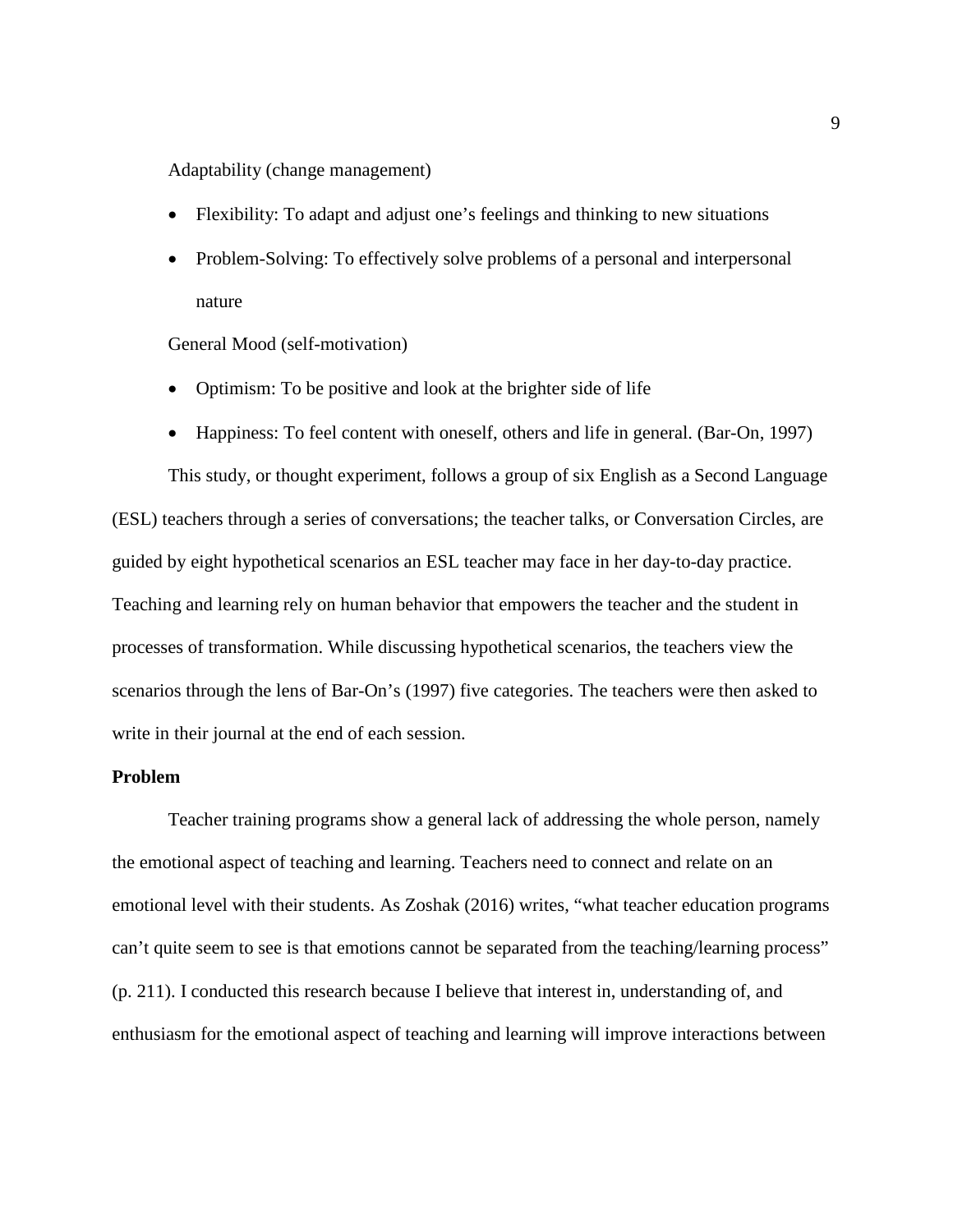teachers, administrators, students, and parents, and this could affect positive change to current systems.

# **Research Question**

 $\triangleright$  Will a Conversation Circle focusing on elements of emotional intelligence affect change in teachers' attitude toward, interest in, and knowledge about the role emotional intelligence plays in their teaching practice?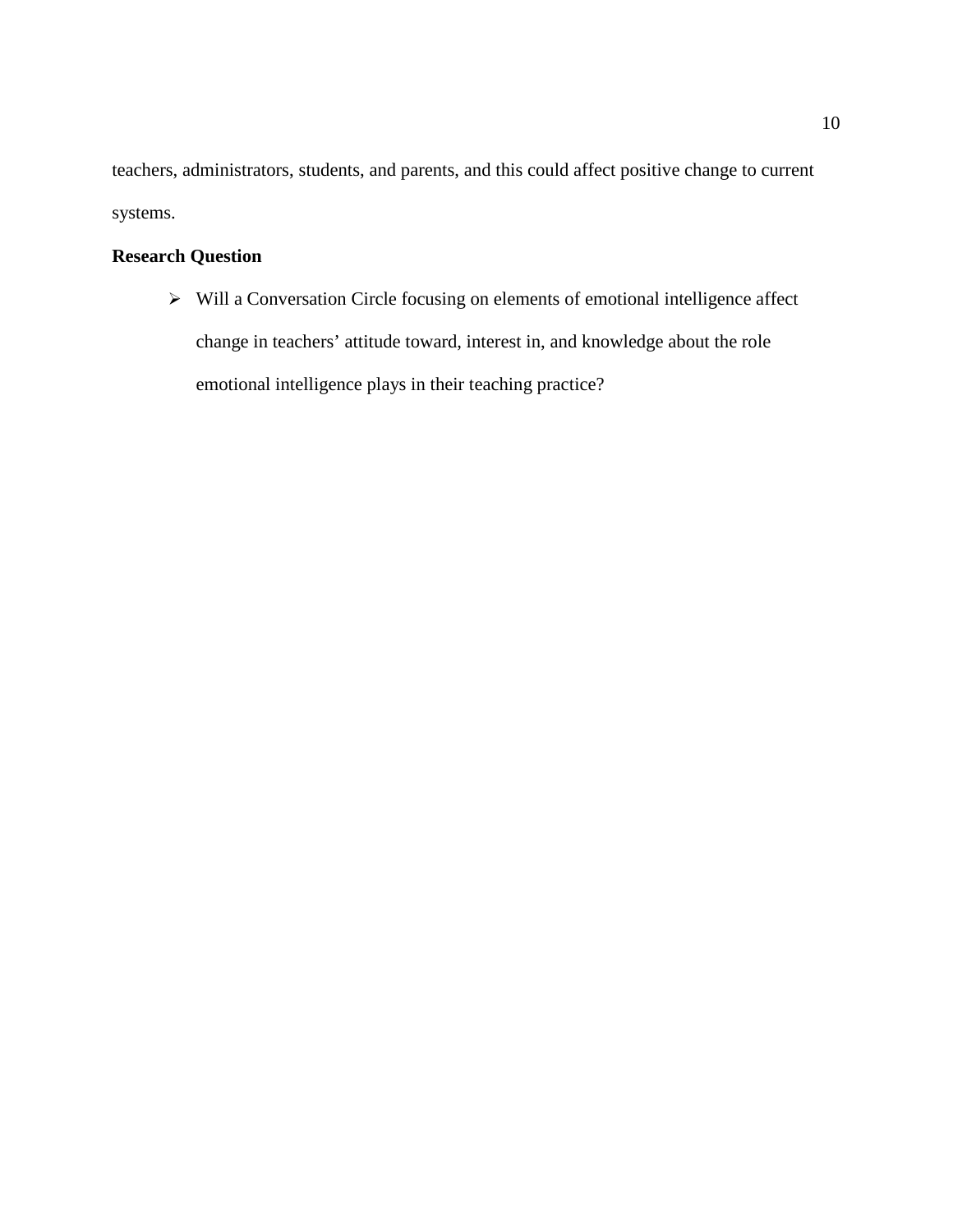#### **Chapter II: 'Conversation Circles'**

Having experienced many teacher professional development (PD) events, it seems that teacher-training allows very little time for the essential skill building of interpersonal communication, adaptability, problem solving, and stress management–all categories of EI. A PD that supports and fosters a growth in knowledge and understanding of EI and the importance of teacher talk time, the Conversation Circle, may be a critical attribute of a teacher's pedagogical design that is missing from traditional teacher PDs or teacher education programs. "Traditional" will be defined here as defined by Butler, Lauscher, Jarvis-Selinger, and Beckingham (2004): one to one meetings with teacher colleagues and/or school administrators, teacher training workshops, and teacher conferences. The aim of the Conversation Circle was for the teacher to engage as the learner outside the structure of traditional teacher training where formality can sometimes impede authenticity.

## **Goals and Objectives of the Conversation Circle**

- 1. To present basic information about EI.
- 2. To share research regarding connections currently being made between teacher effectiveness and EI.
- 3. To encourage a reflective teaching practice.
- 4. To encourage familiarity with the vocabulary of EI.
- 5. To become acquainted with the literature and resources regarding EI and the potential to manifest positive teacher-student relationship and successes.
- 6. To make connections between self-awareness and best practice pedagogy.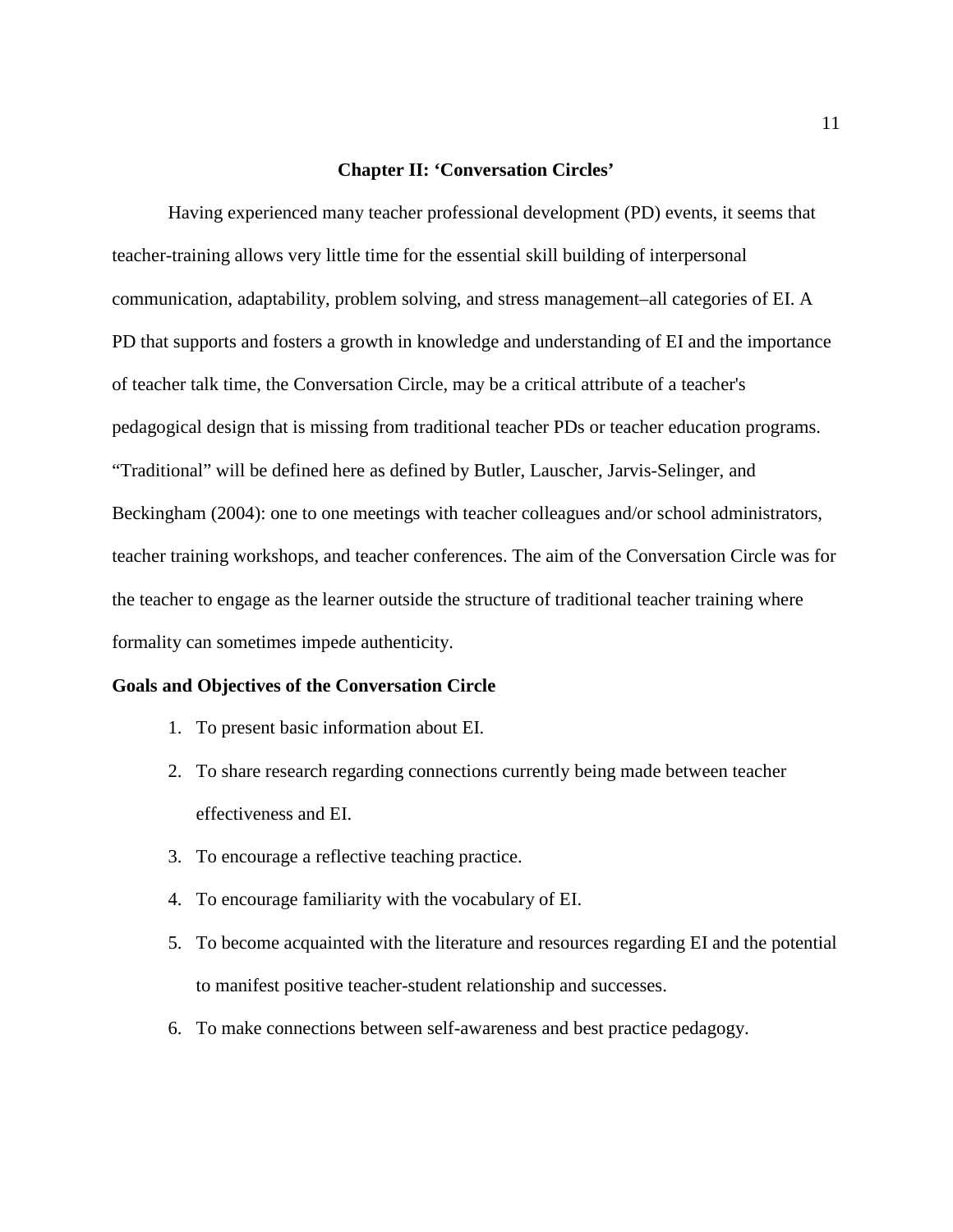This exploration into a possible relationship between developing teacher EI and the Conversation Circle was three-fold: (1) bring attention to the role of EI in one's teaching practice, (2) record authentic talk about teacher-student interactions (TSI) and teacher-teacher interactions (TTI), (3) allow time for teachers to reflect on their practice with regard to Emotional Intelligence (EI). Rubenfeld, Clément, Lussier, Lebrun, and Auger, (2006) along with Mortiboys (2005), Mayer and Salovey (1997) identify that teachers who have highly developed EI are more likely to perform in effective and positive ways in TSI and TTI. The research of the Conversation Circle is a thought experiment into what is possible if teachers are offered time, dialogue with colleagues, and vocabulary to consider while reflecting.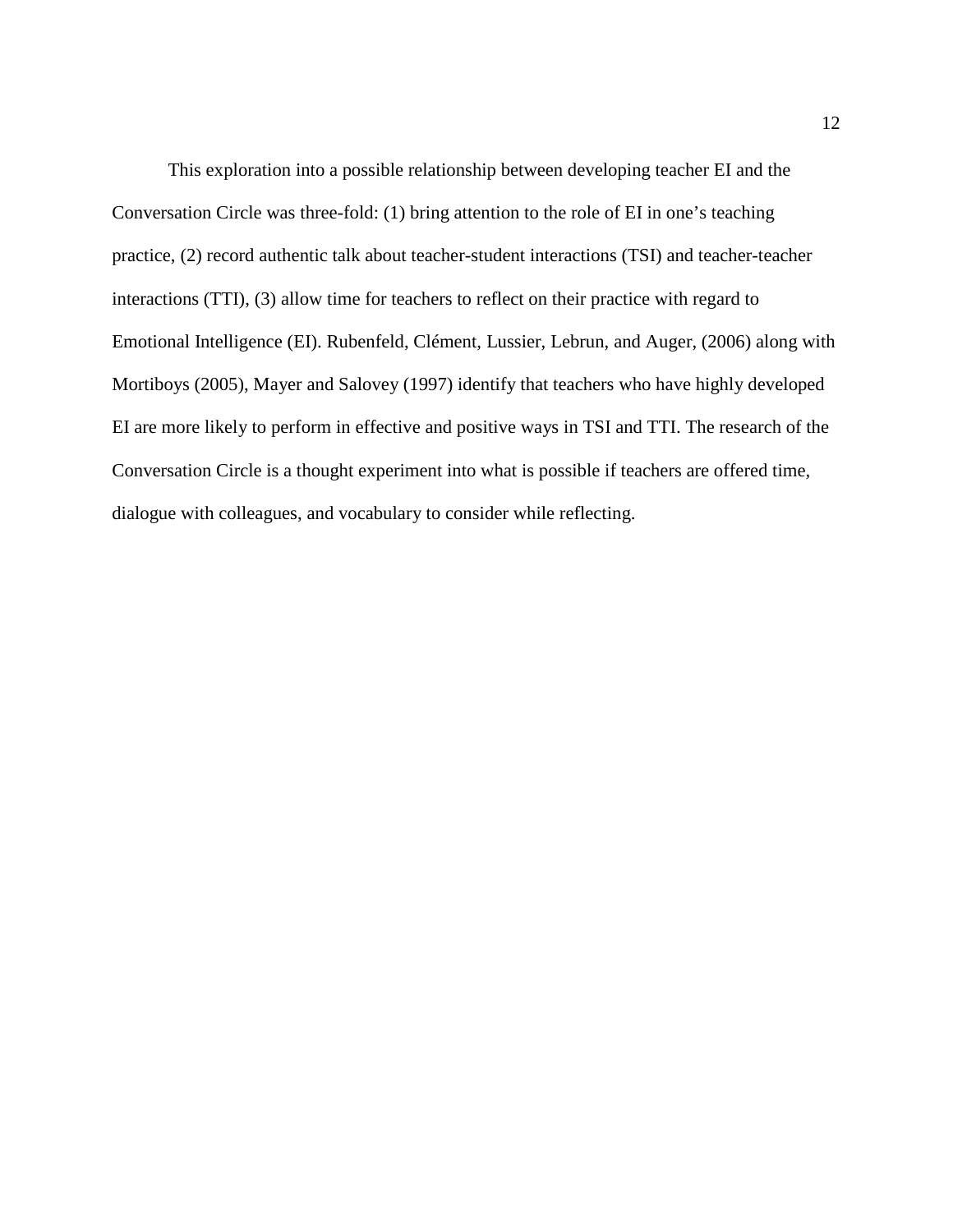#### **Chapter III: Literature Review**

#### **Defining EI**

EI is comprised of multiple categories and is approached through various perspectives based on the researcher's design. It involves the cognitive and emotional mind and the behaviors associated with both–no doubt, the many facets of EI and its role in teacher development have infinite strands of definition. It is an aptitude concerning multiple areas of human behavior, comprised of a number of categories including, but not limited to, the intrapersonal and interpersonal attributes of self.

Self-awareness, one of the 'interpersonal' attributes of EI, helps the teacher develop a reflective practice (Mortiboys, 2005). Williams and Burden (1997) explore teachers as reflective practitioners, noting such pioneers as Carl Rogers and Abraham Maslow, early theorists who laid the groundwork in education with theories such as (Maslow's) hierarchy of human needs, which includes interpersonal closeness, and self-esteem (Williams & Burden, 1997, pp. 34-35). Williams and Burden (1997) point out that critical reflection is central to developing EI, and that EI is central to developing an effective teaching practice.

Williams and Burden (1997) write about schools of thought, in the learning environment, including the humanistic approach to education that hinges on "learning which is self-initiated and which involves feelings as well as cognition" is most likely to be lasting and pervasive" (p. 35).

Behavioral psychology can tell us a great deal about the relationship between cognition and emotion. Elaborating on the effective teacher, Williams and Burden (1997) state that learning cannot take place in a vacuum. The environment created through (TSI) not only matters,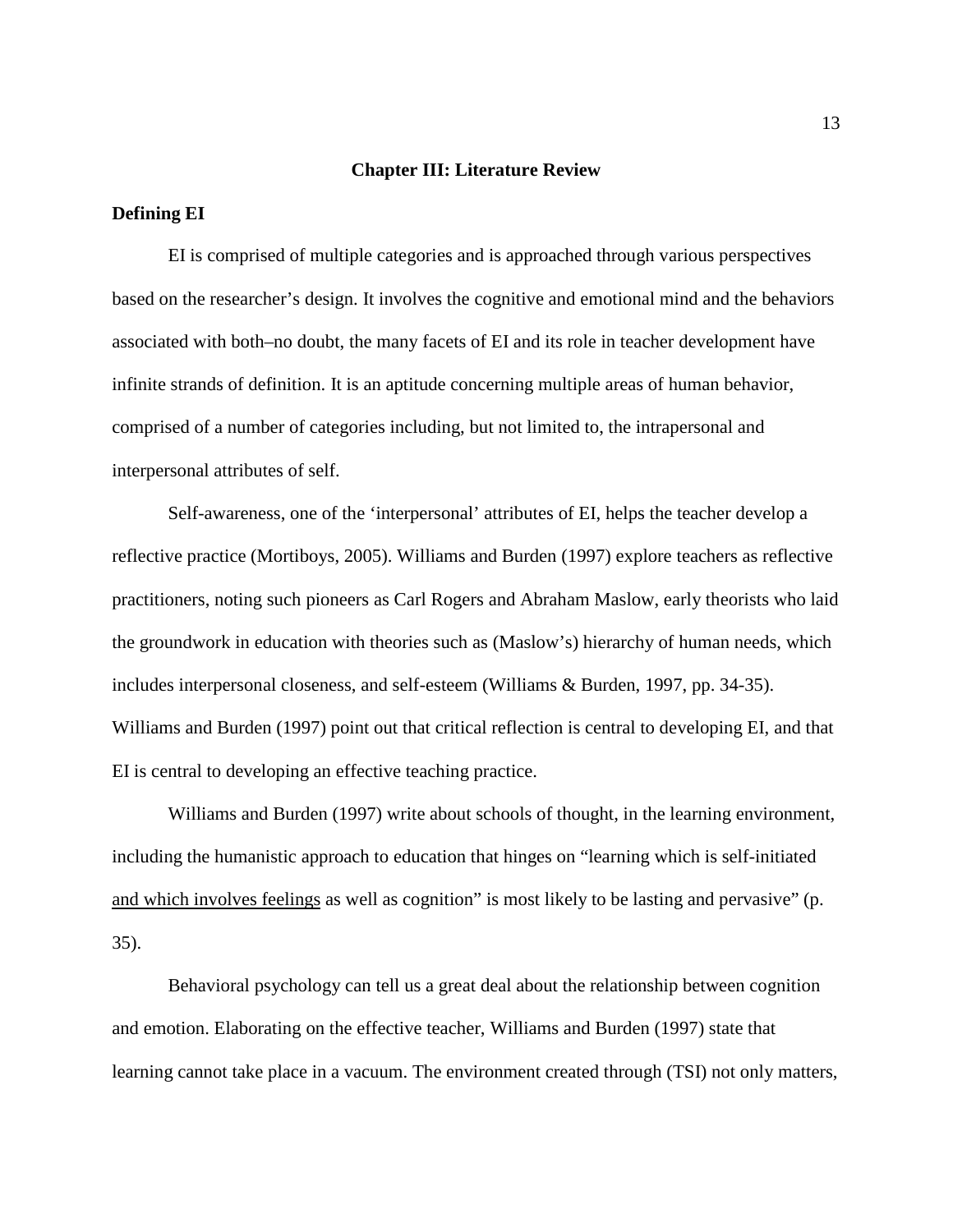but is complex and involves non-tangibles, such as how a student or teacher feels about the social-emotional learning (SEL) experience. A professor of mine once said, "when a teacher appeals to students' emotions as well as their cognitive abilities, the teacher-learner connection is usually strong and effective" (Kim, 2010). Learning, teaching, and the aspect of emotion involved on both the part of the learner and the teacher cannot be held separate from one another.

Adding to the complexity of EI, Goleman (1995) shares that the growing field of EI presents its audience with three main models, but notes that there are still seemingly infinite variations of these models. Goleman (1995) does not give each of these three models a distinctive name, but instead, identifies them as such:

That of Salovey and Mayer rests firmly in the tradition of intelligence shaped by the original work on IQ a century ago. The model put forth by Reuven Bar-On is based on his research on well-being. And my own model focuses on performance at work and organizational leadership, melding EI theory with decades of research on modeling the competencies that set star performers apart from average. (p. xiii)For this project, we can take all three into consideration as defining EI: one type of intellect measurable by teacher reflection and teacher action.

#### **Developing EI**

There are two widely known theories regarding the development of EI. One theory is that, like IQ, you are born with your maximum capacity, meaning you cannot *develop* EI. The second posits the ability to develop EI through various channels of practice, one being selfreflection, another, human experience. This project hinges on the later.

Goleman (1995) mentions that the study of EI has experienced some dissent in regards to its value, mainly by those scholars who firmly embrace Intelligence Quotient (IQ) as the best predictor of success. Goleman (1995) insists that as interest in EI develops, branching out into professional and personal dialogues, research will ultimately reveal that it is central to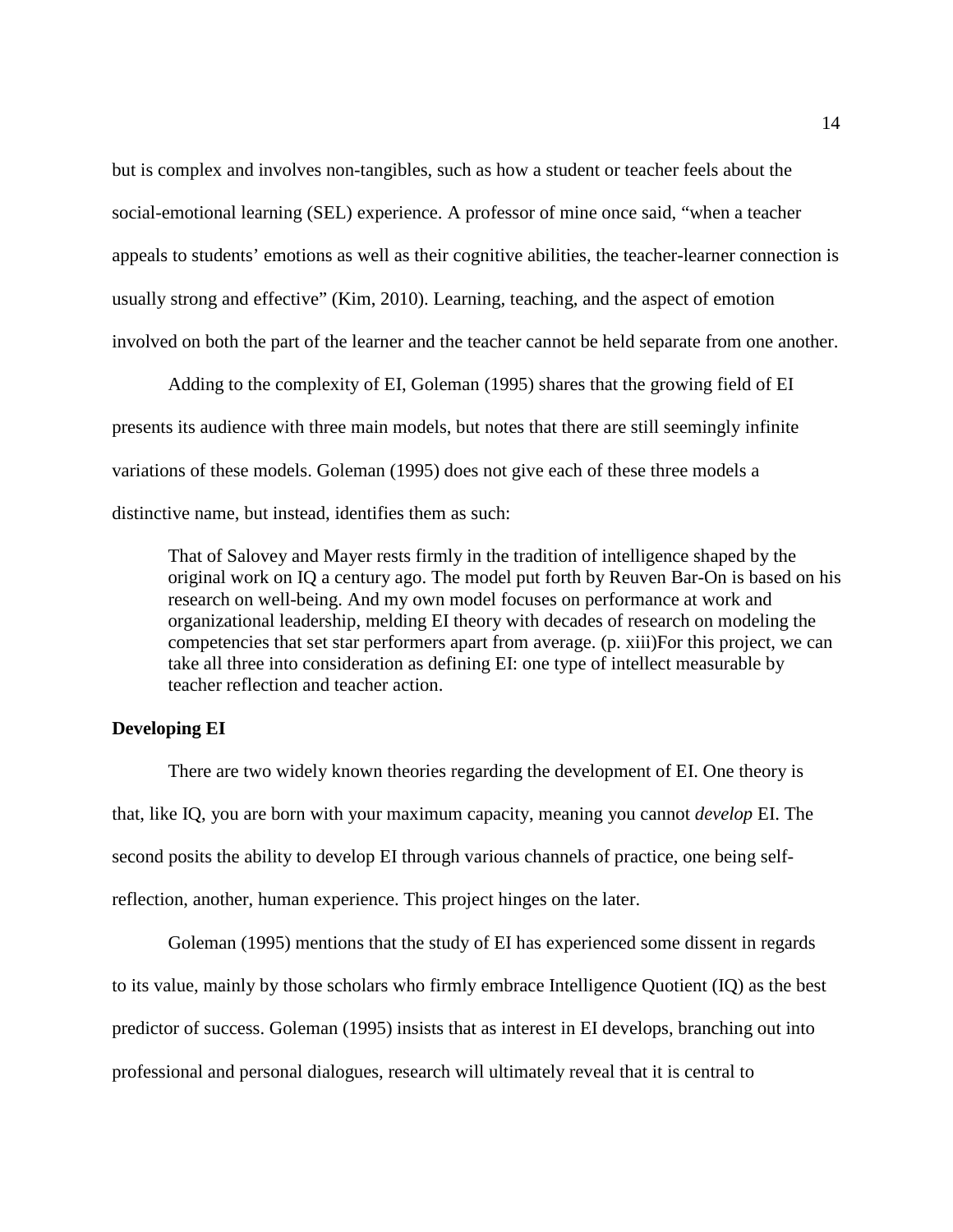individual's professional success and equally as important as IQ. Mortiboys (2005) and Rogers and Freiberg (1994) strongly support the belief that EI can, and should be, developed.

Krashen's 'affective filter hypothesis', highly regarded in the field of second language acquisition (SLA), involves Bar-On's (1997) model of EI, namely sub-categories such as stress tolerance, impulse control, flexibility, and the category of general mood. This hypothesis has had an impact on the way teachers approach their practice in regards to pedagogy and classroom culture. The 'affective filter hypothesis' is mainly in relation to students' success, not teacher success, but the relationship between the two is consequential. That said, when a teacher's affective filter is high, they are less likely to take on any new information. The Conversation Circle was created with this in mind–if teachers are more relaxed, learning in a less formal setting, perhaps a space for cultivating EI can be realized.

## **Measuring EI**

In the most basic of explanations, measuring EI begins with what is called the Emotional Quotient, or EQ. Mortiboys (2005), Goleman (1995), and Ghanizadeh and Moafian (2010) agree that the EQ of a teacher reveals how effective they will be in the classroom and how they will experience job satisfaction. There are a number of ways to measure individuals' EQ and many workshops, trainings, and PDs have focused on developing individuals' EQ based on an initial inventory of composite scores from an EQ assessment. This assessment is a commonly used scientific measure called the Emotional Quotient Inventory, or EQ-i (a.k.a. EQ-360 and EQi). The EQ-i was developed to assess EI based on the Bar-On (1997) model and is a self-report measure. It includes 133 items, and when completed, is intended to give an overall EQ score (Bar-On, 2006).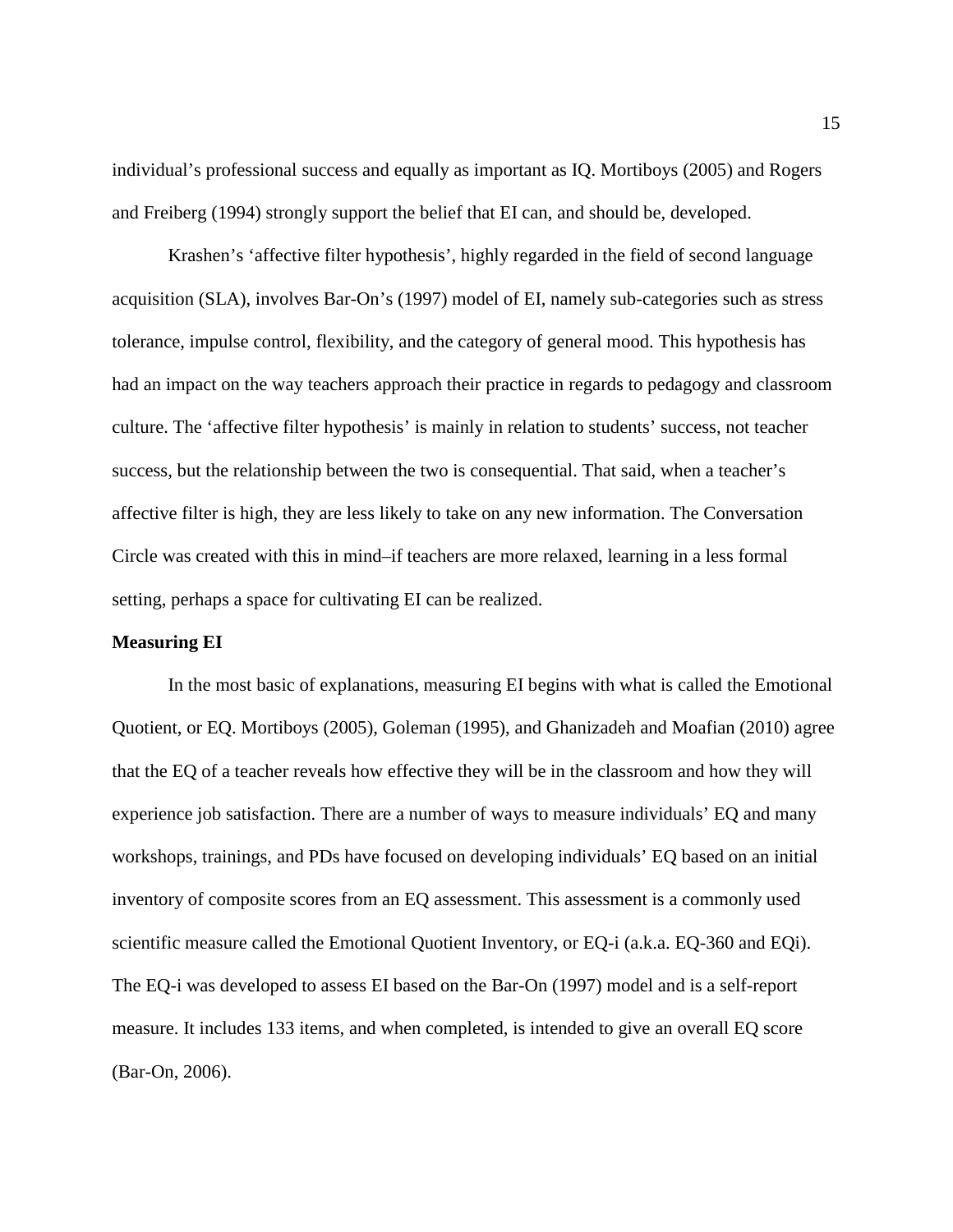It would be remiss not to briefly discuss multiple intelligences. Gardner (1983) illuminates the quandary between EQ and Intelligence Quotient (IQ) and how broad the gap seems to be between the two. He proposes, "when it comes to the interpretation of intelligence testing, we are faced with an issue of taste or preference rather than one on which scientific closure is likely to be reached" (Gardner, 1983, p. 17). Goleman (1995) disagrees, making the case that EI and IQ are two categorically different types of intellect, and one is not a better test than the other in predicting success. Goleman (1995) asserts that both are necessary to more accurately predict an individual's success in *all* of the competencies of intellect and therefore, only testing one or the other offers insufficient evidence, not inaccurate evidence. EQ is a better predictor of success when the "soft" skills are being measured where an IQ test is expressly interested in measuring skills that have been identified as solely cognitive (Goleman, 1995, p. xiv). As Goleman (1995) has indicated, the categorical difference between IQ and EQ is in what is being tested. The testing of IQ is much less laborious than testing EQ, which brings us to operationalizing a measurement for EI where 133 questions is not sufficient. Since this project is not interested in measures of teacher EQ, but instead the development of EI, development will be measured through a system of word counts and analysis of narratives, not using EQ-i inventory or other such questionnaires.

Gardner (1983) states, "only if we expand and reformulate our view of what counts as human intellect will we be able to devise more appropriate ways of assessing it and more effective ways of educating it" (p. 4). The construct of EI is inherently difficult to quantify. To date, psychologists and other types of researchers use process-orientated, or qualitative research. Although some quantitative research is included in order to provide statistical data, most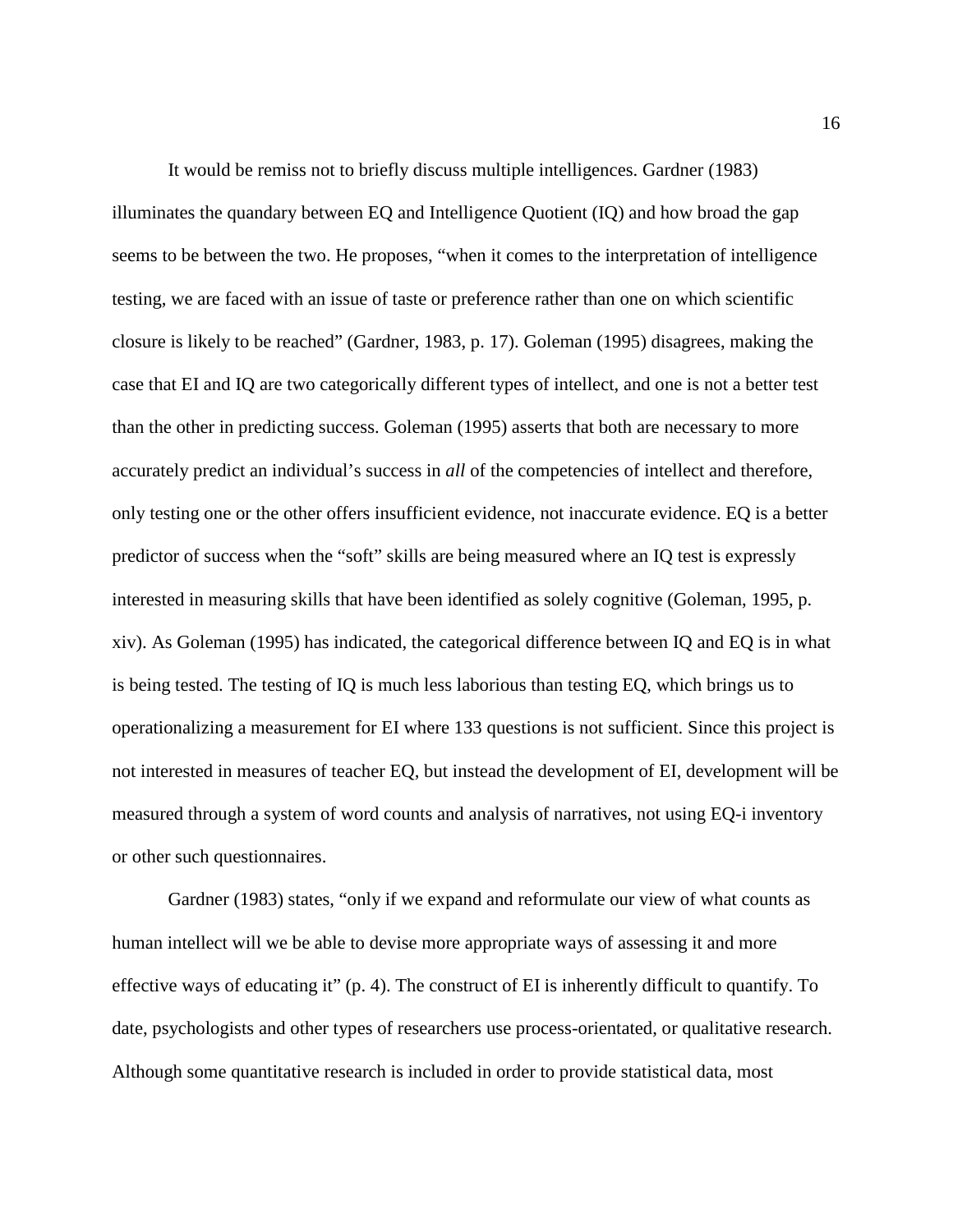methods reflect a qualitative approach. Methods include, but are not limited to the collection of ethnographic information, interviews, observations, journaling, and diary writing (Carson, 1996; den Brok, Wubbels, Veldman, & van Tartwijk, 2009; Ghanizadeh & Moafian, 2010). These methods, as pointed out by Mackey and Gass (2005), tend to elicit vast amounts of information that can then be triangulated to provide a data set that is robust, and has qualities that can both be viewed as reliable and valid. A unique example of qualitative research regarding the topic of teachers' emotional intelligence is provided in Carson's (1996) article, where the data set was collected by means of student letters. Carson (1996) sent out letters asking graduates to write her back with stories about the most effective professor they had while studying at the college level. Although Carson's (1996) exploration of teacher effectiveness is characteristically different from other current studies, she makes very enlightening remarks about appealing to students' cognitive and emotional self. Imai (2010) conducted two case studies to elicit data on the "role and meaning of emotions in SLA" (p. 278). Imai (2010) states that although results were mainly interpretive, "they are grounded on the triangulation of the multiple data obtained" (p. 288).

#### **The Role of EI in Professional Development**

Attitude and motivation are soft skills and are recognized elements of EI. In 1995, Goleman wrote that in the past 15 years, researchers and educators have, for the most part, acknowledged EI as not only important for business professionals, but also important for the field of education, referring to it as social and emotional learning (SEL) (p. xii).

In 1995 (I) outlined the preliminary evidence suggesting that SEL was the active ingredient in programs that enhance children's learning while preventing problems such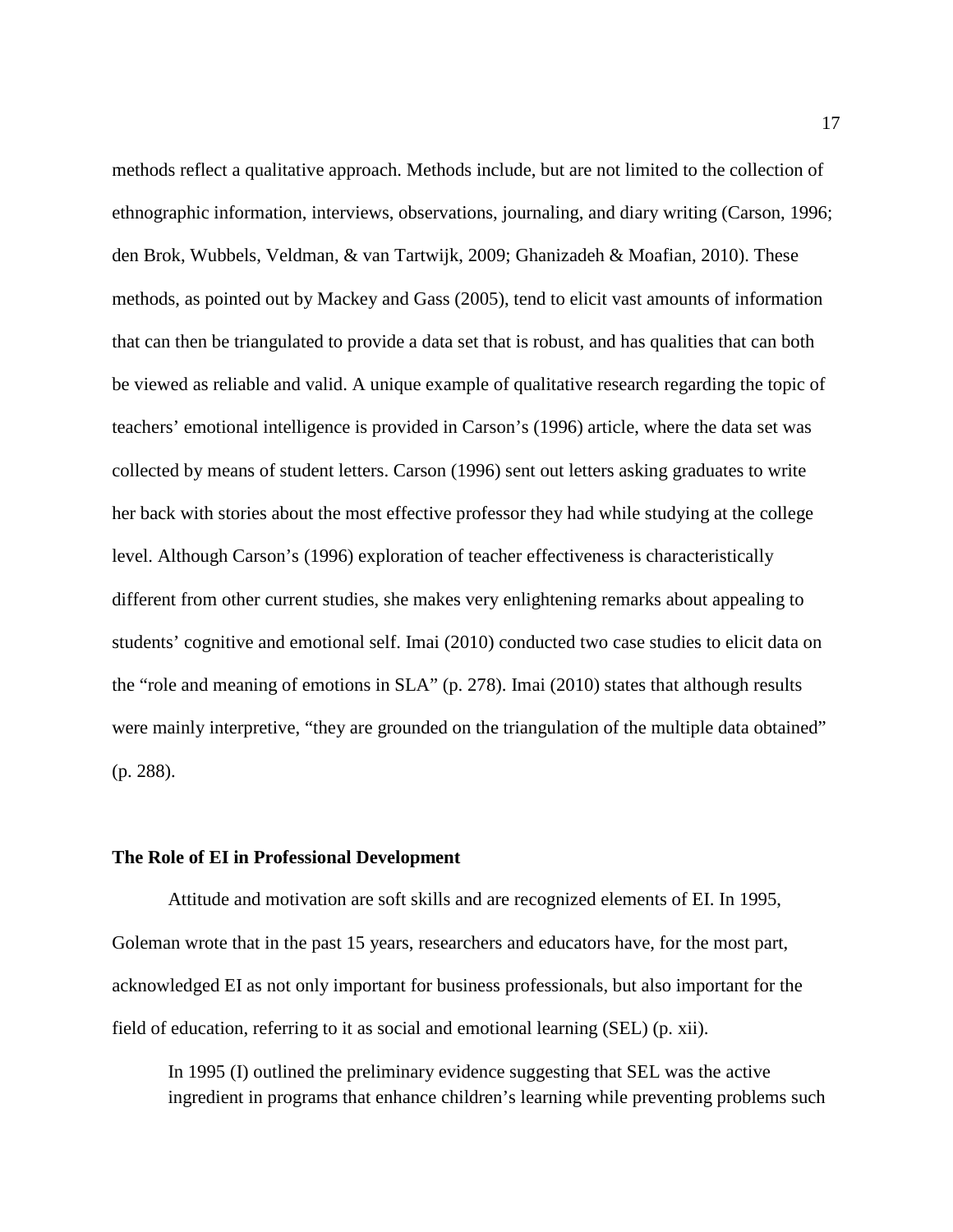as violence. Now the case can be made scientifically: helping children improve their self-awareness and confidence, manage their disturbing emotions and impulses, and increase their empathy pays off not just in improved behavior but in measureable academic achievement. (p. xi)

Not a great deal has been done to integrate EI into teacher preparation programs. Yu (2010) states "the relationships between affective variables, language attitudes and motivation measures have been found to be important in Second Language Acquisition (SLA) studies" (p. 311). Yu's (2010) study focuses more on the student than the teacher. Regardless, the study is important to cite here. It explores affective elements of the relationship between faculty members and their students, confirming that the classroom of the 21st Learner necessitates aptitude in EI for both the teacher and the student (Yu, 2010).

Furthermore, research into students' self-efficacy shows that these attributes of the learner play a major role in learner motivation and success (Heine & Buchtel, 2009; Hsieh & Kang, 2010; Imai, 2010; Rubenfeld et al., 2006; Yu, 2010). This paper, and data from similar studies, namely Zoshak (2016), Mortiboys (2005), Goleman (1995), and Ghanizadeh and Moafian (2010) support that teachers, through reflective practices, can develop EI and positively affect learner motivation, and quite possibly, learner success.

As a graduate student, K-12 licensed ESL teacher, and now a coordinator for Adult Basic Education programming, I have had the opportunity to experience a vast array of professional development at a myriad of levels. These experiences continue to shape my practice. I find that teaching is not always a linear or cyclical profession, but rather some of each. Zoshak (2016) writes about constructing teacher identity based on both types of PD, traditional and nontraditional, "professional development, like teaching, is not simplistic, straightforward, and one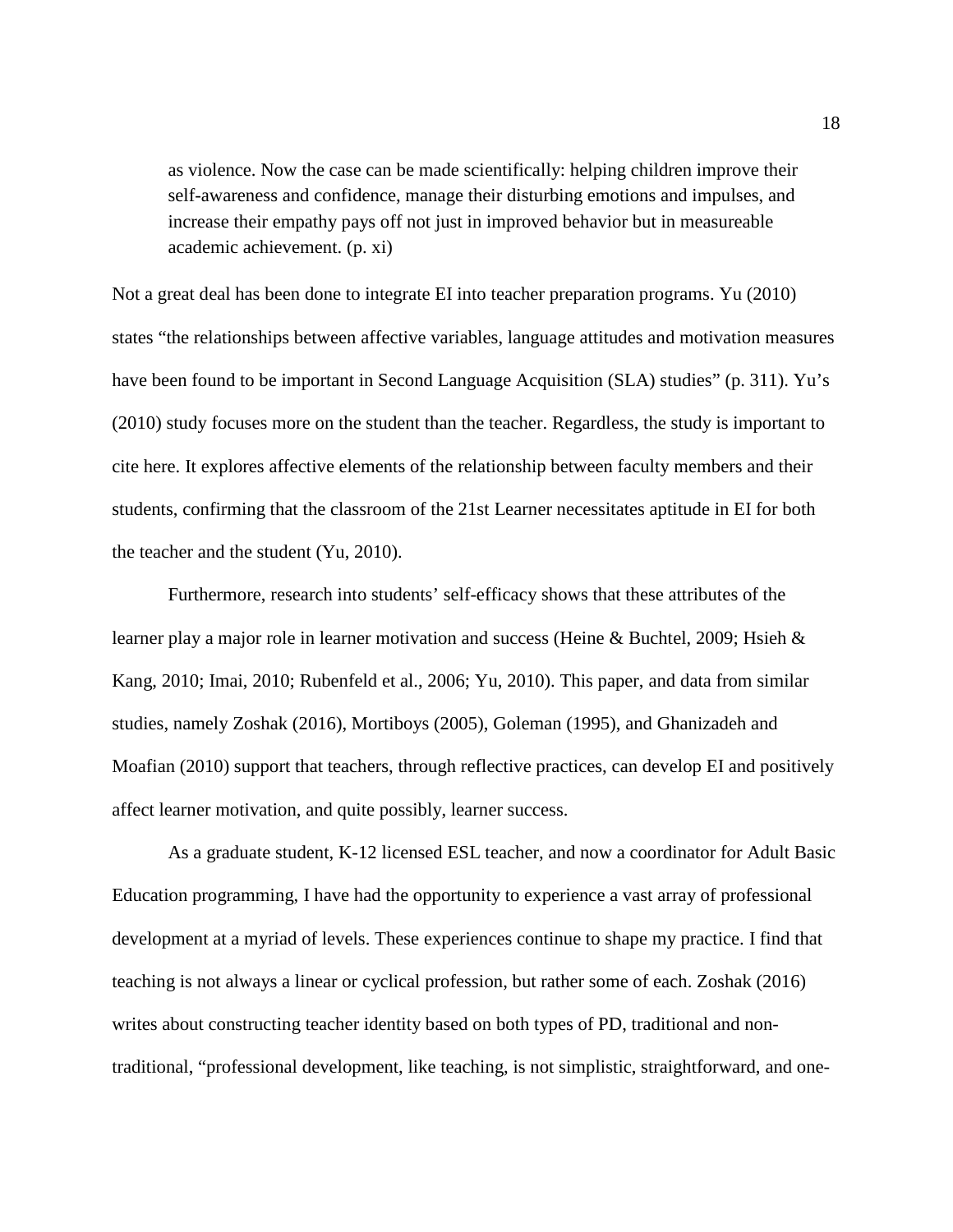note: even when brief and seemingly rushed, both can be a rich environment for reflection, learning, and responding to new discoveries (p. 220). Fullan (2005) states "networked learning communities" foster ownership (accountability) through "mobilizing the minds and hearts of peers (teachers)" and are "key to deeper, lasting reform" (p. 17). The critical role of EI in teacher development may have implications that non-traditional methods for PD are more beneficial as a daily support for manifesting such "deeper, lasting reform" as described by Fullan (2005) (p. 17).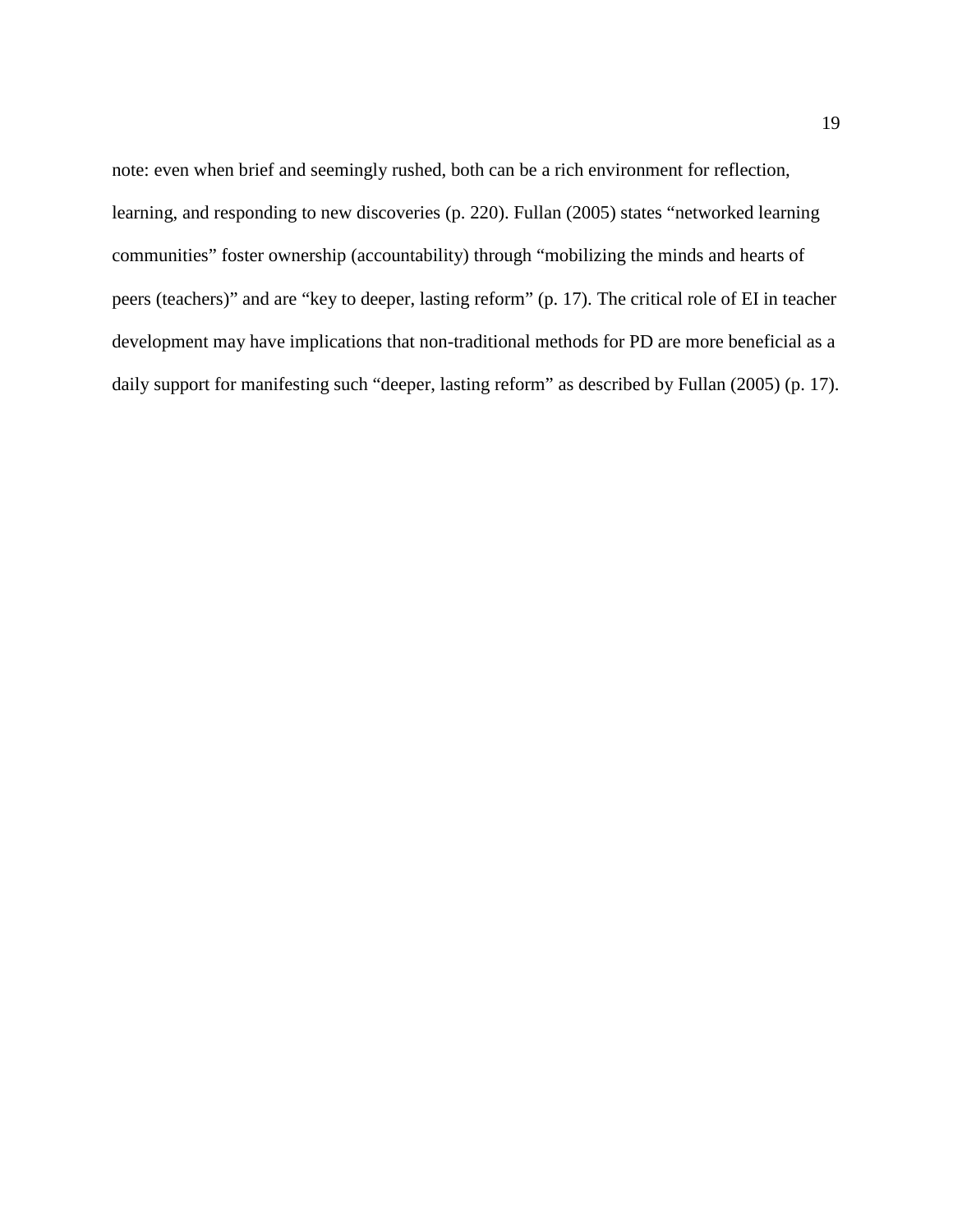#### **Chapter IV: Research Methods**

This study was exploratory in nature, to investigate the relationship between the Conversation Circle and potential development of teacher EI. This chapter provides an overview of the research methods by discussing the design and context of the study, providing details of the instruments of measurement, procedures, and data elicitation methods used to conduct the study, and concluding with a set of limitations. Appendix O provides demographic information of the teachers in this study.

### **Research Design**

Exploring the Conversation Circle and its potential to affect change in teachers required two types of data collection: (1) a calculation of coded words from teachers' journals, (2) a close examination of elicited narratives derived from audio transcripts. Teachers were not randomly selected nor was there a control group or experimental treatments applied. The study investigated the role of EI in teachers' practice, using a Conversation Circle to frame teacher thought and talk. The Study focused on college ESL teachers on a university campus in one Midwestern University.

Narrative excerpts are consistently labeled; meaning teacher 'A' in one excerpt can be understood as the same teacher 'A' in another narrative excerpt. This continuity is less important when looking at the narrative excerpts as distinct pieces of data, but may be important when looking at the narratives across the collection to inquire for evidence of patterns in teacher talk and possible movement toward teacher development, change, or transformation (Appendices F, G, H, and I).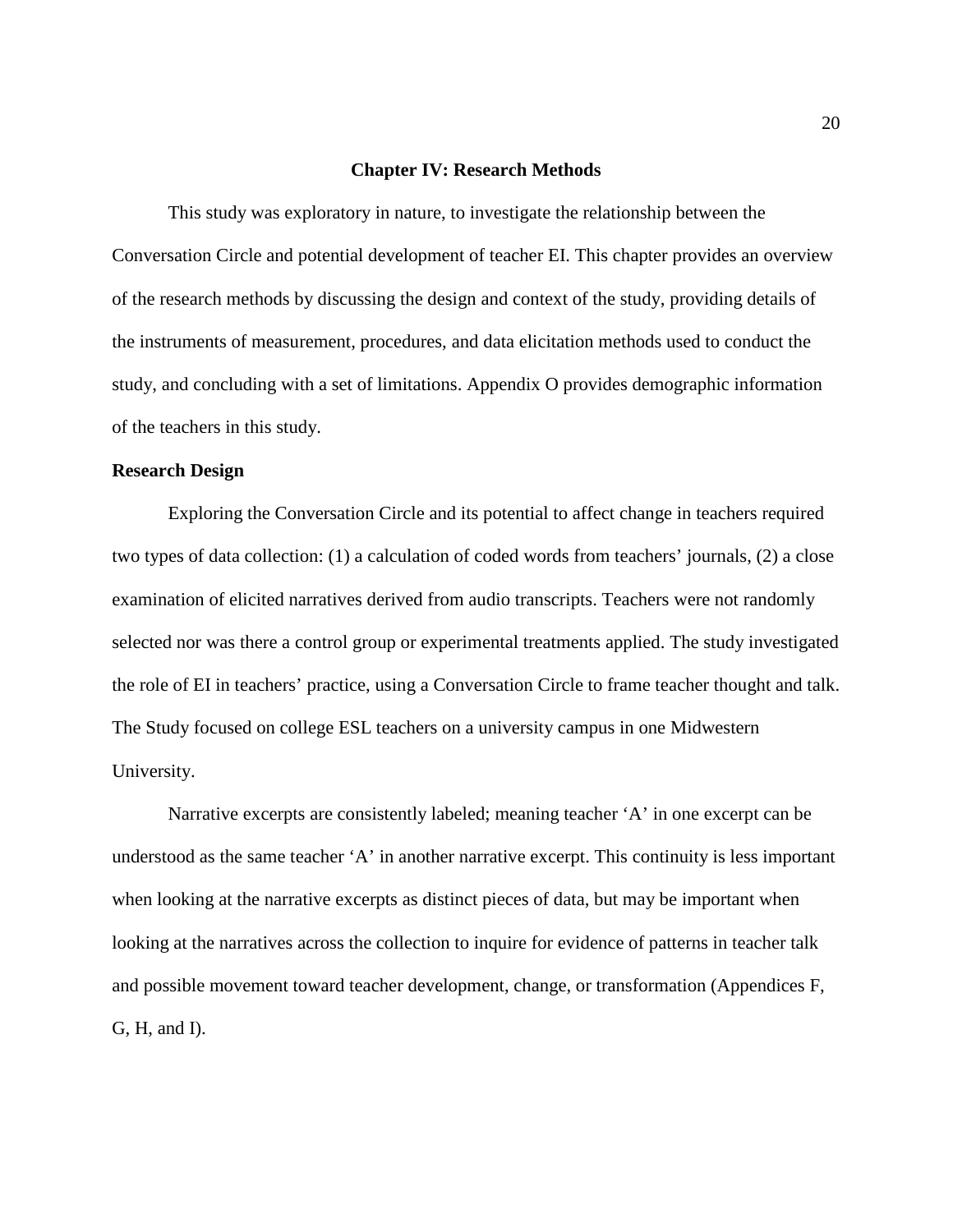#### **Research Setting, Context, and Sample**

This study was conducted during the 2012 academic year within a large Midwestern university. The university is home to a college ESL program that serves national and international students studying English as a second language. Courses offered to the ESL students in the program are listed here: 'Reading and Writing', 'Listening and Speaking', and Cultural Orientation. The teachers in this study were teaching at least one of the courses named above and were also conducting tutorials with ESL students outside of classroom hours. The ESL students are post-secondary level students. The teachers in this study are students enrolled in the university's MA TESL program and all participants hold a Bachelor's degree level of education. Some of the teachers are first-year MA TESL students. All teachers speak more than one language and many of the teachers have experience teaching overseas. It is prudent to note that the teachers represented in this study may also be studying in a teacher license program at the same university. The teachers are all between the ages of 22 and 45 years old, all are U.S. citizens, and only one teacher out of the six is male. (Appendix O).

#### **Instruments and Procedures**

Eight teachers were recruited to participate in the study. Two of the eight teachers dropped out of the study before its conclusion. The researcher provided teachers with an informed consent letter notifying them of the purpose of the study and providing an active opt in. The letter indicated any potential risks and reinforced the confidentiality of their participation and survey results. Teachers were asked to participate in a pilot Conversation Circle. The analysis of the pilot helped in forming the procedures for the Conversation Circles that were used to elicit the data used for measuring the results of the study. In order to create an environment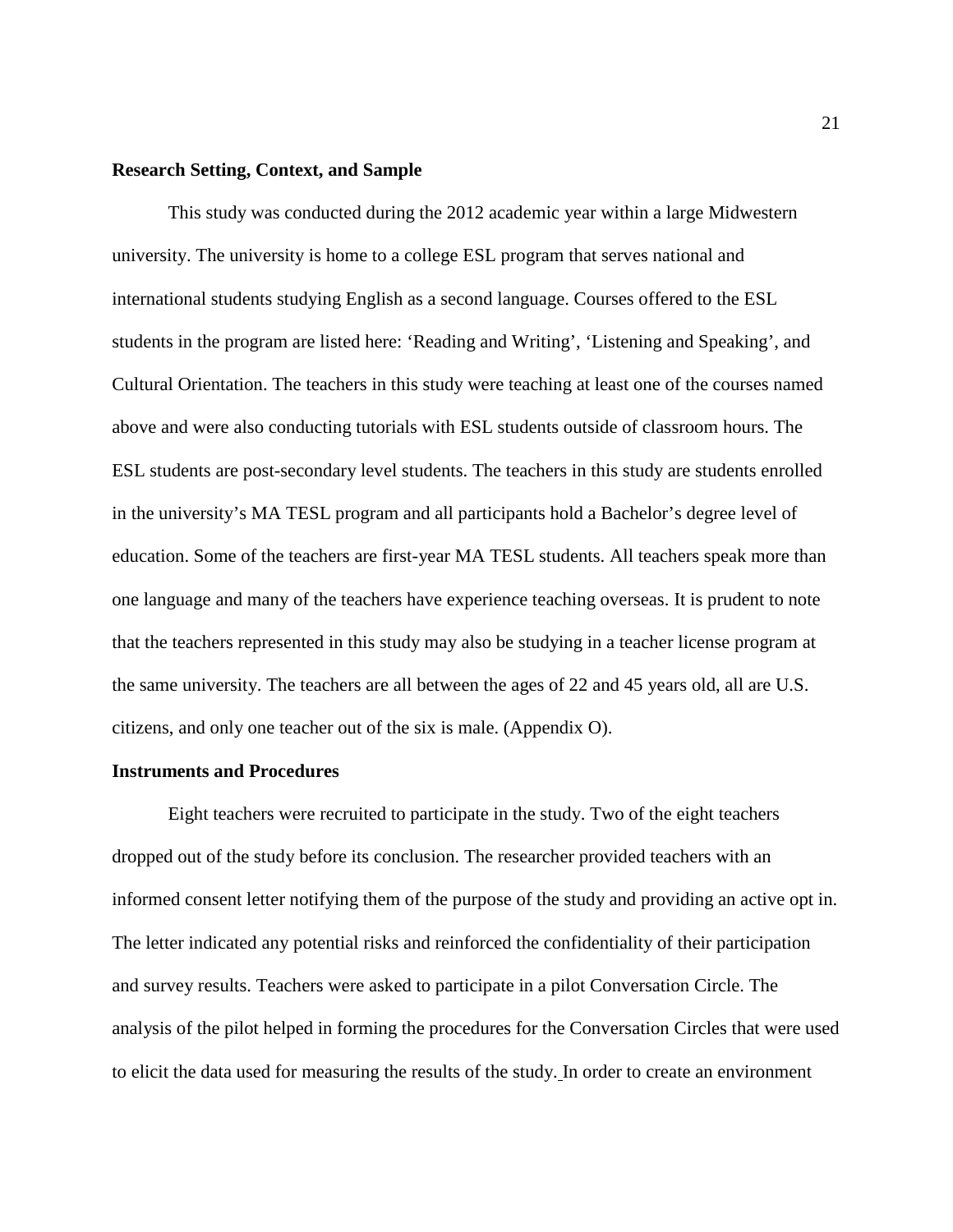that encouraged and empowered teachers to talk freely about their experiences, the style for the Conversation Circle modifies Mortiboys's (2005) diagram (Figure 4.1) which shows the role of EI in teaching. The diagram modified for this study (Figure 4.2) shows how the Conversation Circles are meant to overlap with categories of EI using hypothetical scenarios to encourage group discussion.



(Mortiboys, 2005, p. 2)

Figure 4.1 Role of EI in Teaching Figure 4.2 Overlap of Conversion Circles

The Conversation Circle used a balanced approach to professional development. It was consequential for the teachers to understand that the scenarios carry equal importance to the session, just as do the conversations with other colleagues and journal writing. Following the balanced approach detailed in Figure 1B, the participants review the categories and subcategories of EI before each discussion, followed by discussion, and finally reflection through journaling. As laid out in Zoshak's (2016) study on 'tiny talks', a phrase to capture what she describes as "short conversations between colleagues", the study was designed to produce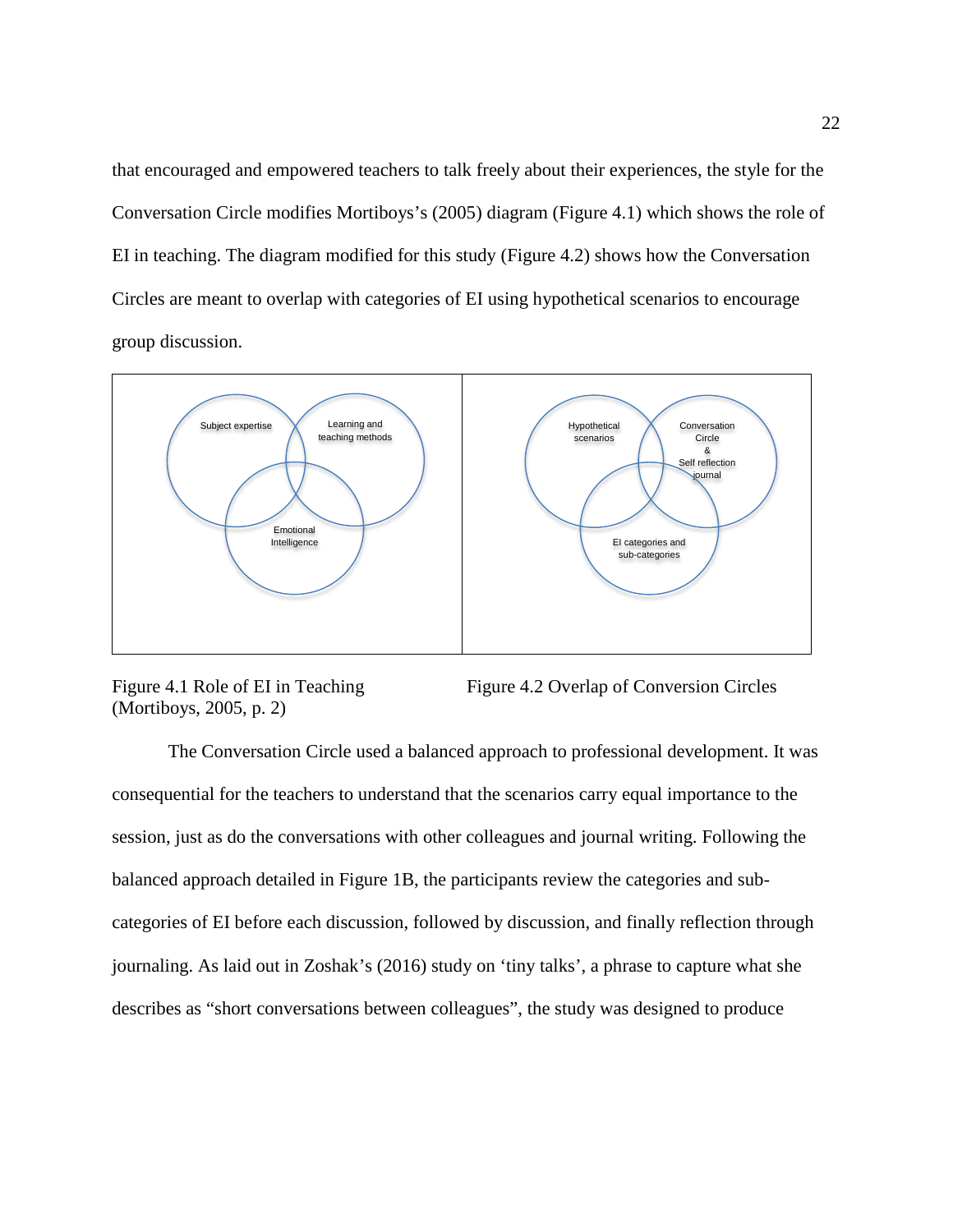authentic dialogue and narratives for analysis. The teacher journals were an instrument used for measuring the number of emotive words versus all other word types.

The narrative data for this study was collected through recording nine twenty-minute discussions over the course of one college semester. Mortiboys (2005), Zoshak (2016), and Carson (1996) wrote about the useful nature of narrative as evidence of change, "(students) connected their transformative experiences not with what the professor taught about the subject matter, but with a complex and personal encounter linking professor, student, and subject matter in an exchange as much affective as cognitive" (p. 2). It is this line of thought that inspired the creation of the methodology used for this study. In an article that uses a journal about narrative research, Watson (2007) shares "the act of writing the journal became a research methodology in its own right, a research tool for doing writing as a method of inquiry" (p. 866).

Each Conversation Circle included an agenda comprised of scheduled, timed segments. A session note assigned specific categories and sub-categories from Bar-On's (1997) list, and a hypothetical scenario served as the conduit for the discussion. The agenda included time for journal writing. The categories and sub-categories were carefully chosen so as to logically follow with the daily scenario. For example, the hypothetical scenario for Data Set Six (DS6, Appendix E) involved the story of a teacher being critical of another's teaching methods. In this case, one of the sub-categories chosen for the session's discussion was *independence: to be self-reliant and free of emotional dependency on others*. Through this reflective process, participants discussed their thoughts, exploring attributes of emotional intelligence as applied to the given scenario. Every session had the same format: Appendix E details the eight Conversation Circle topics and hypothetical scenarios.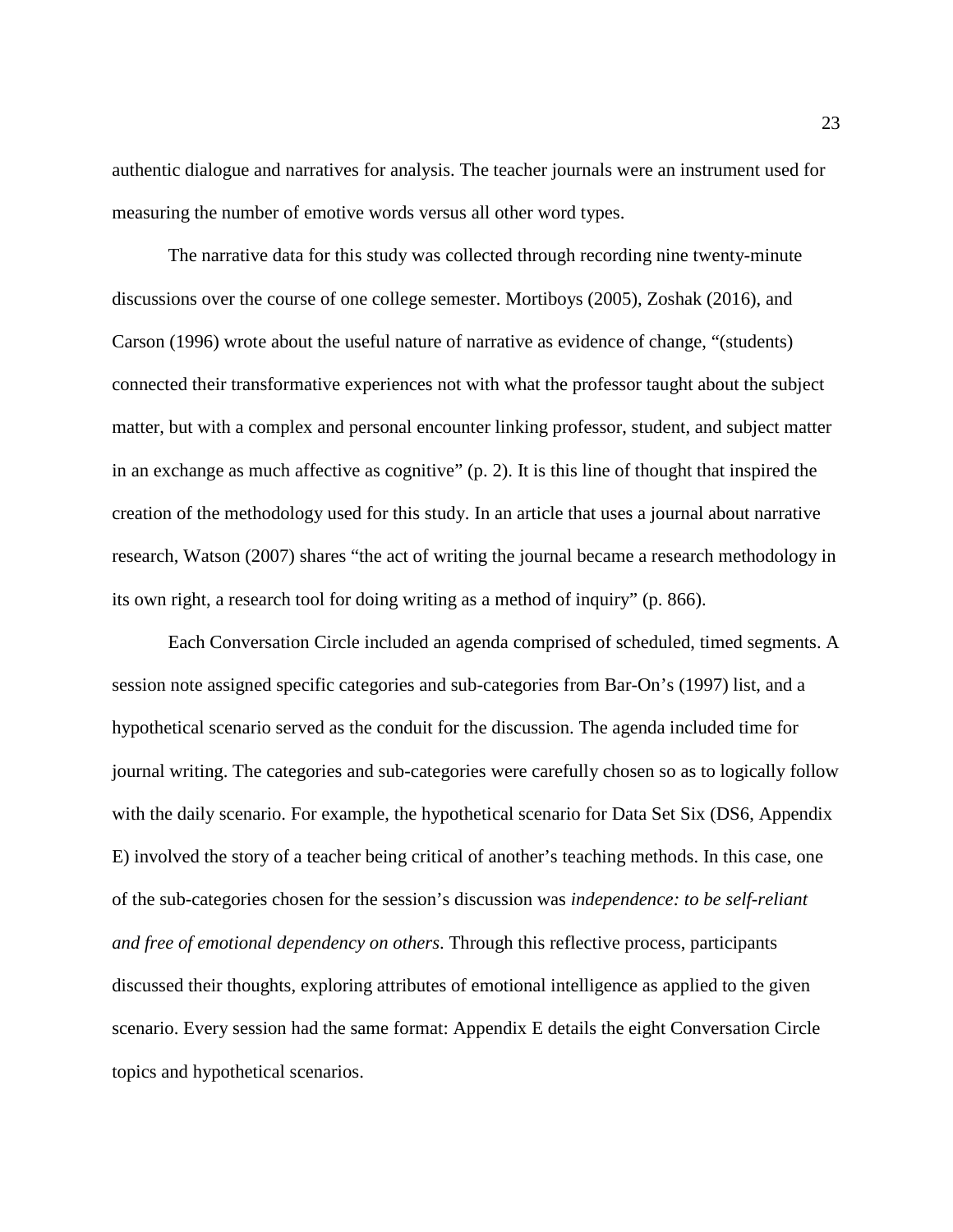Conversation Circle procedure:

- 1. Time: 2 minutes–Welcome and introduction
- 2. Time: 15 minutes
	- a. Review categories and sub-categories for the session and quietly reflect on a relationship between the categories and sub-categories and their practice
	- b. Discuss examples of EI in regards to the session's categories and sub-categories
- 3. Time: 3-5 minutes–individually read hypothetical scenario and quietly reflect
- 4. Time: 20 minutes
	- a. [this portion of the session was audio taped for data collection purposes]
	- b. group discussion on prompt in relation to the session's categories and subcategories
- 5. Time: 10 minutes–individual journaling on the Conversation Circle sessions topic and discussion

Each session lasted about one hour in length, spaced to occur every two weeks, starting in January with the final session in April, so the data elicitation took place over a period of 4 months.

Word coding analysis was only performed on the data elicited from the journals, and followed what are traditional patterns of English grammar and commonly accepted traits of English vocabulary. There were originally five categories of coding for word types: function, content, emotional, self, unidentified. The parts of speech (pronouns, prepositions, and conjunctions) were coded as function words, and the letter 'f' was used to symbolize a word coded as such. Examples of words coded as a function word are 'happen, the, in, keep, and less'.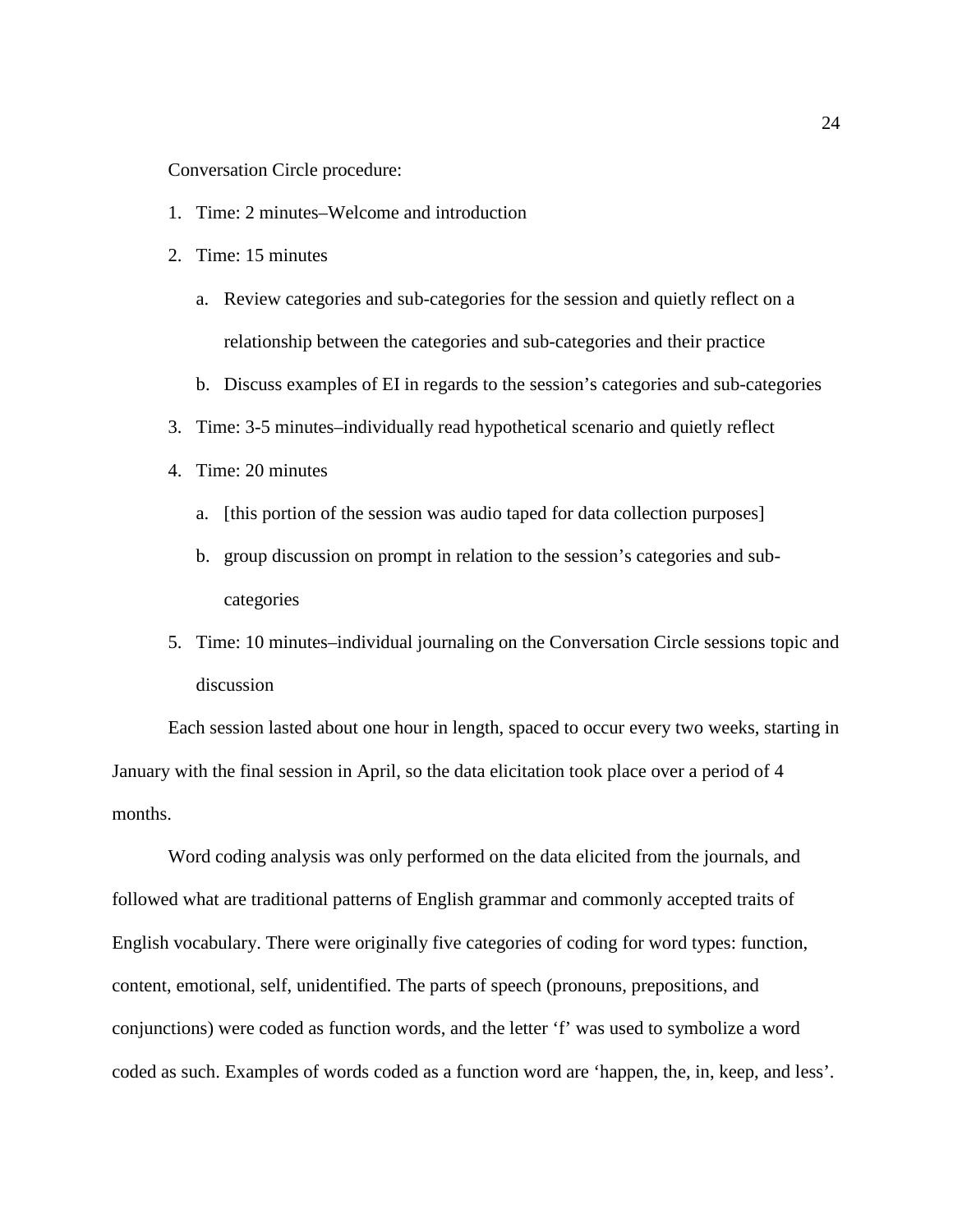Words coded as content words were given the code of 'c'. Content words included, but were not limited to, words that were evidence of discussion relating to the field of teaching or the topic of emotional intelligence. Examples of words coded as content words are 'accommodation, assignments, classroom, and colleague'. Words coded as having emotive attributes are given the code of 'e' and are from many different parts of speech: verbs, nouns, adjectives, adverbs, and interjections. Verbs because they assert something about the subject, nouns because their special purpose might be a subject complement, an object complement, an appositive, an adjective or an adverb, adjective and adverbs because they modify by describing, identifying, or quantifying, and interjections because they are words added to a sentence to convey emotion. Examples of words coded as emotional are 'actualization, amazing, always, spirited, and defeat'. Examples of the category of self are given the symbol, 's', for words 'I or me'. The explorative nature of this study revealed the category of self as relevant through a pattern of frequent use. This final category, unidentified, and referred to as 'u' was ultimately removed from the study. Any 'u' words from participants were coded as 'u' because the handwriting was illegible.

In the planning stages of data collection, there was no anatomy or classification for what the analysis would reveal from the conversations. Transcriptions and the process of analysis was organic, listening repeatedly to the conversations disclosed patterns in thought and language. The purpose of the first review was to listen and transcribe. Often, several iterations were required to correctly transcribe the teacher's speech conventions and words. During the second interface with the transcription, the words were in print, allowing annotation to the narrative, connecting words, phrases, and idea-sharing to review of the literature. Finally, the purpose of all additional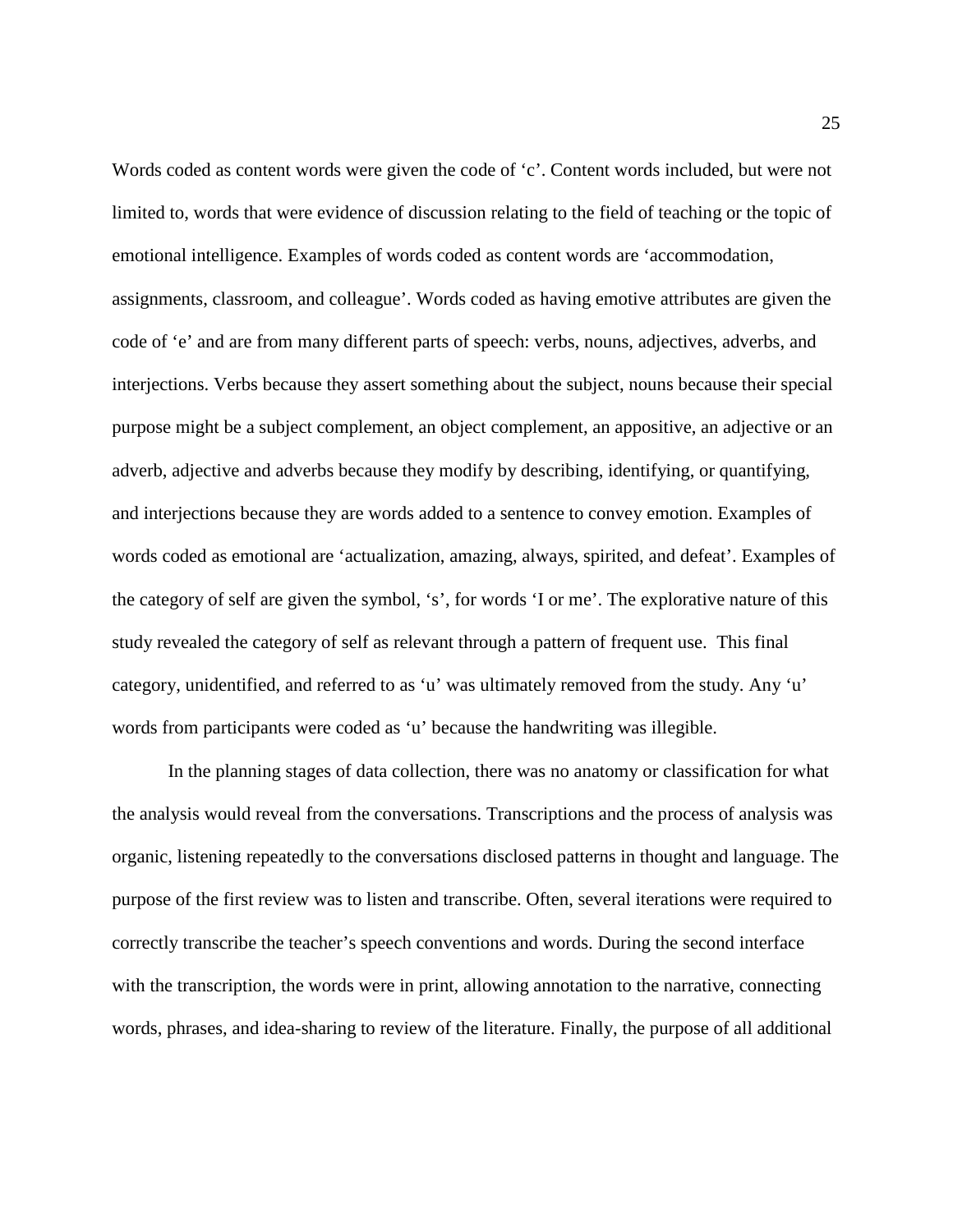interactions with the data was to read the transcribed and annotated data, and/or listen again in a non-linear fashion as a collective and not each as its own single data set.

#### **Reliability and Validity**

While transcribed narratives were annotated, providing for a systematic approach, an interrater reliability test was performed on the coding of words from teachers' journal entries. The total count from the journals was 4,998 words, of which 1,282 words were actually different one from another. For example, the word "teacher", singular or plural, was used 49 times but is only counted and coded one time.

Gass and Mackey (2008) recommend ten percent of data be used when performing interrater reliability tests. Ten percent of 1,282 words is equal to 128 words. This study used well over ten percent at 39% (or 500 words) of the total coded word data for testing and calibration.

The 500 words were randomly chosen and coded by an external rater who had no access to the original codes. Before calibration, results indicated a 65% match between the researcher and external rater. After calibration, the external rater and the researcher had an acceptable match at 84% (Appendices C and D).

#### **Data Collection and Analysis Methods**

The narratives reveal many attributes of teachers' metacognition as points for analysis, such as:

- how teachers think about how they teach
- how teachers think about their interactions with students and colleagues
- how teachers think about a failure or a breakdown in communication
- how teachers think about the role of EI in their profession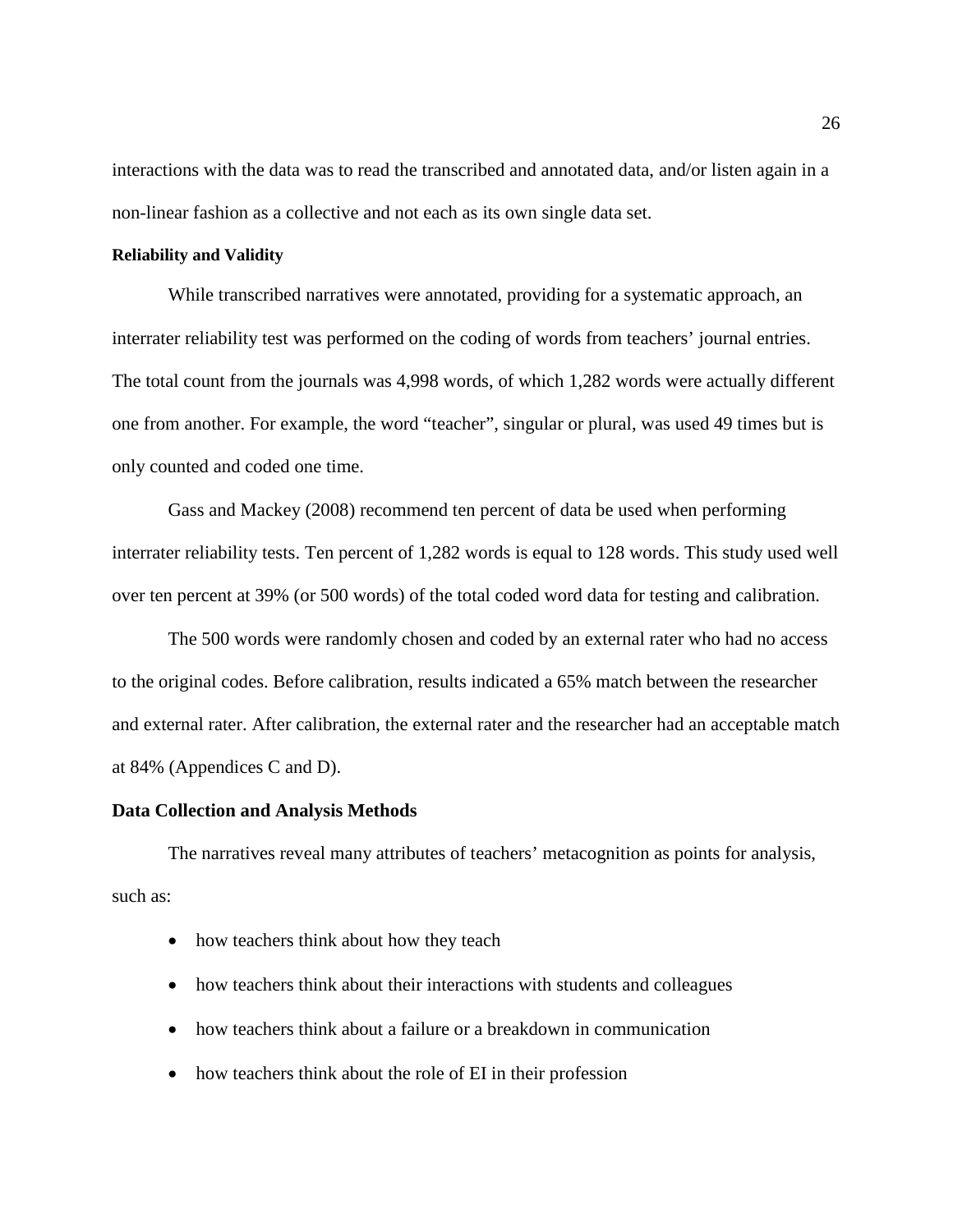- how teachers think about their failures and recovery from failure
- how teachers reflect on their practice
- how teachers think about how they reflect

Narrative excerpts were analyzed following Zoshak's (2016) style she calls the "emotional workout", by connecting a word or phrase, sound or pause to an emotive state of being (p. 213). For example, she explains that in a particular narrative, the speaker's "audible exhaled sigh... denotes a sense of defeat" (Zoshak, p. 213). The amount of audio transcribed for this study was enormous in comparison, and as such, not every non-verbal sound was taken into account. However, the words and phrases themselves provide more than enough data so similar analysis of the speakers given emotive state was done.

#### **Role of the Researcher**

I played a dual role as researcher and facilitator. As the researcher, I performed this study as the primary and only investigator; producing all necessary documentation, recruiting and confirming participants, and evaluating and analyzing all data. Additionally, in the role of researcher, I conferred with professors on at least four occasions, and with individuals from two different agencies when performing an interrater reliability test, and a statistical calculation of coded data. As facilitator, it was important to maintain separation from teacher participants. In my dual role, there were times when I had to interject during Conversation Circle to keep the participants on task. I also made clear that discussion about Conversation Circle, and the content within, was restricted for the duration of this study.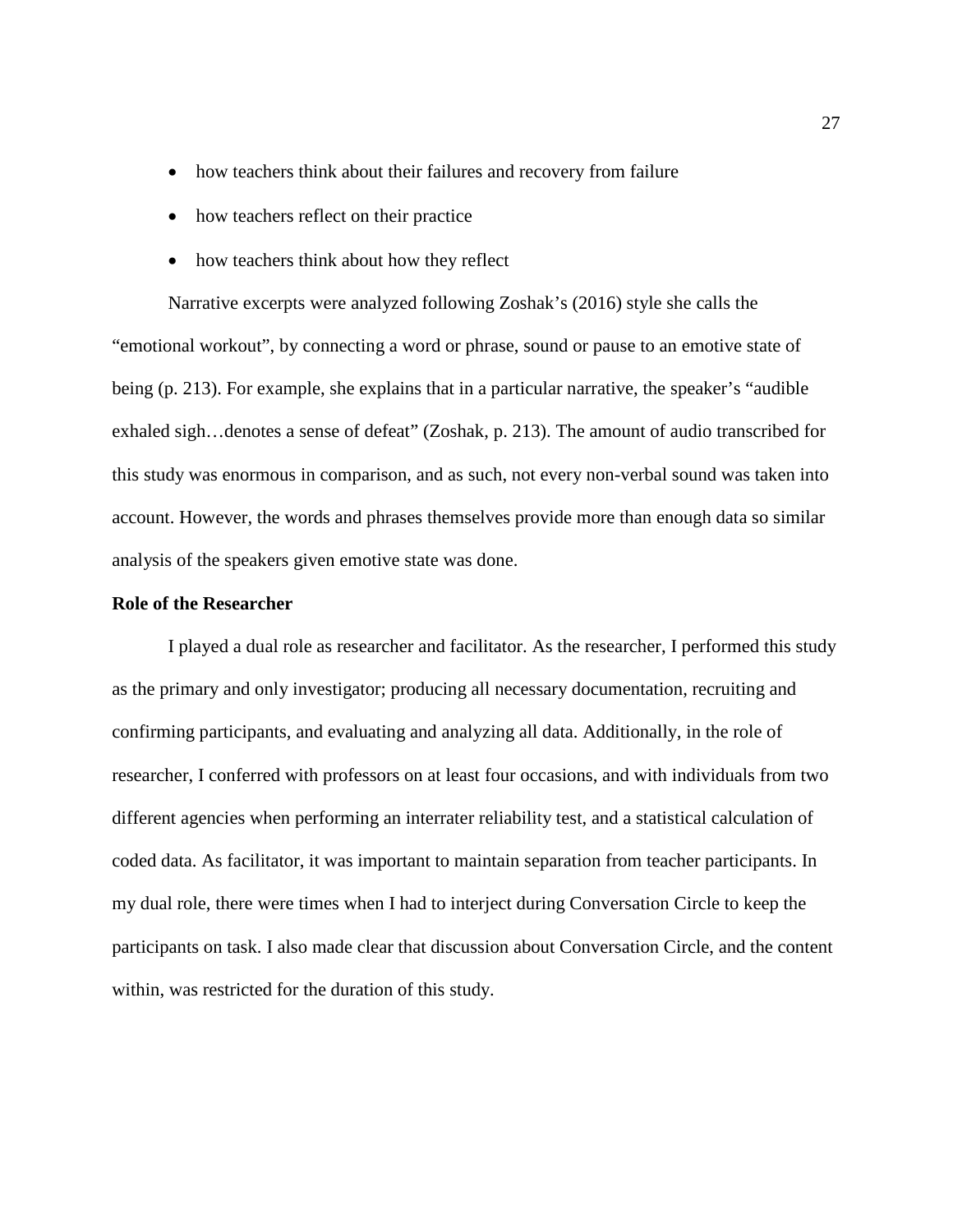#### **Chapter V: Results**

The following chapter gives a detailed description of results. There were two types of data collected from participants in this exploratory study. Both types are derived from the same topics and hypothetical scenarios (Appendix E). The section, "journals", discusses the results of word counts calculated in raw numbers, percentages, and averages. The section, "narratives", discusses results in relation to patterns of themes found weaved throughout the transcribed dialogue from the Conversation Circle. (Appendices G-N).

#### **Journals**

Cumulative word count from participant journals is 4,998. On average, about nineteen percent of each Conversation Circle elicited 'emotive' words written in journals, while 'content' words followed closely. The data shows parity between emotive and content words; if content words are high, than emotive words are generally low for that particular Conversation Circle, or vice-versa. On average, a teacher wrote 120 words in his or her journal at each Conversation Circle. A total word count over all sessions was between 600 and 800 total words per teacher for a cumulative total of 4,998 words (collected from all data sets). About 26 emotive words were found to be in each teacher journal on average per Conversation Circle. A total count of emotive words from all journals over all data sets is 929 words, which shows teachers using emotive words about 19% of the time. The highest word count came from function words, such as 'is', 'this', 'the', and 'about'. According to the journals, on average, ten percent of words written by teachers at each Conversation Circle were 'self' words, "I" and "me". Teacher A and teacher I had the lowest average word count per Conversation Circle averaging a word count of 87 for each session. Additionally, Teachers A and teacher I had the lowest emotive words counts per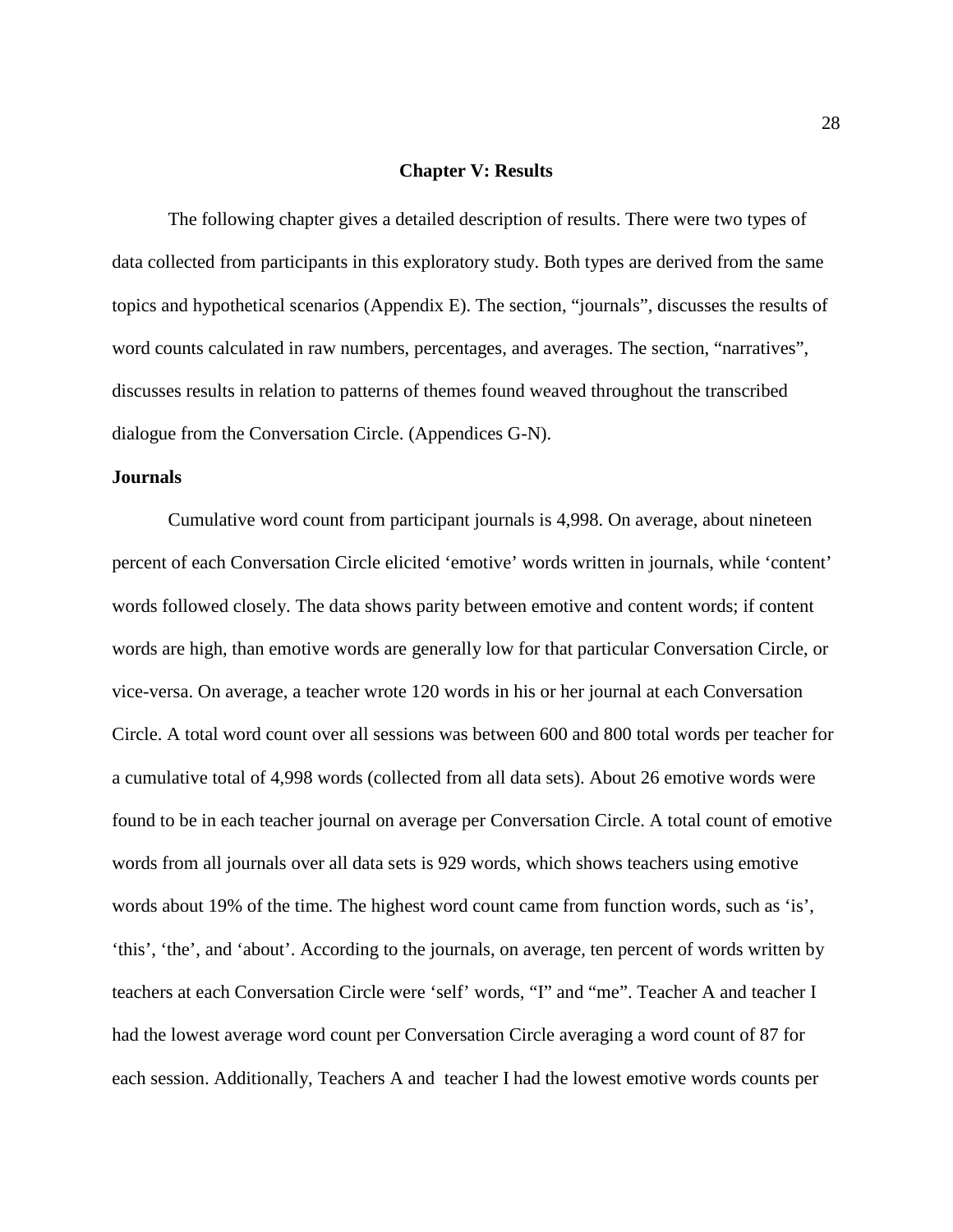Conversation Circle as well. Teacher A averaging 14 emotive words per session and Teacher I averaging 17 emotive words per session. (Appendices J-N). All other teachers averaged close to 30 emotive words per Conversation Circle journal. Teacher G and teacher I had more emotive words journaled at the final Conversation Circle than at the first. Teacher G journaled 22 emotive words at the first Conversation Circle and 49 at the last and Teacher I journaled 22 emotive words at her first Conversation Circle and 24 at the last Conversation Circle. All other teachers did not have a rise, but instead, a lower count of emotive words journaled at the final Conversation Circle.

## **Narratives**

While it is true that little standardized instrumentation was used regarding the narrative data (transcriptions of taped audio from the Conversation Circle sessions), and the researcher is essentially the main "measurement device" in this investigation, words can be assembled, clustered, and parsed into meaningful segments of communication and organized to permit the investigative process to reveal contrasts, comparisons, and patterns. Collectively, the Conversation Circle sessions show teachers addressing the following themes about the teachinglearning experience, with subthemes noted:

- 1. Responsive Community
	- a. Cultural differences
	- b. Classroom management
	- c. ESL teachers pairing with mainstream teachers
- 2. Reflective Practitioner
	- a. Student-centered teaching and TSI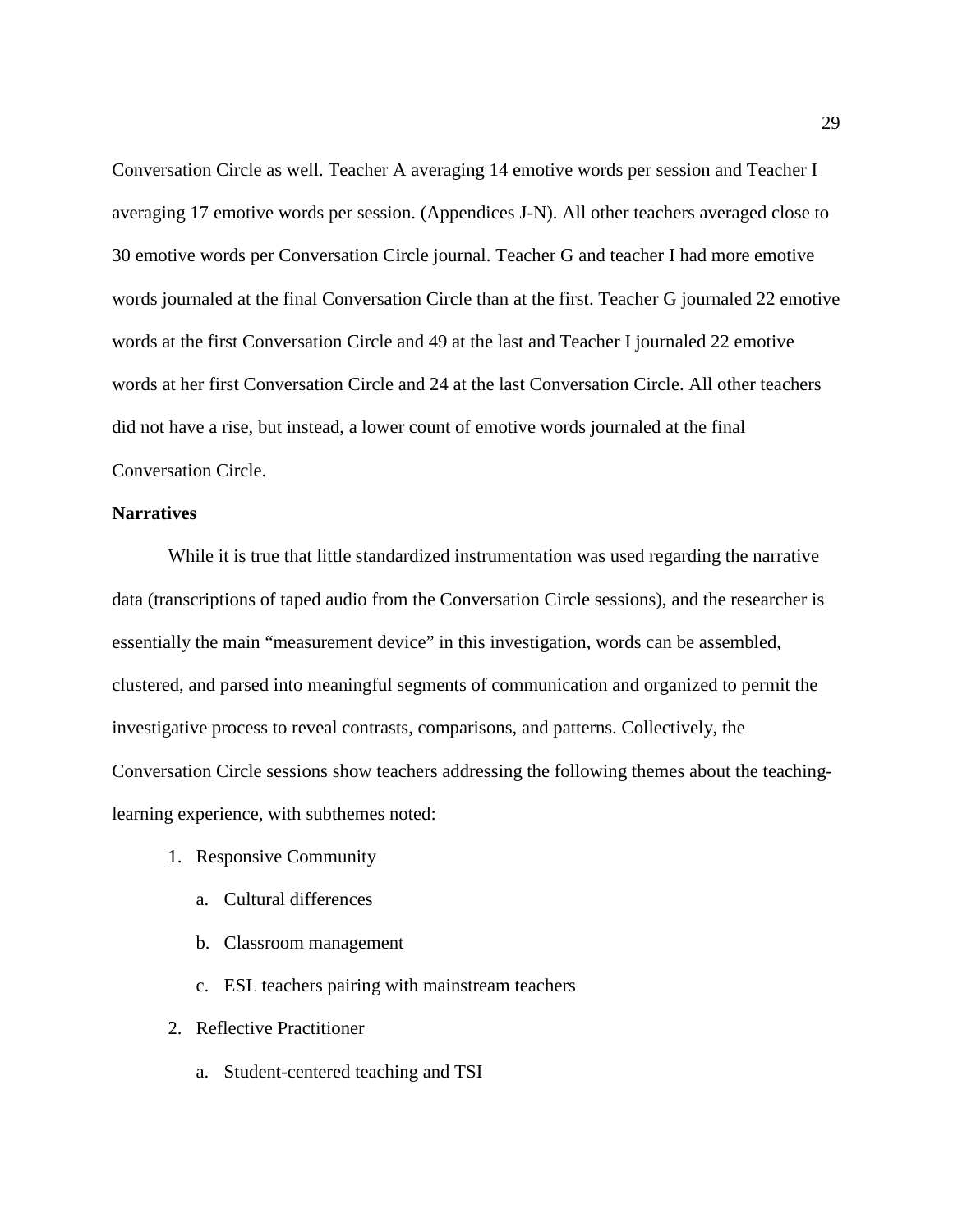- b. Self-management: goal setting and self-awareness
- 3. Teaching the Whole Student
	- a. Sensitivity to cultural differences
	- b. Giving students second chances
	- c. TSI and student motivation

## **Limitations**

With only six teachers completing the study, accumulating generalizable results was challenging. However, based on this study, it is very likely that a larger number of study participants would show statistically significant evidence of a change in teacher thought or talk regarding EI. The data from the participants that did not complete all Conversation Circle sessions was eliminated from the collective and not used in quantifying data for the tables and charts found in Appendices J-N. This is a limitation of the investigation, and may have had a negative effect on the results. Data from participants who dropped could not be eliminated from the audio files, i.e., conversation circles. This is a possible limitation of the study. To delete a teacher's voice would alter the cohesiveness of the conversations and possibly alter the themes that were formed by the patterns in conversations. The data set that is part of the audio transcriptions is not quantifiable, meaning it is not part or portion to any of the data that was used to create tables or charts (Appendices J-N).

As an exploratory study with limited resources, the researcher was in a dual role as facilitator so it is not surprising that limitations surfaced. The study could, therefore, be improved if there were more participants, a control group, and a facilitator apart from the researcher. In the narratives, I am teacher D. During the analysis of the narratives, I found it, at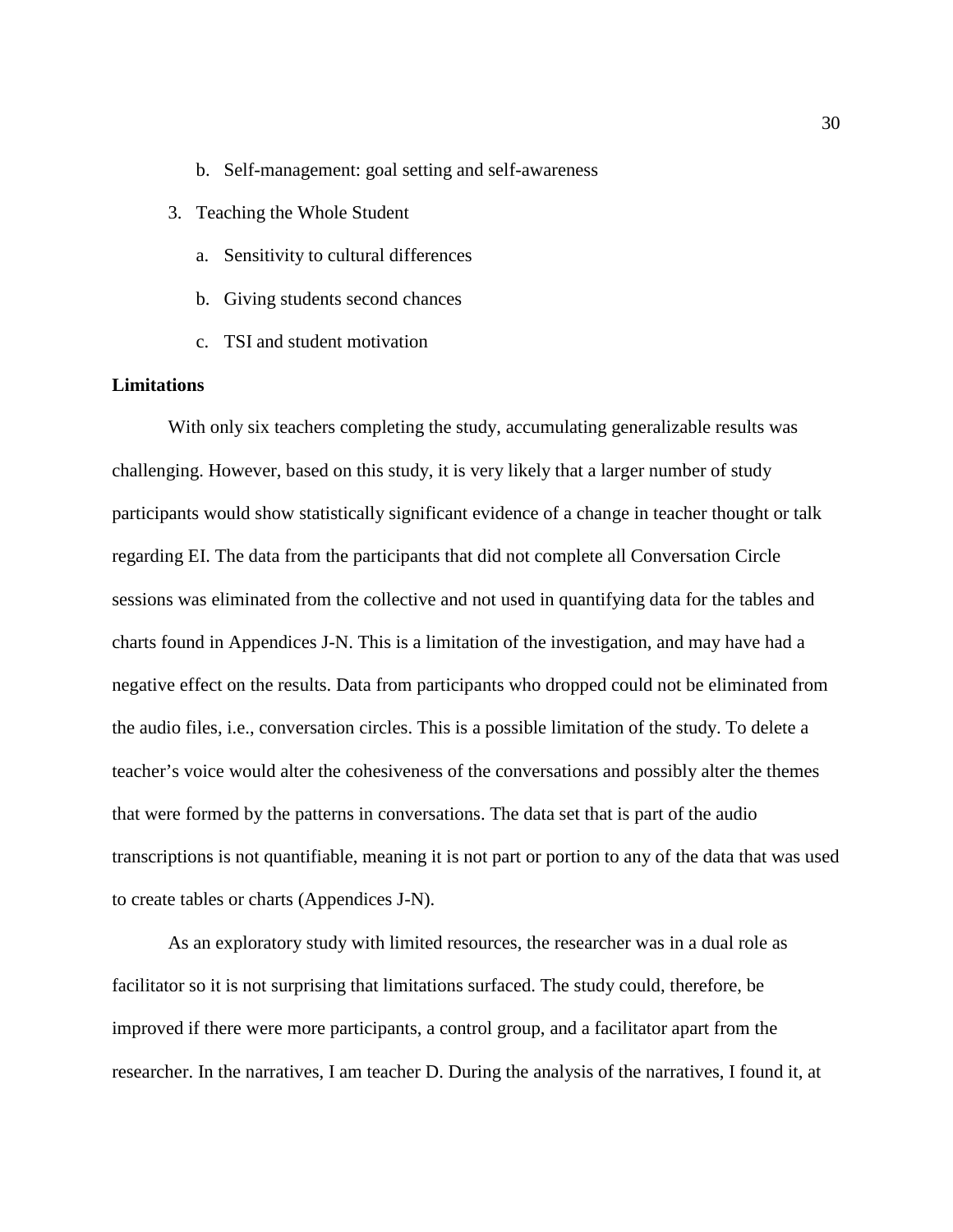times, difficult to remain objective because I grew to know my participants on a personal level. During the analysis of the narratives, I grappled with what teachers said in between their words, wanting to assume intent based on what I knew of the participant's personality.

Several other published instruments, including the EQ-I may be utilized for additional statistical results. Had they been used in this study, they may have provided even more evidence of teacher transformation.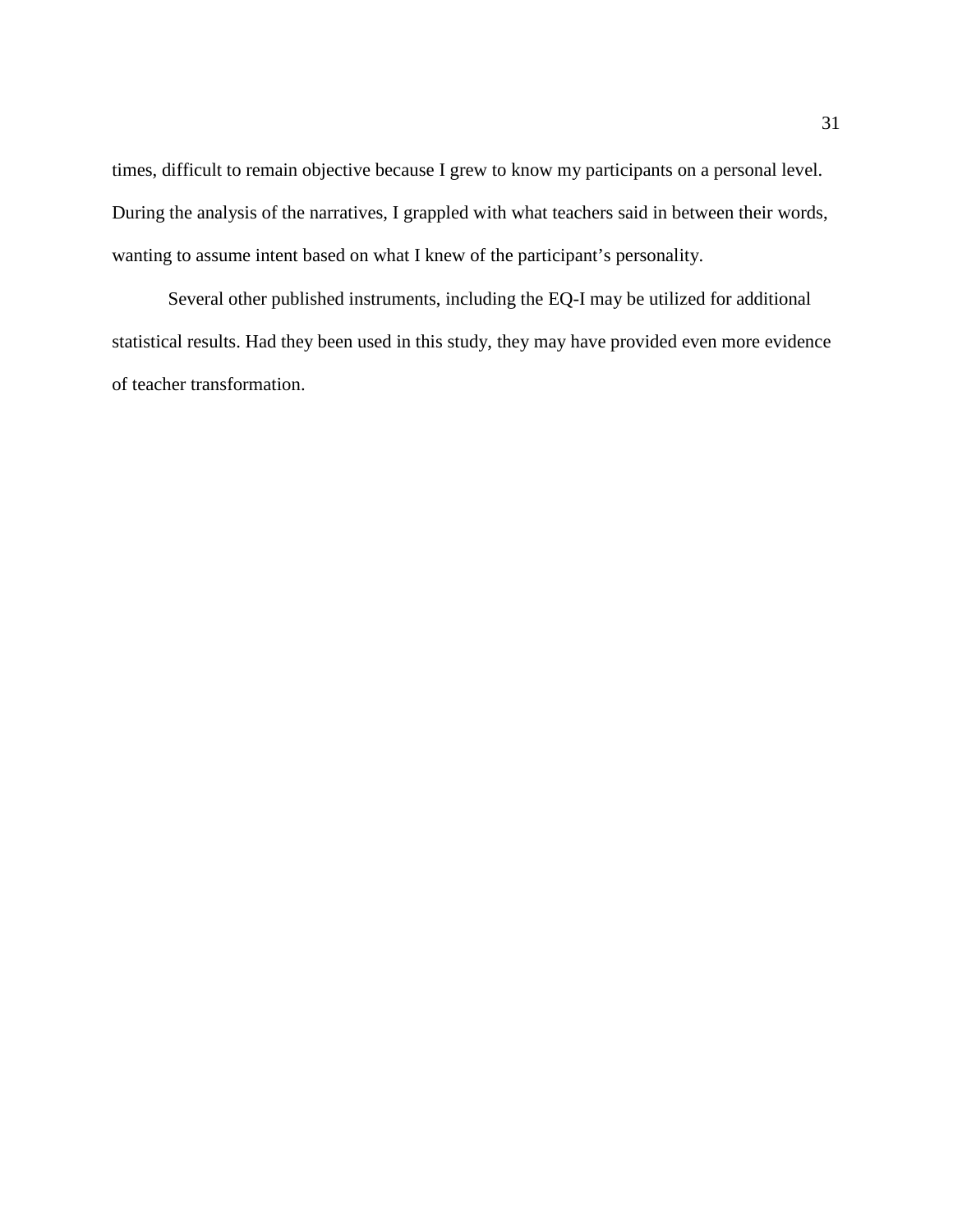#### **Chapter VI: Analysis and Discussion**

The nature of this research being qualitative, eliciting data mainly through participant observation, makes this study unique to its genre. Data was elicited as 1) journals and 2) transcriptions of audio from Conversation Circle discussions. This chapter provides an analysis and discussion about the values, opinions, behaviors, and social contexts of this particular sample of participants. The teachers experienced the research differently and therefore this chapter is an analysis and discussion providing information about the "human" experience–often contradictory in nature–revealing behaviors, beliefs, opinions, emotions, and relationships of the teachers/participants in this study. The first section, "Journals", is an analysis and discussion about patterns in coded words from teacher journals. The final section, "Narratives", is an analysis and discussion about patterns or connections found within the transcriptions taken from audio recordings of Conversation Circle sessions.

#### **Journals**

When analyzing data separated by teacher, (Appendix J), each teacher's table reveals at least one spike or drop in word counts on a given day (or data set, i.e., DS\_1 or DS\_7 for example). It would be interesting to know if something significant happened on days of spikes or drops. Research (Gardner, 1983, 1993; Goleman, 1995; Zoshak, 2016) informs us that our emotional state is affected by the situation of the day. As Goleman (1995) writes, "learning doesn't take place in isolation from kids' feelings" (p. 262). Teachers' conversations during Conversation Circle may have been influenced by many variables. For instance, their own student's feelings during a class they had taught on that particular day. When the teachers came to Conversation Circle, their journaling may have been more driven by what happened to them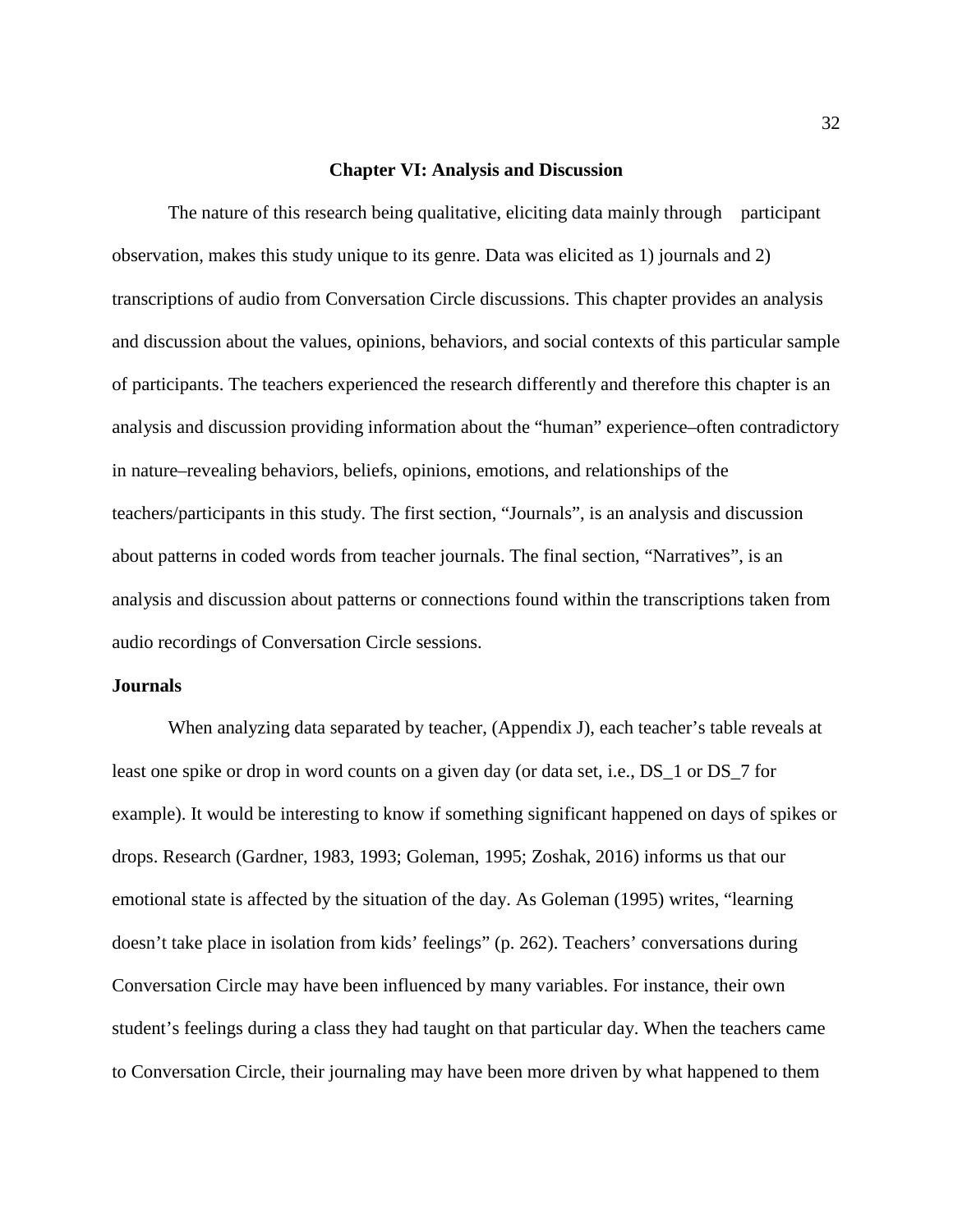on that day in their own classroom or the classroom within which they were a student. There is no certainty here. A discussion of word counts is only one facet of the data analysis. Williams and Burden (1997) tell us "the importance of the appropriate environmental conditions for learning to take place cannot be underestimated" (p. 188). The agenda at each Conversation Circle was the main instrument to provide said "appropriate environmental condition(s) for learning" about EI.

Some data sets (Appendix L and M) had particularly low word counts. It could be that on these low word count days, the conversations overrode a need to journal for reflection. If teachers were able to process situations through talk, then journaling for reflection may not have been as productive. Thinking about metacognition provides reflection, and it is the reflection that provides the development of EI. Whether metacognition occurs through teacher talk or teacher journaling, the important thing is that it happens.

The average count of emotive words over the duration of the study (Appendix N) does not reveal a general upward trend of emotive words across all teachers, but instead reveals a pattern where the emotive word counts from the starting point, then take a dip mid-study, and then trend upwards again for the last few sessions. It could be that time between Conversation Circle sessions allowed to process the experience of the Conversation Circle. When teachers returned to the Conversation Circle, perhaps they had gained new perspectives, and became more confident in talking about their own EI and its impact on their practice.

Appendix K reveals a table of averages where all teachers are represented. This may perhaps be the most interesting data. It shows a spike in 'self' words for Data Set Six (DS6), when teachers were discussing such topics as freedom from emotional dependency on others,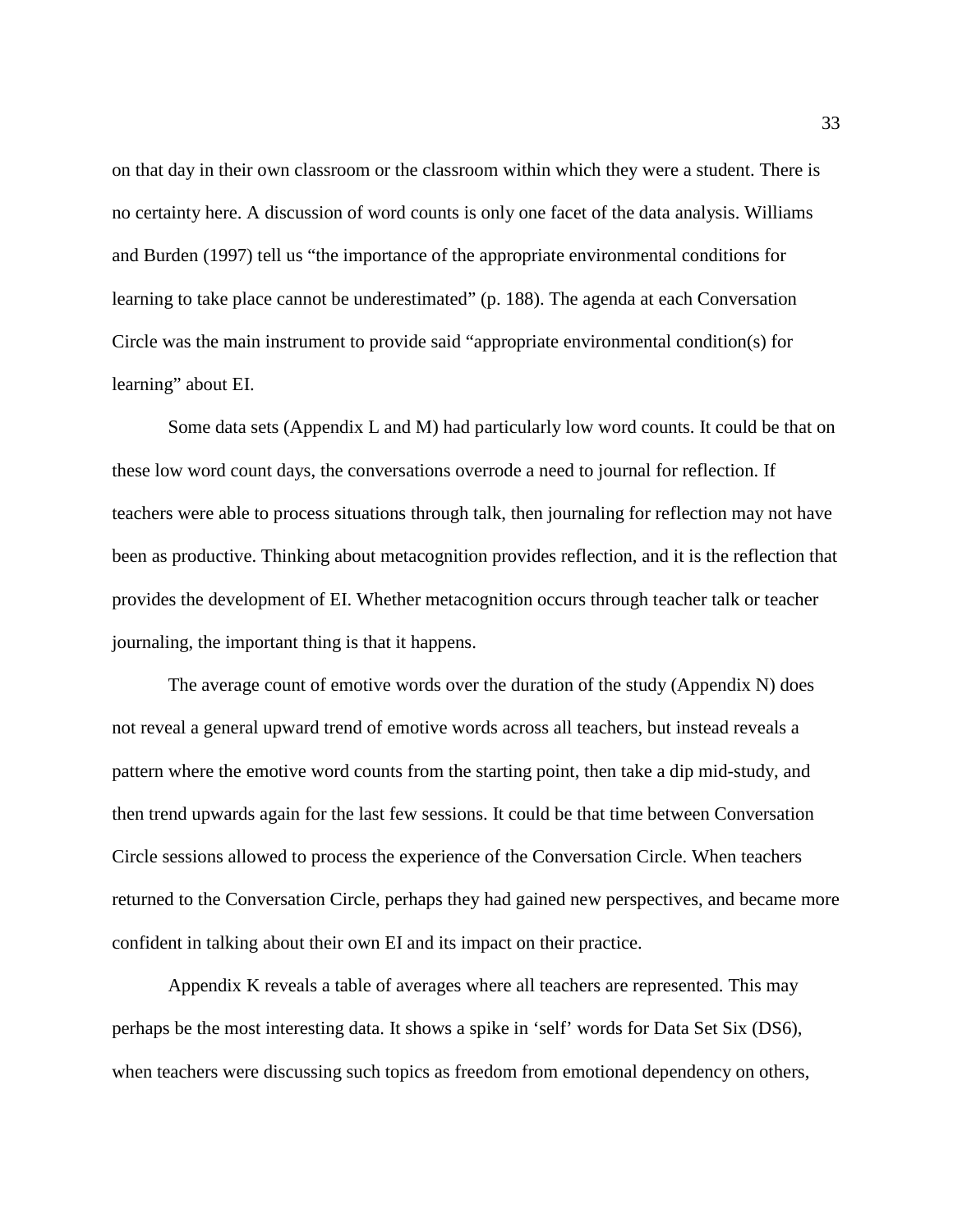personal goal setting, and self-reliance, which could support the logic that simply talking to other teachers encourages a reflective teaching practice. It could be that as a teacher engages in metacognition, a relationship is struck between learning about and improving upon her practice. This table, (Appendix K), also reveals a dip in emotive and content words for DS3. During DS3, teachers were discussing a hypothetical scenario where students were caught cheating. The EI categories represented for DS3 were adaptability and general mood. It could be that when this particular group of teachers catch cheating students, they engage with their students using little or no emotion. Having already analyzed the narratives for this possibility, it seems a viable analysis, but according to the narrative, these same teachers were likely to give their students a chance to redeem their cheating behavior by resubmitting the assignment. The narrative transcripts show teachers using a great deal of 'anger' words or 'frustration' words when referring to these scenarios with their students. Mortiboys (2005) states "no doubt you can experience some very strong and occasionally very conflicting feelings while teaching" (p. 121). What the analysis of the data shows is a true effort on the part of the teachers to engage in journaling and talking about some of those *strong, and occasionally very conflicting feelings.* Word counts of emotion and content words show parity. Meaning, when word counts for emotion words is up, content words are down, and vice versa. Teachers spend no less or no more time talking about their discipline than they do talking about the emotional aspect of their discipline. In conclusion, this may show that the content is as vital as the emotion with regard to teaching and learning.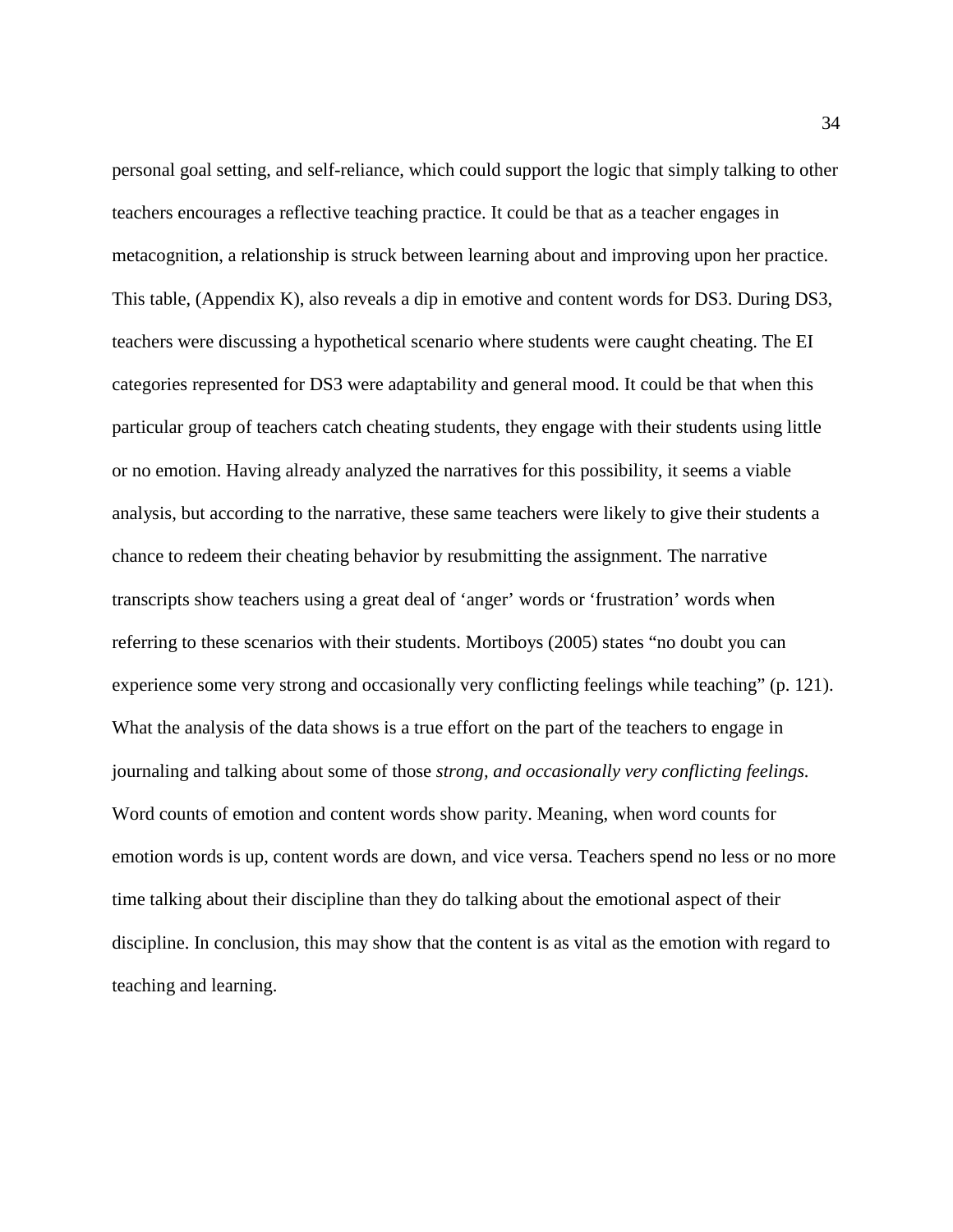#### **Narratives**

Through self-awareness, understanding, and exploration of emotion we gain insight regarding the emotional aspect of teaching and learning. Words and phrases found in the journals often reflected genuine concern for the students these teachers served. For example, one of the participants, teacher C, spoke of his student who had an apartment fire the night before Finals. One professor of the student did not let him take the exam at a later date because the professor's policy was such that if you failed to attend class the day of Finals, for whatever reason, no exceptions, you would get a zero. The teacher in my study spoke about it, saying, "...it just doesn't seem fair to penalize [the student] for a fire." Subsequently, the teacher in my study made a decision that he would not follow the policy of the other professor, but instead, allow his student to take his exam on an alternate day. During the Conversation Circle discussion, teacher C referred back, linking EI with his decision making process. As teacher C shared this event, he engaged the group in a rigorous discussion, exploring rules, policies, and procedures of the classroom versus the emotional aspect of the decision-making processes that invoke a teacher into action. In this section, themes named in Chapter V are weaved through the analysis of the narrative data.

In Data Set One (DS1), one teacher is recorded as acknowledging a student caught in a bad situation; unable to complete an assignment with strict timelines. The teacher reported, "you feel bad when someone is in a situation like that and they have limitations on them with how well they can do." With this statement, the teacher shows EI: empathy, or rather, toggling between Bar-On's (1997) categories of interpersonal and stress management and sub-categories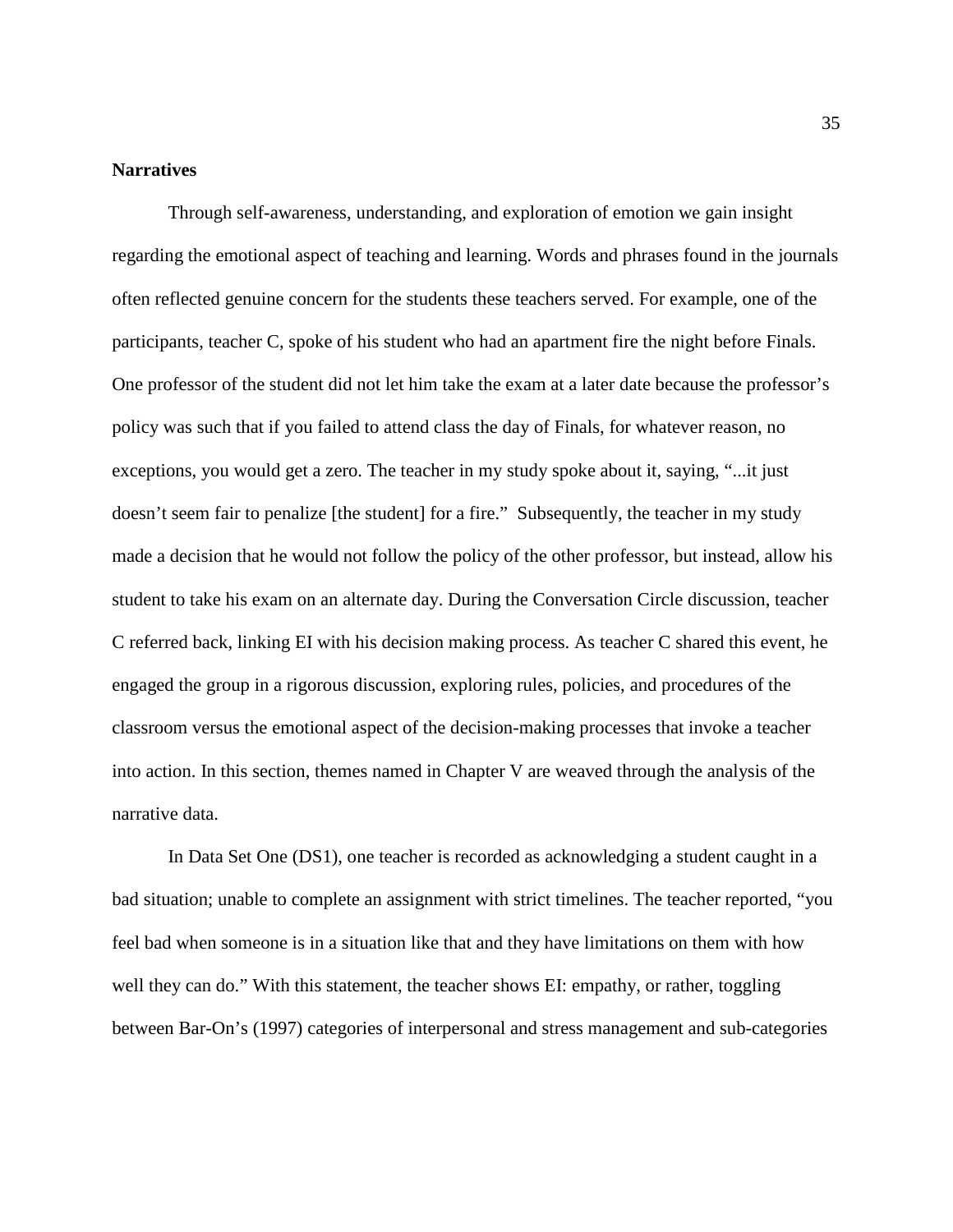of empathy and stress tolerance. In response to that, another participant then shared, (lines 2-16,

#### DS1, Appendix G)

*Last semester, I had a student that I felt was kind of lazy and I was, like, ok, but then she turned in a narrative essay assignment and I learned that her dad….he was killed by the government, and then she had to come to the US, and now she's the first one in her family to go to college...it was just something that I had to deal with, like I had to learn...had she not told me I would've had no idea about the pressure she was feeling, and I would've just kept thinking she was a lazy student, and it was very helpful to know where she was coming from…*

During this particular conversation circle, the teachers openly shared stories of how their

relationship to the learner positively changed when they better understood what challenges the

learner faced, on and off campus. This follows themes introduced in the *Results* of this paper,

Chapter V, referring to themes of *responsive community* and *teaching the whole student.*

The transcription of DS2 shows reflection from all teachers regarding the EI sub-

categories of impulse control and flexibility, amalgamating with the theme of reflective

practitioner that is weaved in and out of this analysis. For example, teacher A stated,

*Well, I think sometimes you are just so stunned as a teacher you just don't even know how to respond, like, this one time I had a student from another class just walk into my class and start talking to me in the middle of my class, and I was getting so frustrated and I didn't know what to do, I just stood there and I'm not really the person to just stand back usually but I did, however, later on I was very mad and let it out to a colleague not the student. In a social situation if something like that happened, I would've responded differently.* (Retrieved from narrative excerpt of Data Set Two (DS2)

Teacher B responded with, "If you don't get to decompress, doesn't that just make it so

hard?" And then Teacher C answered, "Yes, it's nice to have another teacher to vent to that can

understand the context of our work." The discussions took on a life of their own at times.

Teachers began to help each other isolate issues, talk through challenges, brainstorm ideas and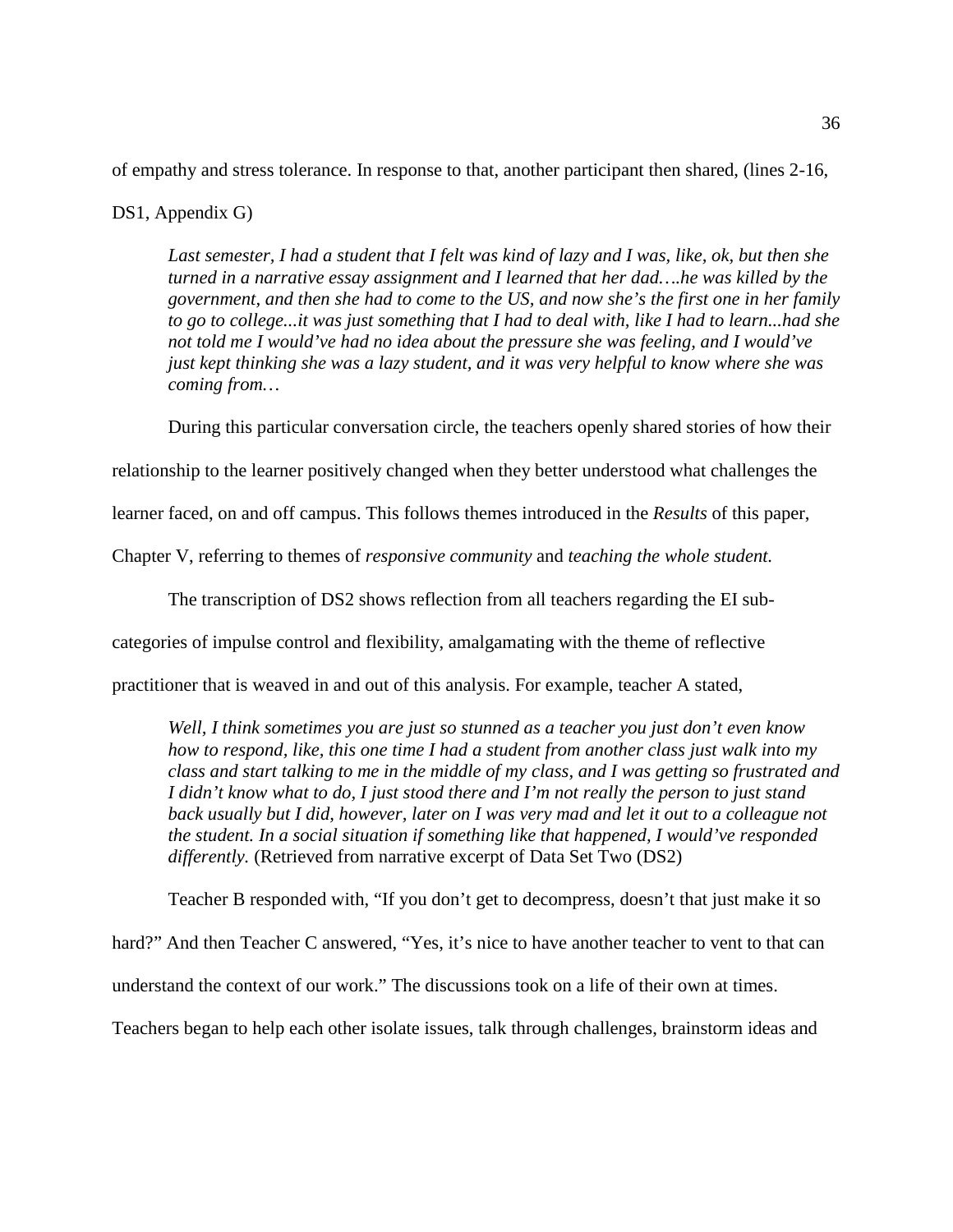solutions, and just overall assist one another with professional, best practice advice, support, and training.

In Narrative Excerpt 3, (Appendix I), the teachers do not talk about their own thinking but do reveal a connection with EI attributes of social awareness and interpersonal relationships. In lines 29-39, teacher A makes an admission that she feels that being an ESL teacher has been what has made her a more socially responsible person. Goleman (1995) states, "leadership is not domination, but the art of persuading people to work toward a common goal" (p. 149). That *is* teaching–whether you are engaging with students or teachers, you are engaging your community of learners to work toward individual goals as well as a common class goal.

At the end of 'Narrative Excerpt 1' (Appendix G), from DS1, teacher H brings the conversation to a close in lines 120-125 by punctuating the conversation through an acknowledgement, reflecting on how severe the spectrum of experiences are for the ESL student. It seems that, in saying, "...a wide range of things that we have to address", teacher H means she wants us to consider how much *more* an ESL student has to deal with than the average student. She then adds that this makes a case for developing teacher EI because regardless of what cognitive engagement needs to occur within the constraints of the classroom, a teacher needs to understand the student's condition as far different from a mainstream American student. It seems that teacher H is attempting to address the student responsively, which is the theme that runs through all narratives and is named here, "responsive community". In line 100, of Narrative Excerpt 1 (Appendix G), Teacher G addresses the theme of responsive community by talking to the benefit of routines and "predictability" with regard to classroom management. Her EI seems to be what is informing her about student need. In line 90, teacher A goes so far as to state that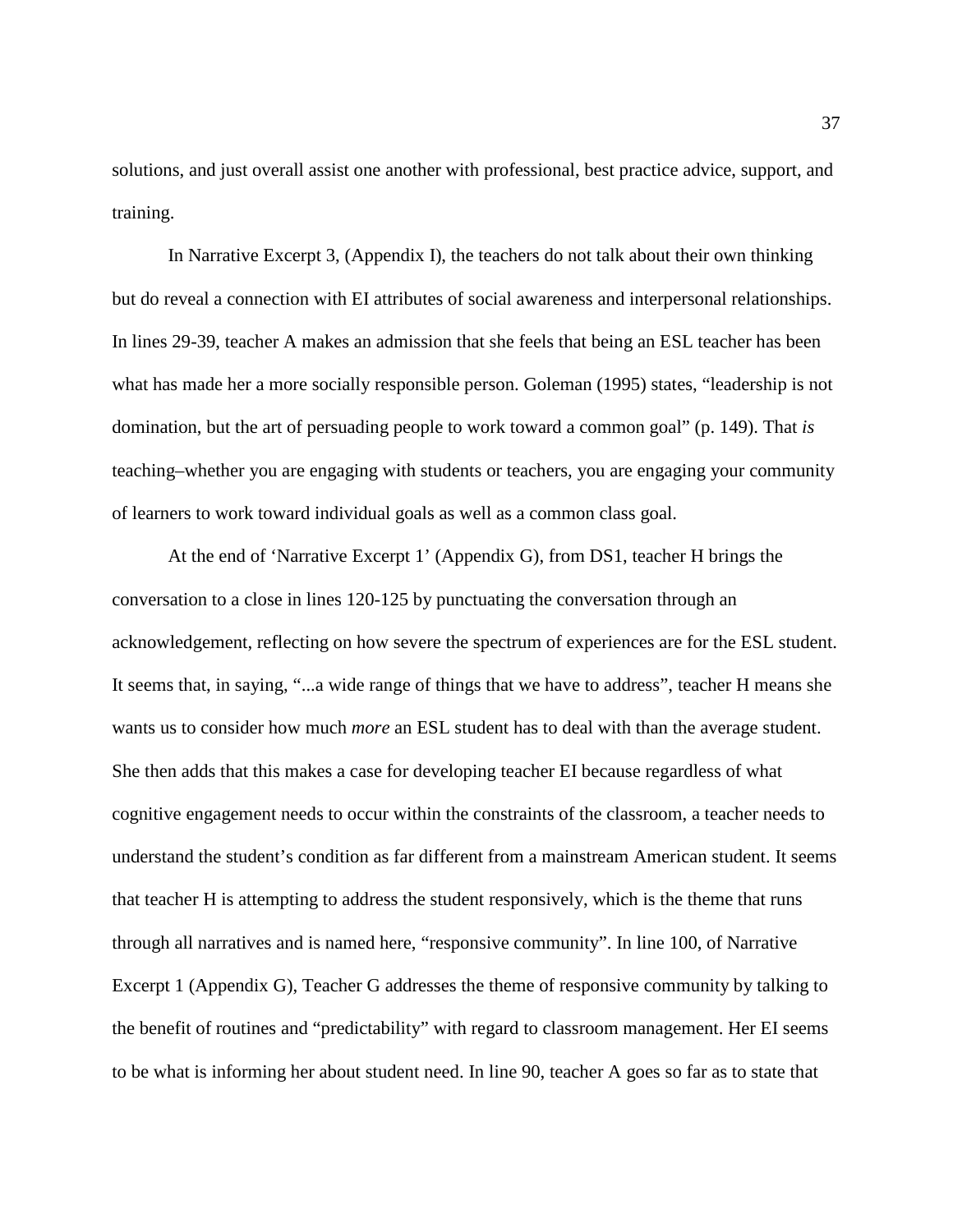teachers need to pay attention to giving the student skills that are "for life". In general, educators want to believe that what they are doing in the classroom can be extended out beyond the classroom. It is a common desire of teachers that students are given the ability to shape their own reality as they grow and learn to fulfill their highest potential.

In Narrative Excerpt 2 (Appendix H), the teachers are discussing reflective teaching practices. They talk at length about how they have reflected on their own thinking about teacherstudent interactions (TSI) and how these reflections have helped them modify and improve a more student-centered approach. In lines 25-30, teacher I remembers back to noticing her students non-verbal response as she was giving a lecture. She detected boredom on their faces and admits that although this was a painful realization, it helped her to strive to do better. This shows that the teacher's intrapersonal area of EI is at work. Teacher I may be feeling badly about her students' apparent boredom, but she uses the observation for corrective action–adjusting her pedagogical approach in the classroom. She does not wallow in self-pity, but instead, she uses it like evidence in a courtroom, giving her a reason for why she must change. This is a display of emotional independence from her students' judgments.

Meanwhile, teacher A's input leads to a reflection on setting personal goals based on selfawareness. She states (lines 68-72) that she sets expectations that she knows she can reach, saying, "I know my strengths and weaknesses". This is a simple, but straightforward example of self-actualization. Teacher A is sharing that she understands her limitations. The theme coming through here is that of reflective practitioner. What she says seems to show that she is not impeded by an emotional attachment to what others might be thinking of her goals, but instead, seems to be using an awareness of self to notice that her decision making will set in motion a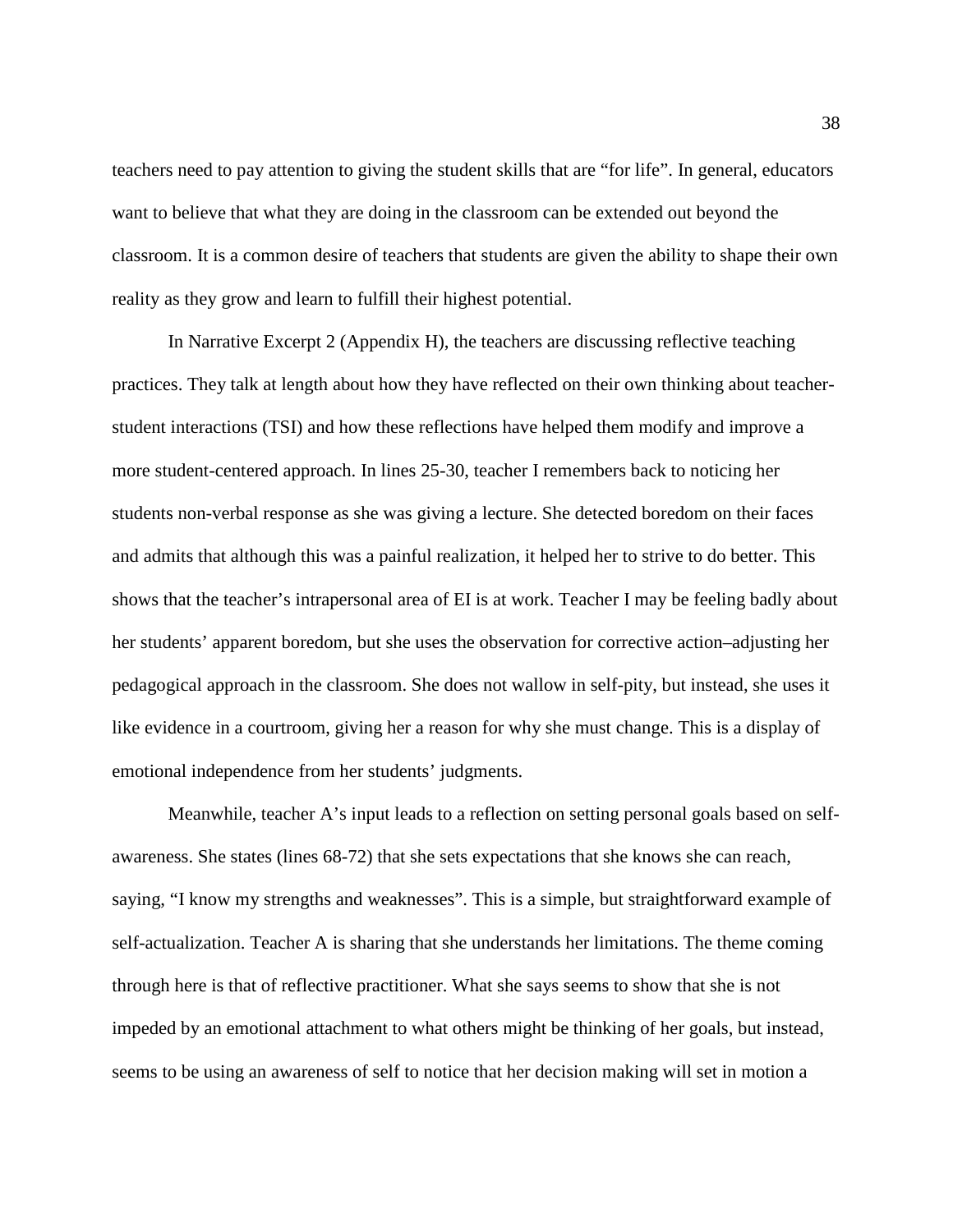plan for her goals. Meanwhile, teacher G seems less confident about her ability to succeed. Lines 33-36, she talks about reflecting on what her "idealized" self is, meaning, what kind of teacher she wants to strive to be. Then, lines 37-42 show feelings of lowered self-esteem as she elucidates on feelings of "hopelessness", talking of her feelings and using phrases like "never getting there" and feeling "completely overwhelmed".

Several times throughout Narrative Excerpt 3 (Appendix I), the teachers discuss how students, grappling with events outside their academic commitment, effected their performance in class. The teachers discussed how they relied on EI to connect with those struggling students and how they modified deadlines or assignments to help students complete the course requirements. When teachers adjust to serve the student, they are serving the whole person, not just the cognitive ability of the student, but also the social-emotional needs of the student. For example, if a student is struggling with a task, it may not be a cognitive issue, but instead, the student might be emotionally troubled. A teacher that addresses the emotional first, so as to help the student move toward the cognitive task, is serving the whole student.

Conversation Circles with activities, checklists, and points for reflection engage teachers in a discovery about how to better relate to learners, shape healthier learning environments, listen to learners, and navigate the balance of home and school. The way teachers handle emotions, and those of their learners, are central to the success of both.

Unfortunately this is still an area of PD that is often neglected (Mortiboys, 2005). It might be that the results of this exploratory investigation support a deeper dive into the connectedness of EI and the teaching and learning experience. Goleman (1995) discusses at length that the attributes of EI assist teachers to better respond to the feelings of individuals and groups, develop self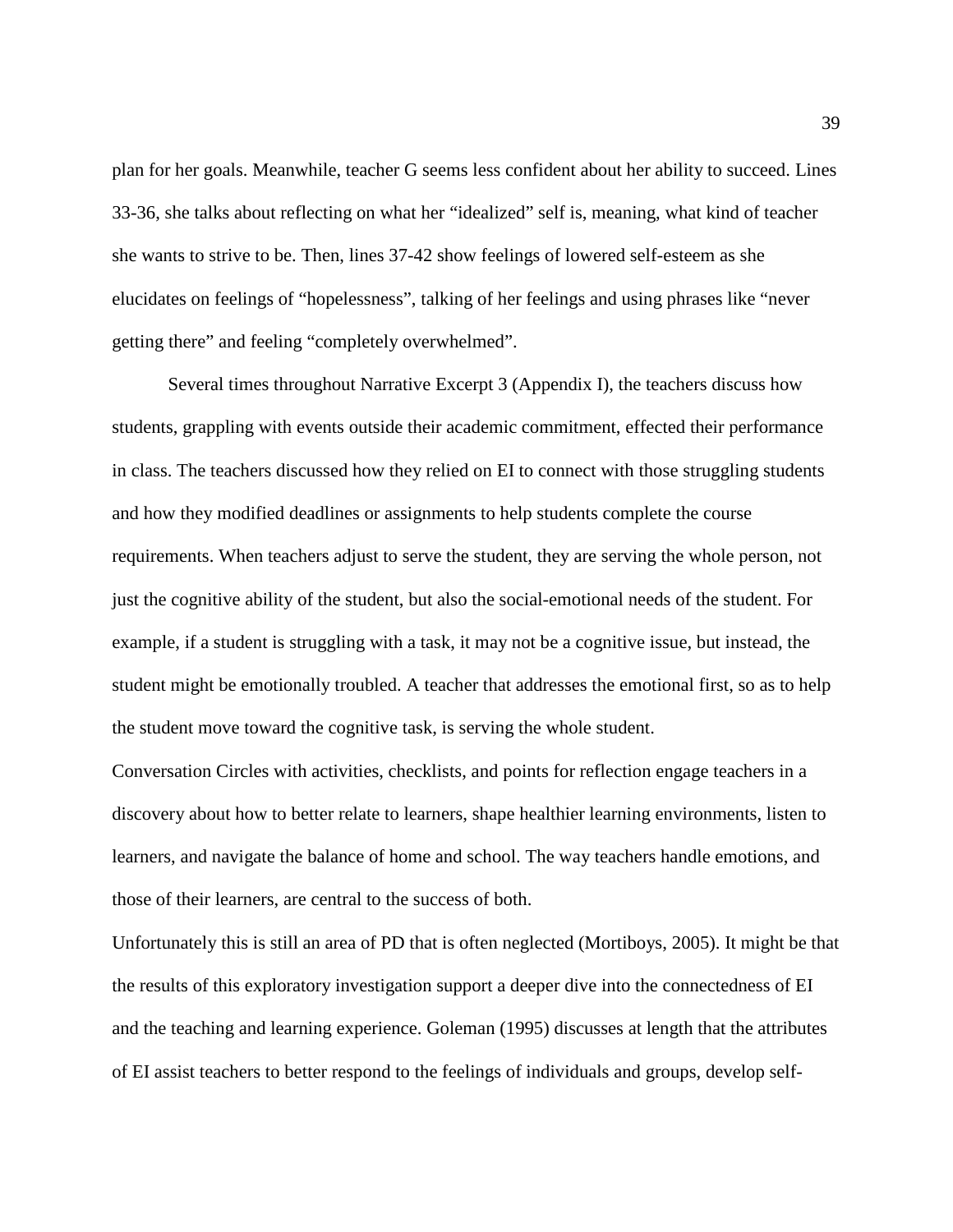awareness, recognize limitations, prejudices, and preferences, improve upon non-verbal communication, and acknowledge and handle one's own emotional well-being. Highly developed EI in a teacher may be an educational stepping-stone for the learner (Mortiboys, 2005). The narratives seemed to conclude that teachers, all teachers, ESL or non-ESL, should be engaged in creating a responsive community around the student and his or her needs–addressing the student holistically so as to gain better insight into how best to engage the student in a way of thinking that encourages the student to undertake life-long, academic success. Teacher F in Narrative Excerpt 3 (Appendix I), shared a realization she had early on in her work with college ESL students, stating in line 41, "if you know what to expect from the students, then you know how to teach the students". If a teacher can learn about the student as a whole person, for example, what their life is like outside of school, they can create even more opportunities to relate to the student. Relating to the whole student may influence positive TSI. Teacher G expresses frustration about people outside of the program, but mostly outside the context of ESL, sharing that she feels a certain responsibility to educate others about what ESL teachers do, or how ESL teachers have a positive impact on the community. The whole narrative from this particular data set seven (DS7) reveals teacher collaboration. The teacher talk leads the teachers into an almost social activism about their work as ESL teachers. It was not unique to this particular session–teacher talk throughout this project seemed to lead to many diatribes of the teacher hopscotching between 'teacher as student advocate' and 'teacher as social advocate'. Zoshak (2016) agrees that these, when properly guided, can be powerful tools for reflection. "Tiny talks" create the potential for teachers to make worthwhile changes in how they think about and enact their teaching" (Zoshak, p. 211). I have changed my approach in the classroom,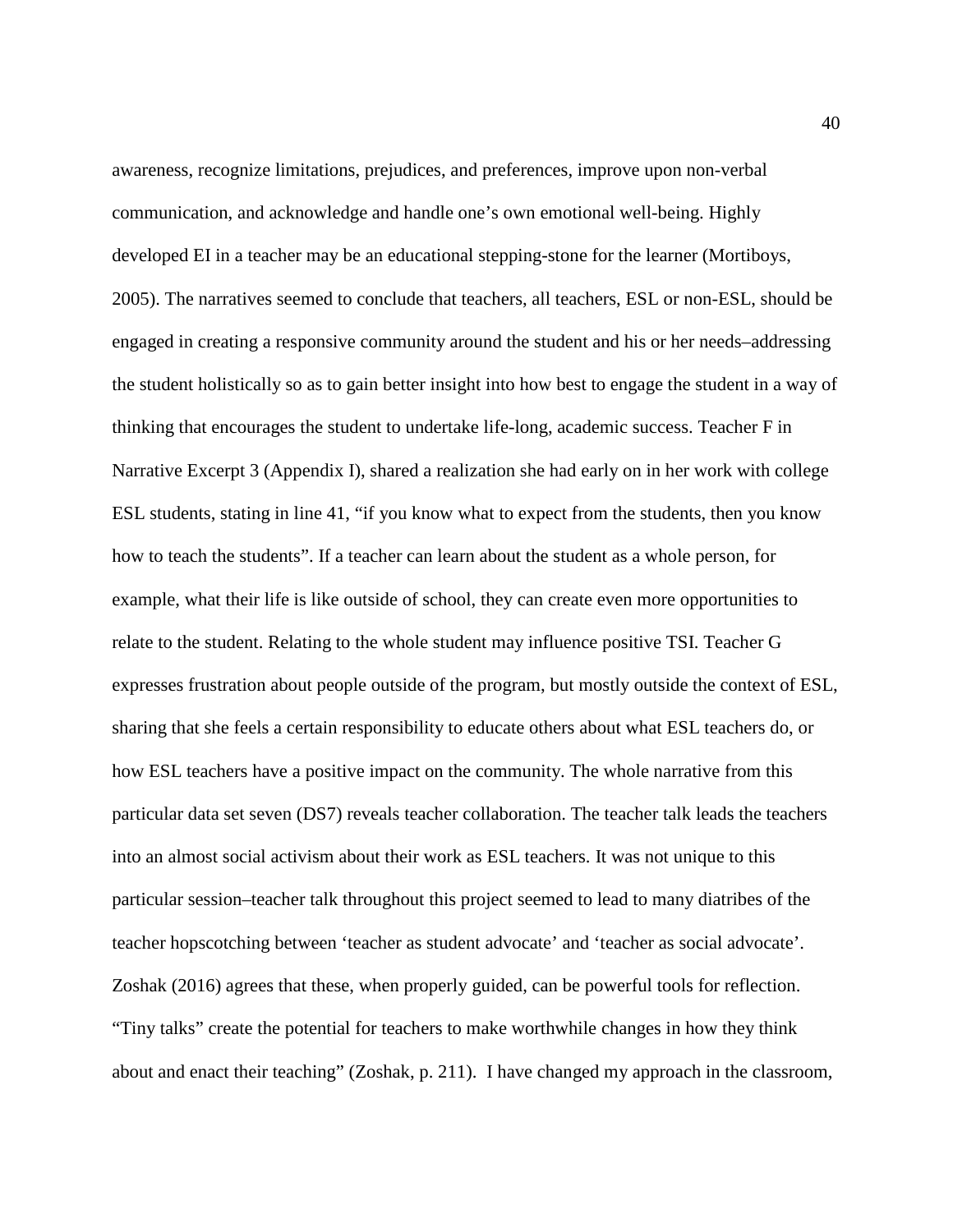modified lessons or timelines, and adjusted how I interact with students or colleagues specifically because of this type of reflective practice.

Analyzing and discussing both the journal and narrative data has been a reflective journey for me as well–my own metacognitive processing of EI and teacher development. In response to how she thought before and after analyzing her own study's data, Zoshak (2016) states, "the result of which marked not merely a change in what I thought but also progress in changing how I came to think about my role as a teacher-student and my becoming a teacher" (p. 212). I feel that I have had some poignant realizations about my own practice during the process of listening again and again to the conversations, transcribing the conversations, analyzing the narratives, and tallying word counts. That has led me to think that perhaps this type of research and data analysis could possibly serve an important role in teacher PDs and teacher education programs–the simple value of recording, listening, listening again, and writing about teacher talk seems to be in line with what I have learned about developing emotional intelligence (EI) and becoming a reflective practitioner. The goal of this thought experiment was to shed light on a potential practice of developing EI through authentic interactions – or better noted as nontraditional PD. This exploratory study only scratches the surface; a beginning to useful information and data that could lead to further outreach and transformative thought for teaching in today's 21st Century classrooms.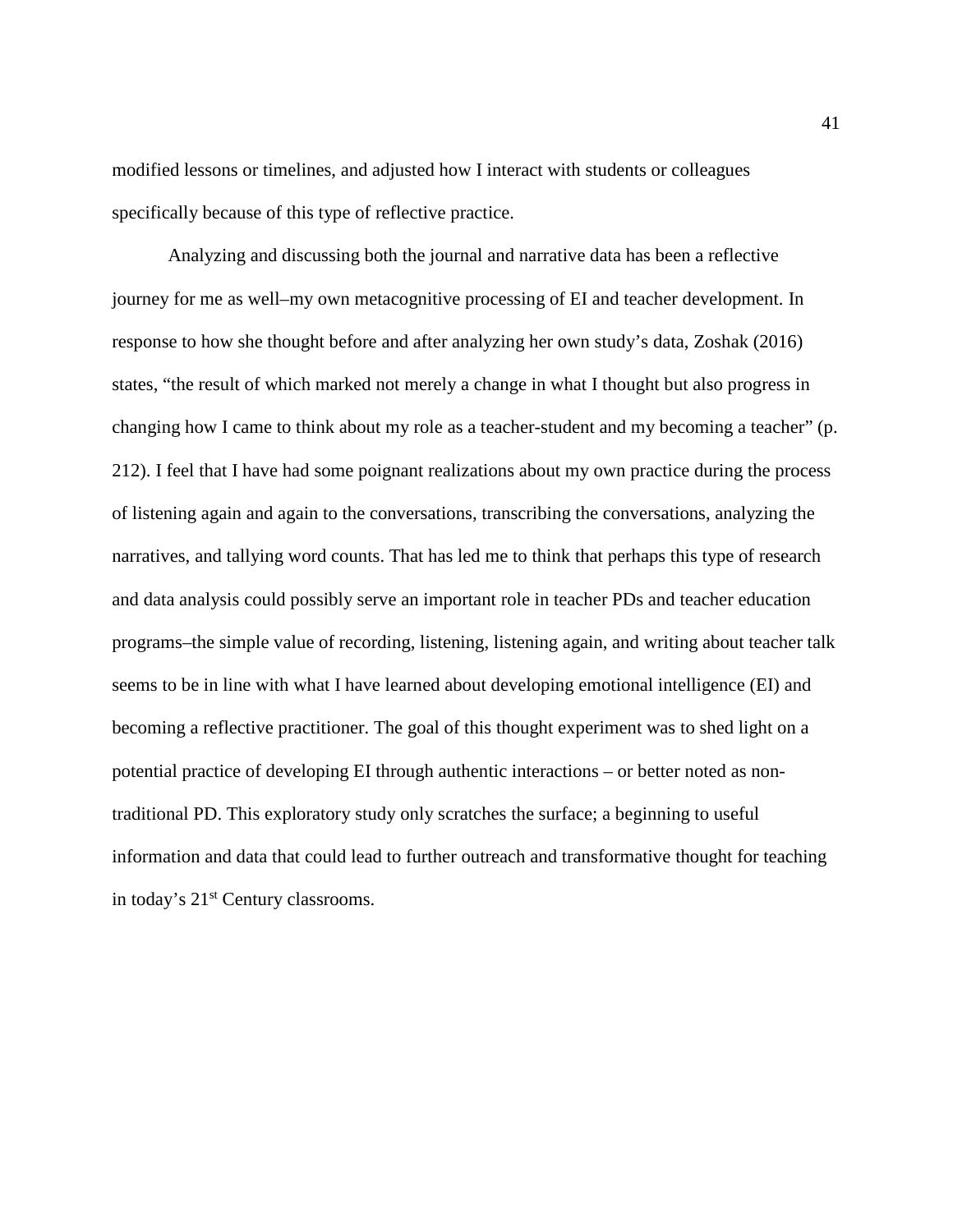#### **Chapter VII: Conclusions**

#### **Concluding Remarks**

Clearly, the emotional aspect of teaching is forever entwined with a teacher's content knowledge and pedagogy. A teacher with highly honed EI is an agile teacher who can adapt, keeping her classroom student-centered (Mortiboys, 2005). Listening again to the conversation from Narrative Excerpt 3 (Appendix I), I thought back to when I started in my program. I was so intimidated by all the graduate students around me. They were using words like "pedagogy", "student-centered", and "differentiation", and phrases like "affective filter" and "social and emotional learning (SEL)". I knew that I needed to identify with this cohort but I was not sure how. I now know. High quality teachers need to be reflective practitioners that continue to grow and learn. The expectation of student-centered pedagogy and differentiated instruction to meet a multitude of student needs employs a heavy investment on the part of the practitioner (Lenz, Dreshler, & Kissam, 2004). Moreover, navigating the teacher-student relationships (TSR) has become a social, emotional, and often, political undertaking (Darling-Hammond, 2010). Brad Olsen (2010) discusses how the teacher who knows herself is a "powerful tool" in the daily experience of the learner (p. viii). Olsen (2010) demonstrates this through teacher narratives– stories–as they reflect on their own practice–what they like and do not like, and why. He elaborates that this process of reflection is what makes a good teacher into an "amazing" teacher (Olsen, 2010, p. 54). Leveraging EI is consequential, according to experts Goleman (1995), Lantieri (2008), Diaz-Rico (2008), and Mortiboys (2005), but a balance must be struck. Successful classrooms are not emotional classrooms and do not use teachers as enablers, but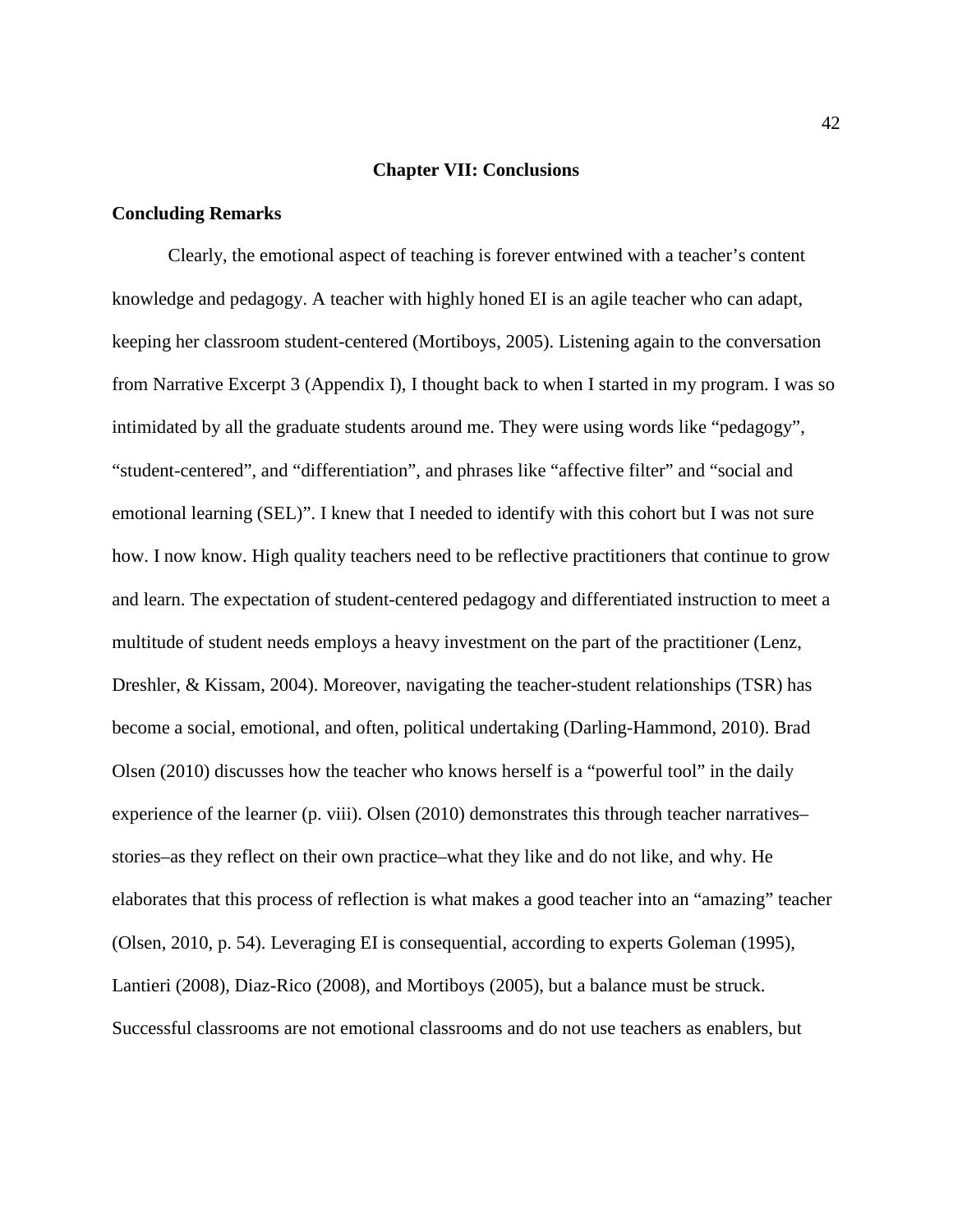instead, promote the student to drive instruction using emotional behavior that is conducive to the learning process.

There are incidents of data that show potential relationships existing between Conversation Circle and teacher development. Considering the small sample size, concluding recommendations cannot be based on scientific calculations. Regardless, it may be premature to assume that sample size should deny the effectiveness of a non-traditional PD. If, in fact, these measures could correlate to a larger and more diverse sample, additional studies may show nontraditional PDs like the Conversation Circle affect positive change, especially when one considers the data that shows statistical parity in teacher talk between emotion and content words. Teacher use of both is equal. Zoshak (2016) alludes to teaching being a profession that cannot be without the emotional aspect. This thought experiment provides an inordinate amount of data and analysis that supports Zoshak's (2016) claim.

#### **Recommendation**

My recommendation is to launch a longitudinal study to investigate the use of nontraditional PD sessions of this type, on the topic of EI, to look for evidence of positive, *sustainable* change in teachers' EI. The construct of the Conversation Circle may arguably be a transformative experience for many teachers. Studies like Zoshak's (2016) "Tiny Talks", or this study, may, in part, speed the evolution of the teacher thereby transforming the SEL for students. It might be that a practice of teacher programs including non-traditional PD opportunities can help in the creation of even more agile and responsive practitioners.

43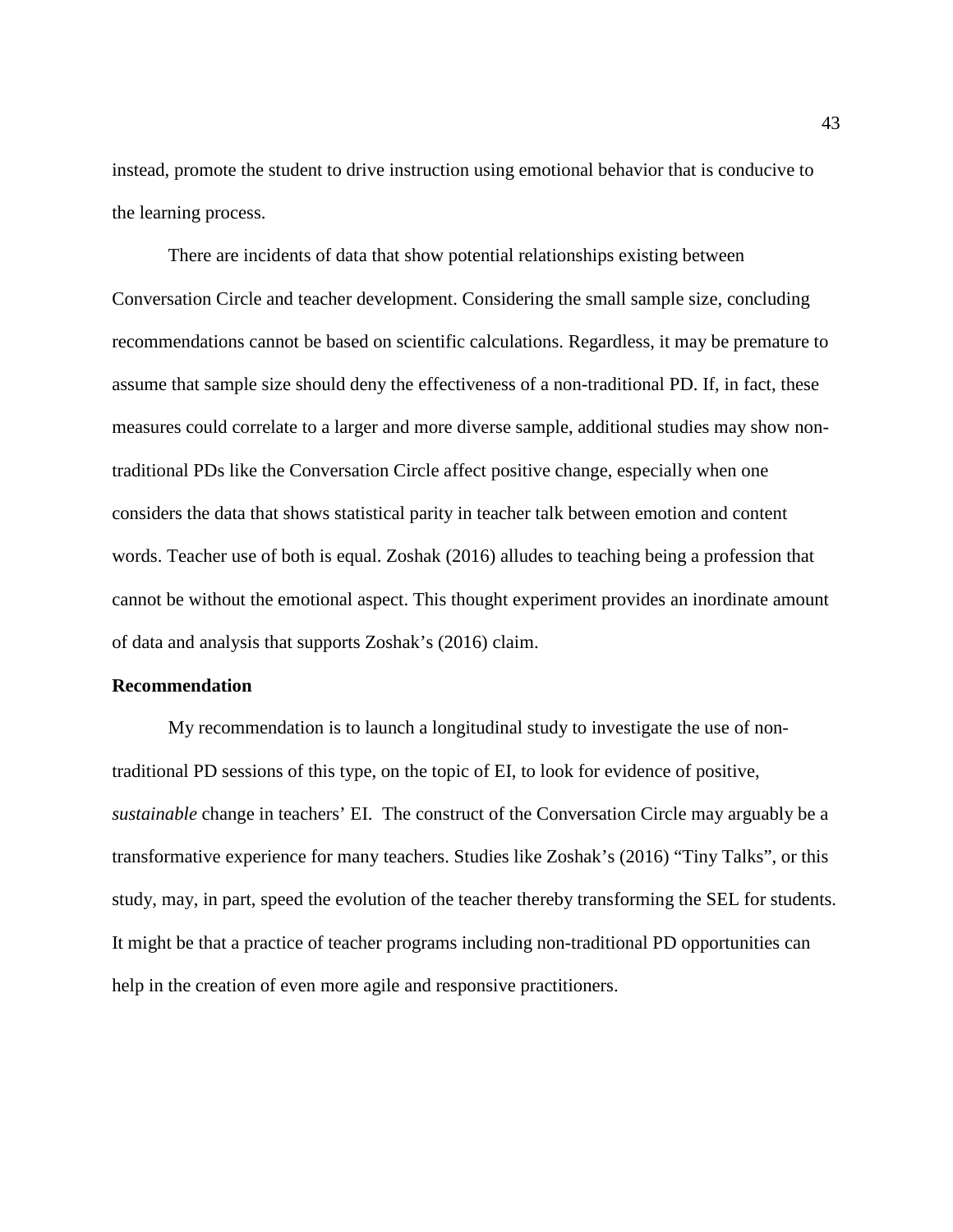#### **References**

- Bar-On, R. (1997). *The emotional quotient inventory (EQ-i): Technical manual*. Toronto, Ontario: Multi-Health Systems. Retrieved 11/10/2010 from [http://www.eiconsortium.](http://www.eiconsortium.org/measures/eqi.html) org/measures/eqi.html.
- Bar-On, R. (2006). The Bar-On model of emotional-social intelligence (ESI). Psicothema, 18, supl., 13-25.
- Butler, D. L., Lauscher, H. N., Jarvis-Selinger, S., & Beckingham, B. (2004). Collaboration and self-regulation in teachers' professional development. *Teaching and Teacher Education, 20*, 435-455.
- Carson, B. (1996). Thirty years of stories: The professor's place in student memories'. *Change, 28*(6), 10-17.
- Darling-Hammond, L. (2010). *The flat world and education: How America's commitment to equity will determine our future*. New York: Teachers College Press.
- den Brok, P., Wubbels, T., Veldman, I., & van Tartwijk, J. (2009). Perceived teacher-student interpersonal relationships in Dutch multi-ethnic classes. *Educational Research & Evaluation*, *15*(2), 119-135. doi:10.1080/13803610902784303

Diaz-Rico, L.T. (2008). *Strategies for Teaching English Learners*. Boston: Pearson Education.

Fullan, M. (2005, February). *The school administrator*, pp. 16-18.

Gardner, H. (1983). *Frames of mind: The theory of multiple intelligences*. New York: Basic Books.

Gardner, H. (1993). *Multiple Intelligences: New Horizons. New York: Basic Books.*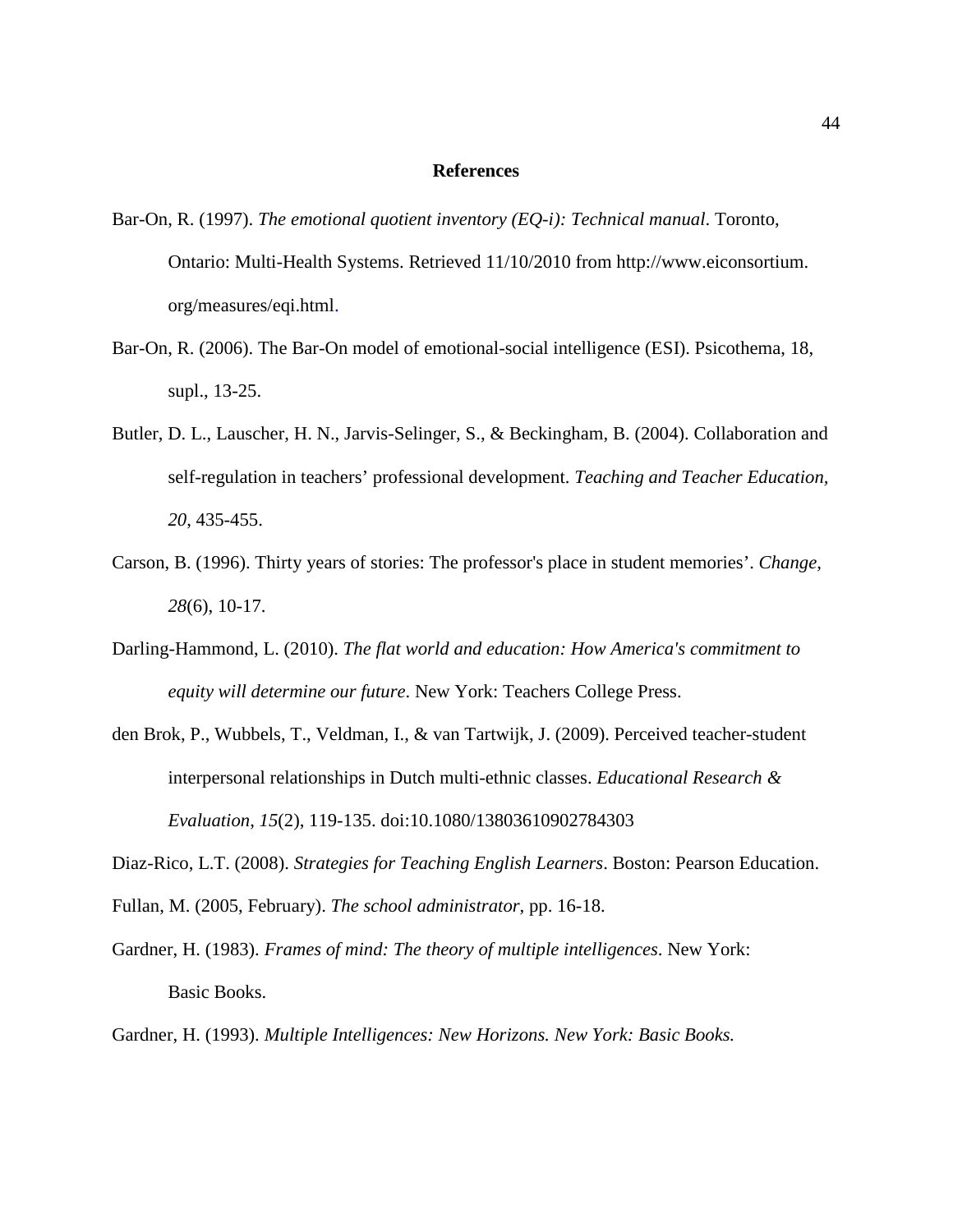- Gass, S., & Mackey, A. (2008). *Data elicitation for second and foreign language research*. New York: Routledge.
- Ghanizadeh, A., & Moafian, F. (2010). The role of EFL teachers' emotional intelligence in their success. *ELT Journal*, (64), 4.
- Goleman, D. (1995). *Emotional intelligence: Why it can matter more than IQ*. New York: Bantam Books.
- Heine, S., & Buchtel, E. (2009). Personality: The universal and the culturally specific. *Annual Review of Psychology, 60*(1), 369-394.
- Hsieh, P. P.H., Kang, H.S. (2010). Attribution and self-efficacy and their interrelationship in the Korean EFL context. *Language Learning, 60*(3), 606-627.
- Imai, Y. (2010). Emotions in SLA: New insights from collaborative learning for an EFL classroom. *Modern Language Journal, 94*(2), 278-292.
- Kim, C. (2010, fall semester). Course: *Research in English-empirical designs.* English 607. Class Lecture. St. Cloud State University, November 22, 2010 (Notes on file with the author).
- Lantieri, L. (2008). Building Emotional Intelligence: Techniques to Cultivate Inner Strength in Children with introduction and guided practices by Daniel Goleman. Canada: Sounds True, Inc.
- Lenz, B.K., Dreshler, D.D. & Kissam, B.R. (2004). *Teaching Content to All: Evidence-based Inclusive Practices in Middle and Secondary Schools.* University of Virginia: Pearson/Allyn and Bacon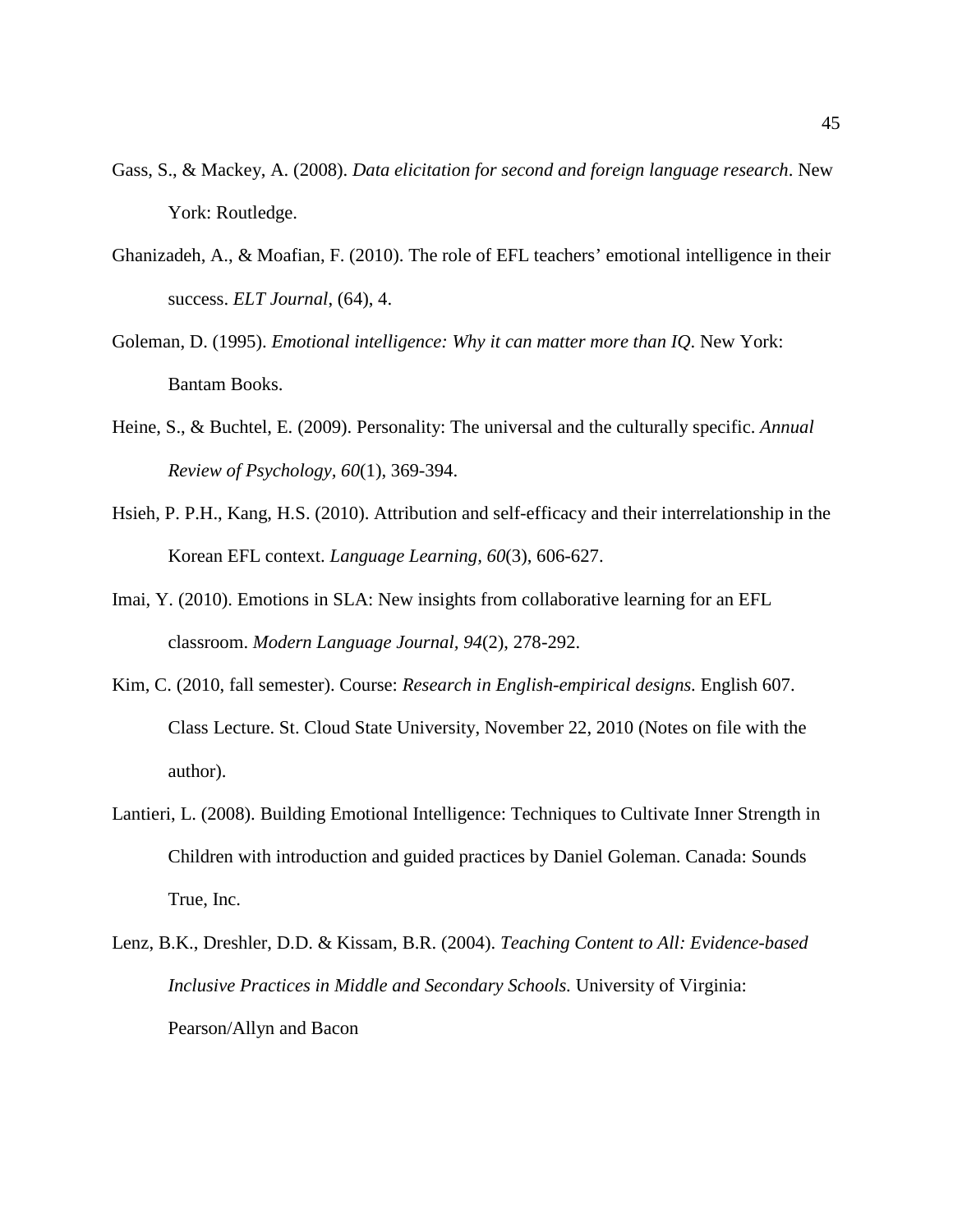- Mackey, A., & Gass, S. (2005). *Second language research: Methodology and design.* New York: Routledge.
- Mayer, J. D., & Salovey, P. (1997). What is emotional intelligence? In P. Salovey & D. J. Sluyter (Eds.), *Emotional development and emotional intelligence: Implications for educators*. New York: Basic Books.
- Mortiboys, A. (2005). *Teaching with emotional intelligence: A step-by-step guide for higher and further education professionals*. London: Routledge.
- Olsen, B. S. (2010). Teaching for success: Developing your teacher identity in today's classroom. Boulder, CO: Paradigm Publishers.
- Rogers, C., & Freiberg, J. H. (1994). *Freedom to Learn.* Upper Saddle River, New Jersey: Prentice Hall.
- Rubenfeld, S., Clément, R., Lussier, D., Lebrun, M., & Auger, R. (2006). Second language learning and cultural representations: Beyond competence and identity. *Language Learning, 56*(4), 609-631.
- Rust, D. A. (2014). Relationship between the emotional intelligence of teachers and student academic achievement. *Theses and Dissertations-Educational Leadership Studies. Paper 8*. Retrieved from http://uknowledge.uky.edu/edl\_etds/8.
- Watson, C. (2007). Small stories, positioning analysis, and the doing of professional identities in learning to teach. *Narrative inquiry*, *17*, 371-389.
- Williams, M., & Burden, R. (1997). *Psychology for language teachers: A social constructivist approach*. Cambridge: Cambridge University Press.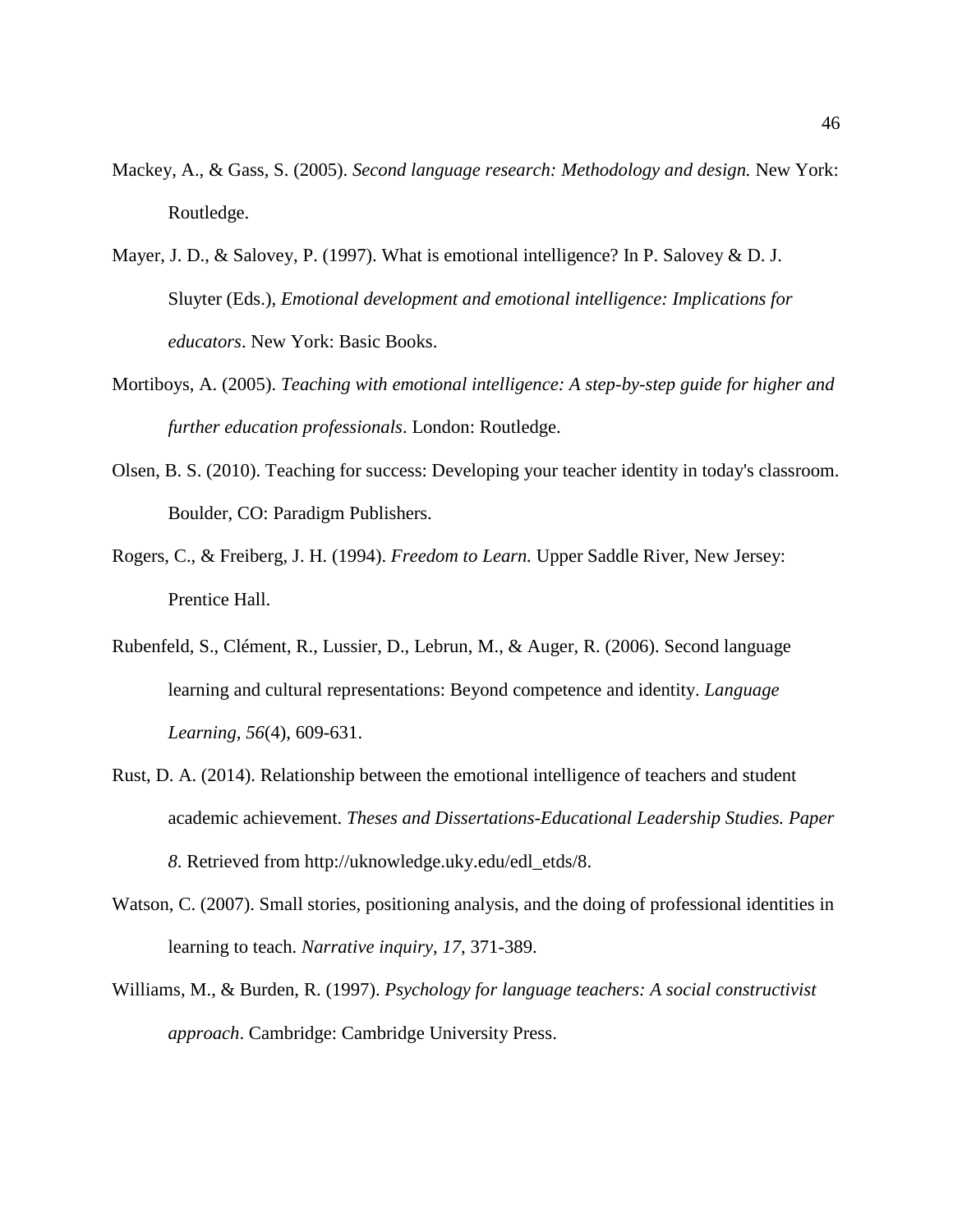- Yu, B. (2010). Learning Chinese abroad: The role of language attitudes and motivation in the adaptation of international students in China. *Journal of Multilingual & Multicultural Development, 31*(3), 301-321.
- Zoshak, R. (2016). 'Tiny talks' between colleagues: Brief narratives as mediation in teacher development. *Language Teaching Research, 20*(2), 209-222.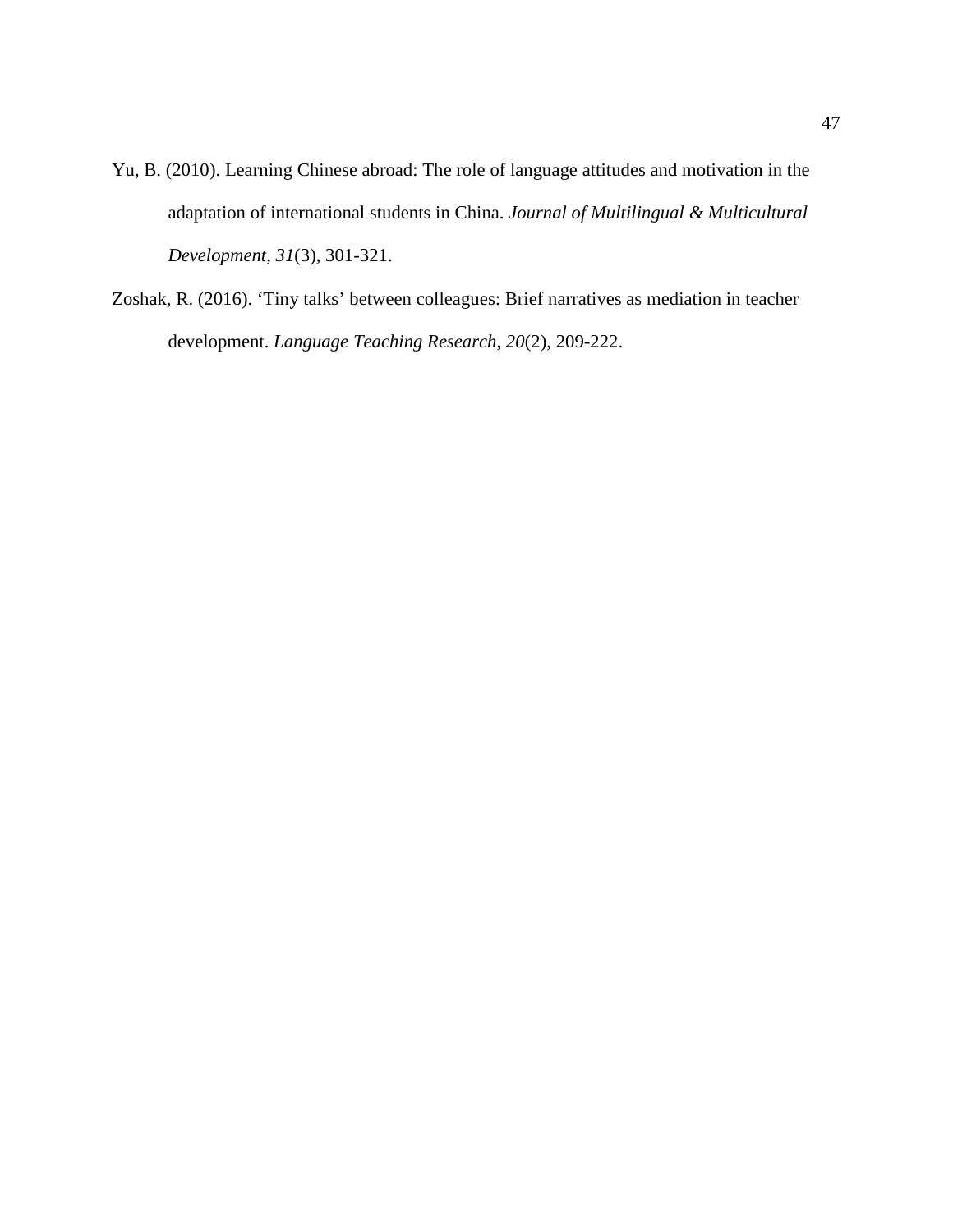**Appendix A: Acronym Key**

| <b>Acronym</b> | <b>Complete Phrase</b>                                                                              |
|----------------|-----------------------------------------------------------------------------------------------------|
| EI             | <b>Emotional Intelligence</b>                                                                       |
| EQ             | <b>Emotional Quotient</b>                                                                           |
| IQ             | <b>Intelligence Quotient</b>                                                                        |
| <b>ESL</b>     | English as a Second Language                                                                        |
| <b>TESL</b>    | Teaching English as a Second Language // Teaching English to Speakers of<br>Other Languages (TESOL) |
| <b>SLA</b>     | <b>Second Language Acquisition</b>                                                                  |
| <b>TSI</b>     | Teacher Student Interaction(s)                                                                      |
| <b>SEL</b>     | Social and Emotional Learning                                                                       |
| <b>PD</b>      | <b>Professional Development</b>                                                                     |
| <b>CPE</b>     | <b>Center for Public Education</b>                                                                  |
| <b>TLE</b>     | Teaching-Learning Experience                                                                        |
| <b>EFL</b>     | English as a Foreign Language                                                                       |
| <b>CEUs</b>    | <b>Continuing Education Credits</b>                                                                 |
| DS1            | Data Set One (and these follow sequentially - DS2 meaning Data Set Two)                             |
| <b>TTI</b>     | Teacher to teacher interactions                                                                     |
| <b>TSR</b>     | Teacher student relationship                                                                        |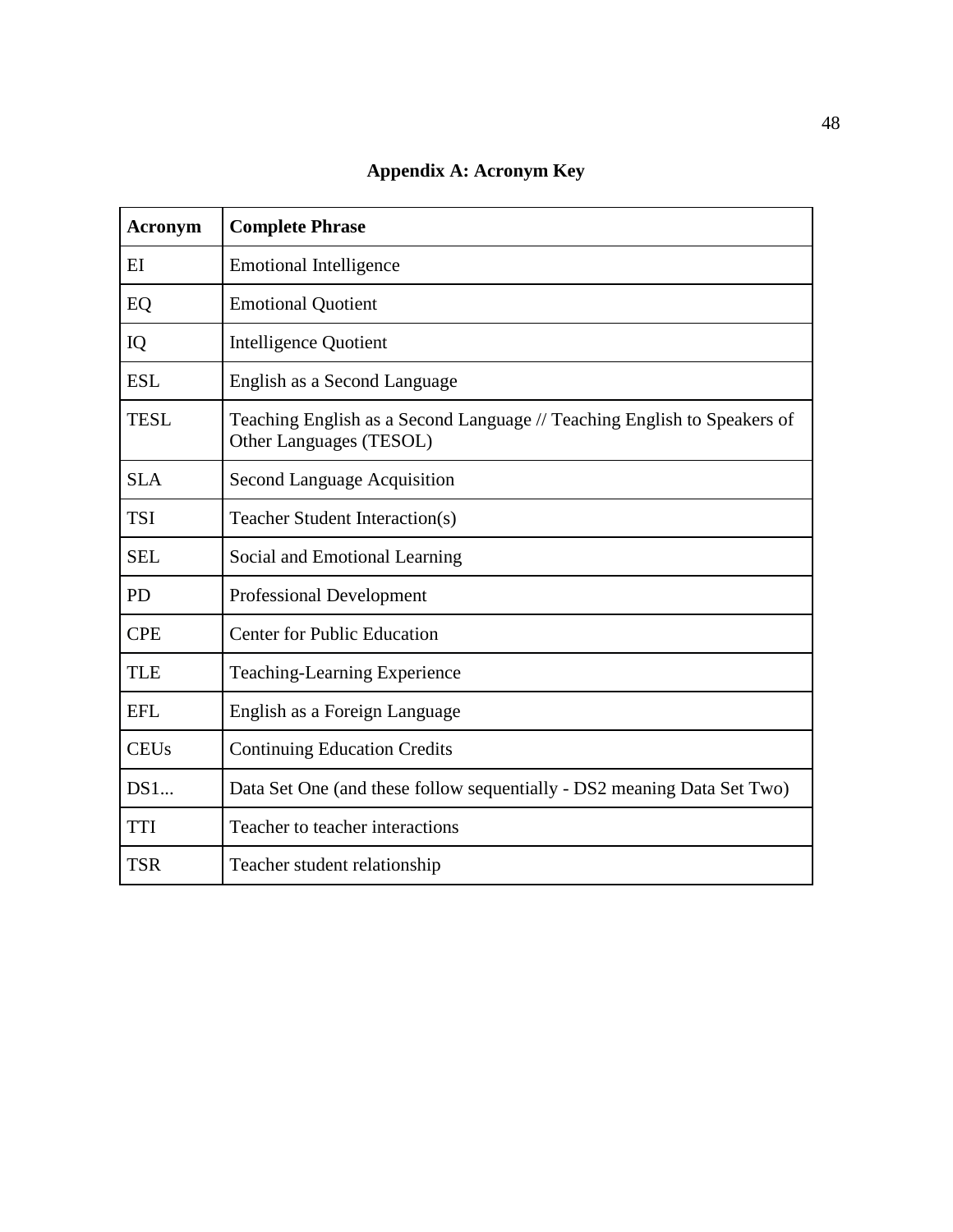### **Appendix B: Bar-On's Categories**

Bar-On's (1997) five categories and sub-categories of Emotional Intelligence (EI):

Intrapersonal (self-awareness and self-expression)

- Self-Regard: To accurately perceive, understand and accept one's self
- Emotional Self-Awareness: To be aware of and understand one's emotions
- Assertiveness: To effectively and constructively express one's emotions and oneself
- Independence: To be self-reliant and free of emotional dependency on others
- Self-Actualization: To strive to achieve personal goals and actualize one's potential

Interpersonal (social awareness and interpersonal relationship)

- Empathy: To be aware of and understand how others feel
- Social Responsibility: To identify with one's social group and cooperate with others
- Interpersonal Relationship: To establish mutually satisfying relationships and relate well with others

Stress Management (emotional management and regulation)

- Stress Tolerance: To effectively and constructively manage emotions
- Impulse Control: To effectively and constructively control emotions

Adaptability (change management)

- Reality-Testing: To objectively validate one's feelings and thinking with external reality
- Flexibility: To adapt and adjust one's feelings and thinking to new situations
- Problem-Solving: To effectively solve problems of a personal and interpersonal nature

General Mood (self-motivation)

- Optimism: To be positive and look at the brighter side of life
- Happiness: To feel content with oneself, others and life in general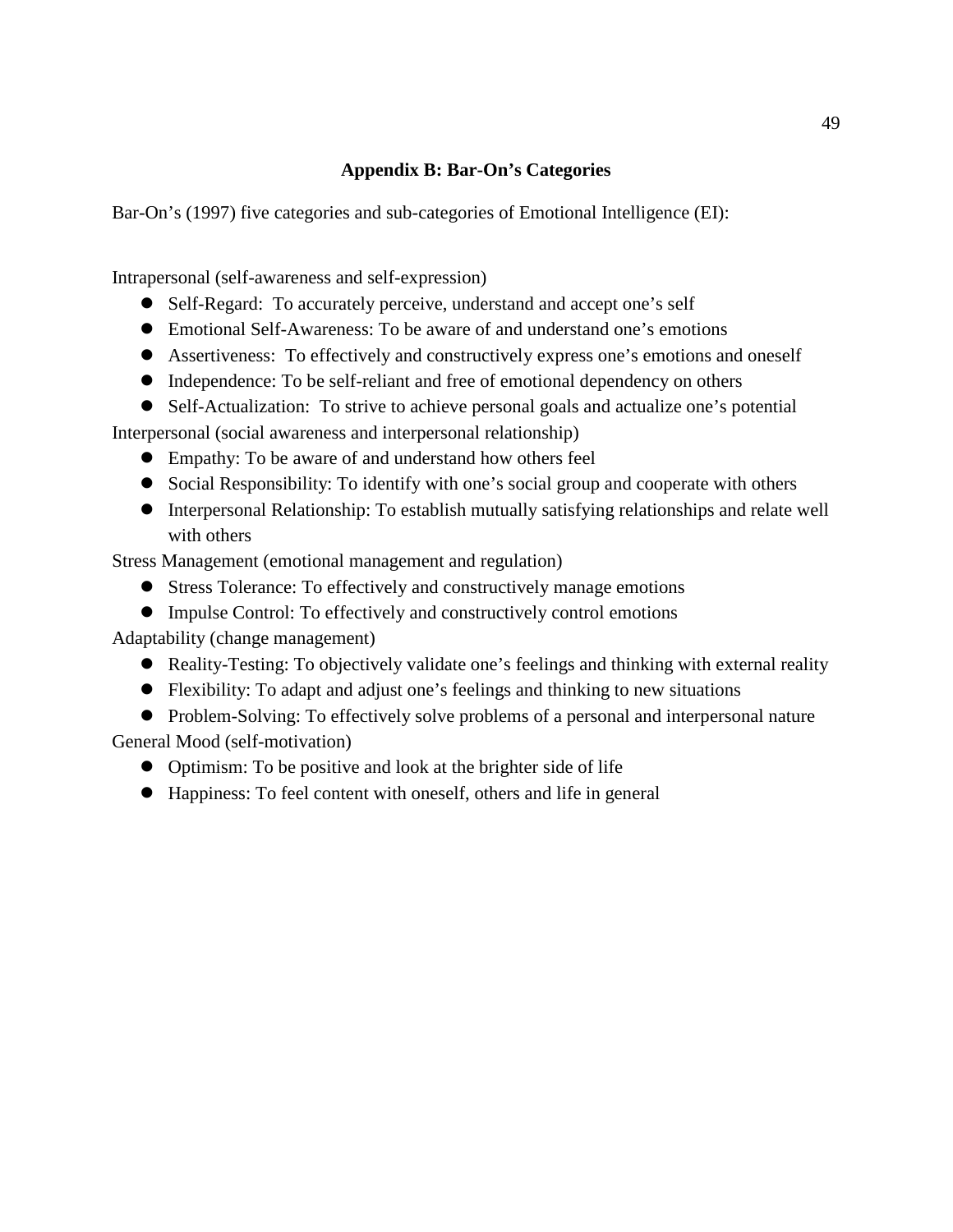| TYPE OF WORD   | <b>CODE</b>  | Logic test                                                 | Examples                                  |
|----------------|--------------|------------------------------------------------------------|-------------------------------------------|
| Content        |              | Words related to<br>teaching and to ESL                    | pedagogy, teacher                         |
| Emotion        | E            | Words that are<br>inherently emotive                       | frustrated                                |
| Function       | $\mathbf{F}$ | Support words                                              | the, is, when, about                      |
| Self-reference | S            | Words that are used<br>to refer to the<br>journal's author | I, me                                     |
| Unidentified   | U            | Not legible in the<br>journal                              | These were stricken<br>from the data sets |

**Appendix C: Word Codes**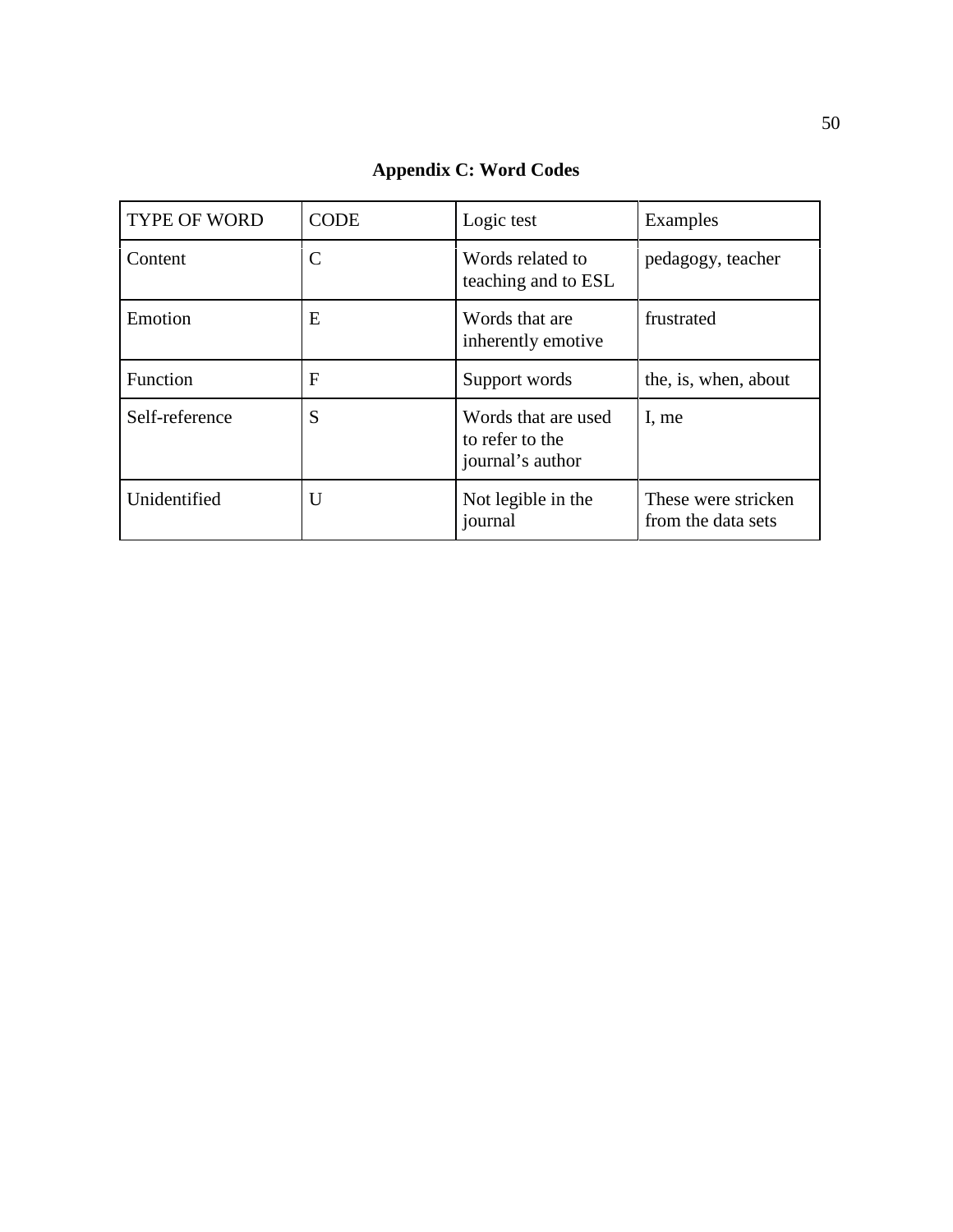| <b>Total words from journals</b>                                | 4998   |
|-----------------------------------------------------------------|--------|
| Unique words / coded by researcher                              | 1282   |
| Words coded by external rater                                   | 500    |
| Percent of words in IR test                                     | 39.0%  |
| Initial match on words coded by external<br>rater               | 64.90% |
| Match on words coded by external rater<br>- After Recalibration | 84.40% |
| Number of words recalibrated                                    | 105    |

# **Appendix D: Interrater Reliability Test Information**

**Before and After Calibration** 

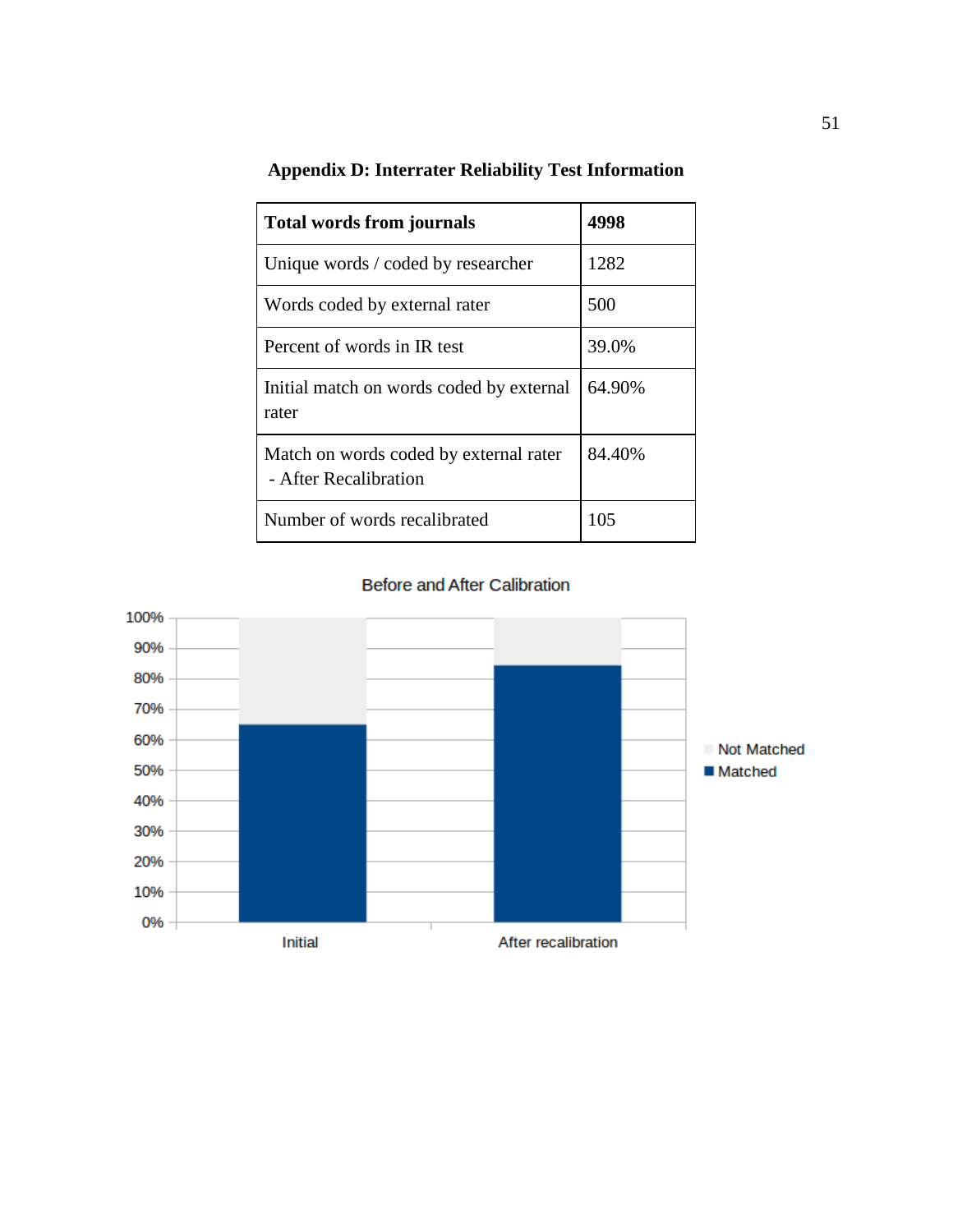# **Appendix E: Conversation Circle Topics and Scenarios**

CONVERSATION CIRCLE 1 - JANUARY 19 - PRE- Conversation Circle SESSION - DS1 (Data Set One) Category: Interpersonal (social awareness and interpersonal relationship) Sub-category: Empathy: To be aware of and understand how others feel

Category: Intrapersonal (self-awareness and self-expression)

Sub-category: Assertiveness: To effectively and constructively express one's emotions and oneself

Hypothetical Scenario:

This semester you are paired with a TA that you have had several pedagogical disagreements with in the past. Regardless of disagreements in pedagogy and teaching style, you have always been able to get along socially. In fact, when you have disagreed throughout the course of a conversation, you both have managed to remain professional and respectful. However, you are now having anxiety about how your semester will go since, in the past, you have never truly had to engage in the learning process alongside this TA. What feelings/emotions are you experiencing right now? Be specific in your description. Be detailed in your description. What are some steps you think you will take to overcome and/or handle the feelings you have described. Be specific. Be detailed.

Do you think reflecting on this is worth your time? Why? Do you think you can/will improve your response to this situation through reflection?

Do you think reflecting on this can/will help you understand yourself? Do you think reflecting on this can/will help you understand how the other TA might feel?

Do you think you can/will improve your response to this situation through self-awareness and self-reflection?

What is the importance of following such a thought process? What is the role of EI in this scenario and how important do you feel it is? Why?

Now…

Play 'devil's advocate'…what if you just let 'sleeping dogs lie'…do not address your feelings. Thinking of it this way, is EI still important here? If your answer is, 'yes,' how so?

#### CONVERSATION CIRCLE 2 - FEBRUARY 2 - Data Set Two (DS2)

Category: Stress Management (emotional management and regulation) Sub-category: Impulse Control: To effectively and constructively control emotions Category: Adaptability (change management) Sub-category: Flexibility: To adapt and adjust one's feelings and thinking to new situations

Hypothetical Scenario:

When downloading two students' read and summarizes from D2L, I discovered that they both had the same exact summary.

I caught a very hardworking student of mine plagiarizing on her final paper.

I realized that a student of mine turned in a paper that they had written for a previous R&W class they had taken.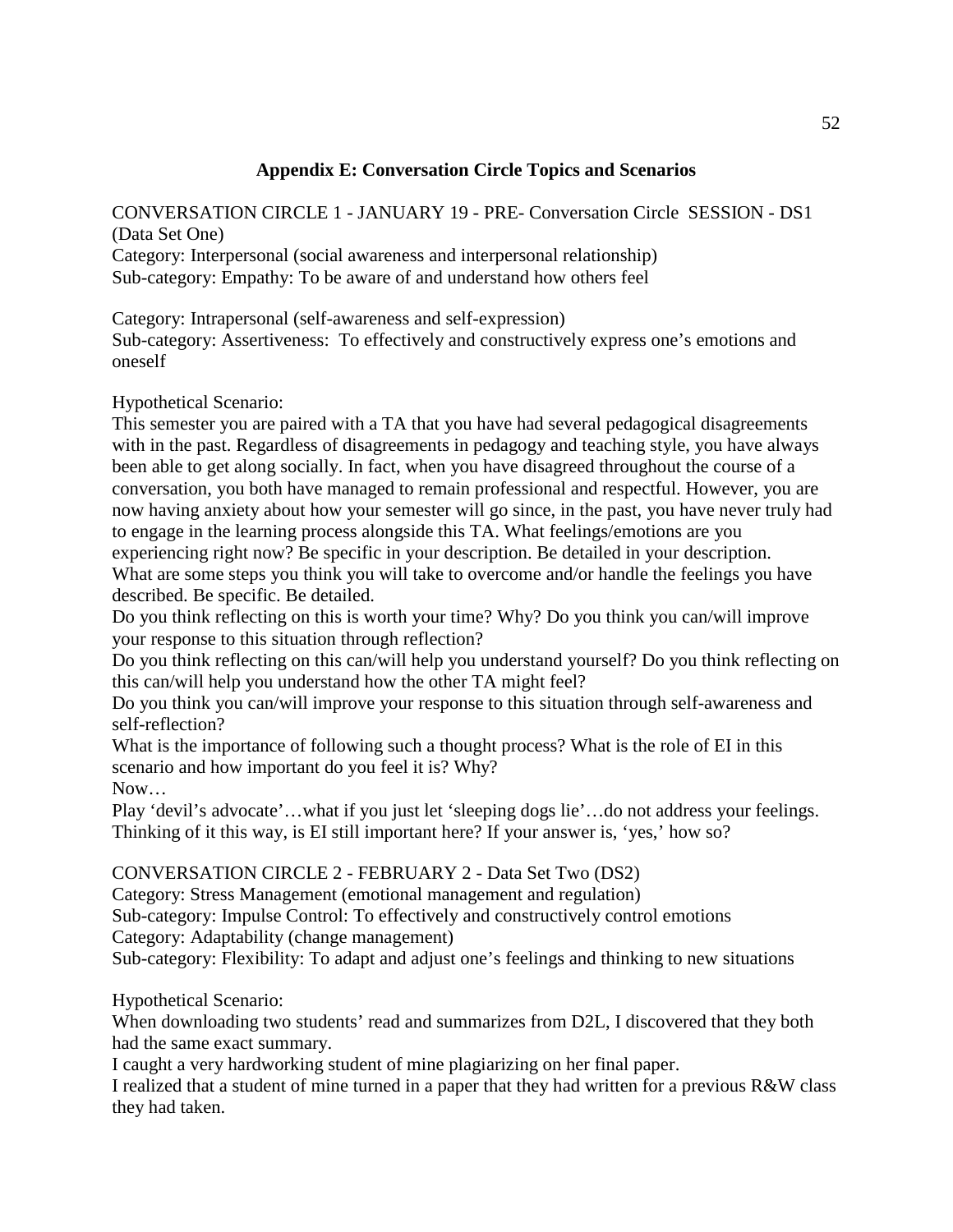Questions: What are your first reactions to hearing these scenarios? How might you handle each of these situations? Why? Does the relationship you have with each student change how you might handle these situations? How so? Elaborate.

CONVERSATION CIRCLE 3 - FEBRUARY 8 - Data Set Three (DS3)

Category: Adaptability (Change Management)

Sub-category: Problem-Solving: To effectively solve problems of a personal and interpersonal nature

Category: General Mood (self-motivation)

Sub-category: Optimism: To be positive and look at the brighter side of life

Hypothetical Scenario:

My colleague was going to miss class because of illness. This was the second week in a row I received a phone call at 6am, asking if I could, again, teach in her place. I said, "yes". My colleague said she was very thankful for my help.

CONVERSATION CIRCLE 4 - FEBRUARY 16 - Data Set Four (DS4)

Category: Intrapersonal (self-awareness and self-expression)

Sub-category: Assertiveness: To effectively and constructively express one's emotions and oneself

Category: Adaptability (change management)

Sub-category: Reality-Testing: To objectively validate one's feelings and thinking with external reality

Hypothetical Scenario:

As an instructor, we have perceptions about our students' abilities and we witness our students' perception(s) regarding their own abilities.

During instruction, the teacher gave the students a homework assignment in which they were to repeatedly practice using a certain language form. One of the students responded by stating her English was good, and added, "so I do not need to do this work".

[Additional hypothetical scenario: The student arrived to the next class session with incomplete homework.]

CONVERSATION CIRCLE 5 - FEBRUARY 23 - Data Set Five (DS5)

Category: General Mood (self-motivation)

Sub-category: Optimism: To be positive and look at the brighter side of life

Category: Adaptability (change management)

Sub-categories:

Flexibility: To adapt and adjust one's feelings and thinking to new situations Problem-Solving: To effectively solve problems of a personal and interpersonal nature

Hypothetical Scenario:

During class, I collected the assignment I had given the last class session. When I got to my office, I began reading through the students' submissions; it quickly became apparent to me that most students had not understood the instructions.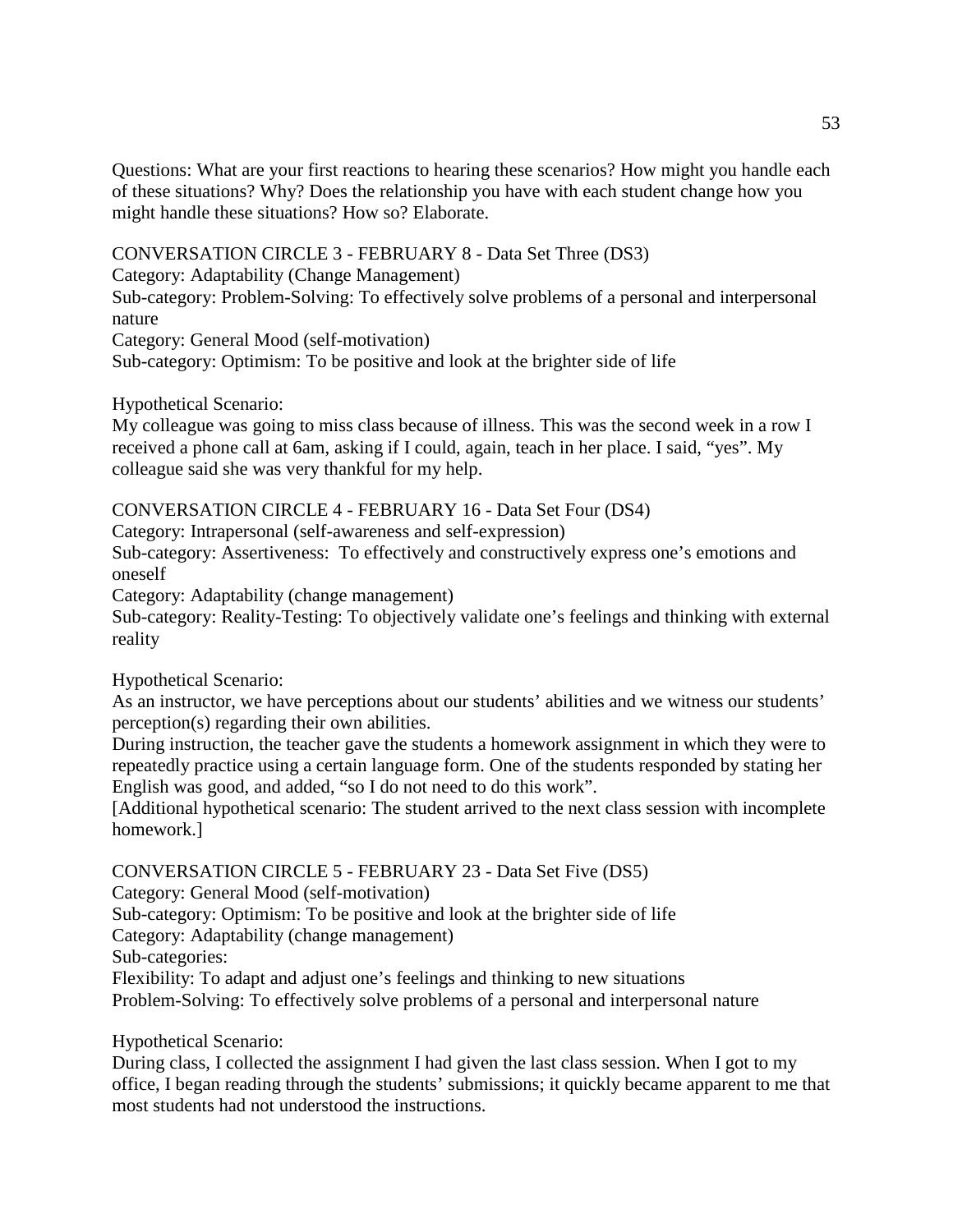# CONVERSATION CIRCLE 6 - MARCH 16 - Data Set Six (DS6)

Category: Intrapersonal (self-awareness and self-expression)

Sub-categories:

Independence: To be self-reliant and free of emotional dependency on others Self-Actualization: To strive to achieve personal goals and actualize one's potential

# Hypothetical Scenario:

Recently, another teacher in the program observed your class. She copied you on the journal reflection she emailed to the director. Some of the comments were great but some were very critical of your teaching methods.

Questions: How do you respond/react? Does reading the email prompt reflection, and if so, how so/what kind? Is this type of event important, why or why not?

# CONVERSATION CIRCLE 7 - MARCH 30 - Data Set Seven (DS7)

Category: Interpersonal (social awareness and interpersonal relationship) Sub-category: Social Responsibility: To identify with one's social group and cooperate with others

# Hypothetical Scenario:

After a natural disaster occurred in my student's home county, he missed class a number of times without asking permission. He later told me what was going on and he asked for additional time off in order to volunteer in a fundraising effort for his home country.

Along with discussing how you might handle this scenario and why you would choose to handle it in such a way, reflect on this component of emotional intelligence. Explore its role in your work.

# CONVERSATION CIRCLE 8 - APRIL 13, 2011 - POST Conversation Circle SESSION- Data Set Eight (DS8)

Intrapersonal (self-awareness and self-expression)

- Self-Regard: To accurately perceive, understand and accept one's self
- Emotional Self-Awareness: To be aware of and understand one's emotions
- Assertiveness: To effectively and constructively express one's emotions and oneself
- Independence: To be self-reliant and free of emotional dependency on others
- Self-Actualization: To strive to achieve personal goals and actualize one's potential Interpersonal (social awareness and interpersonal relationship)
	- Empathy: To be aware of and understand how others feel
	- Social Responsibility: To identify with one's social group and cooperate with others
	- Interpersonal Relationship: To establish mutually satisfying relationships and relate well with others

Stress Management (emotional management and regulation)

- Stress Tolerance: To effectively and constructively manage emotions
- Impulse Control: To effectively and constructively control emotions Adaptability (change management)
	- Reality-Testing: To objectively validate one's feelings and thinking with external reality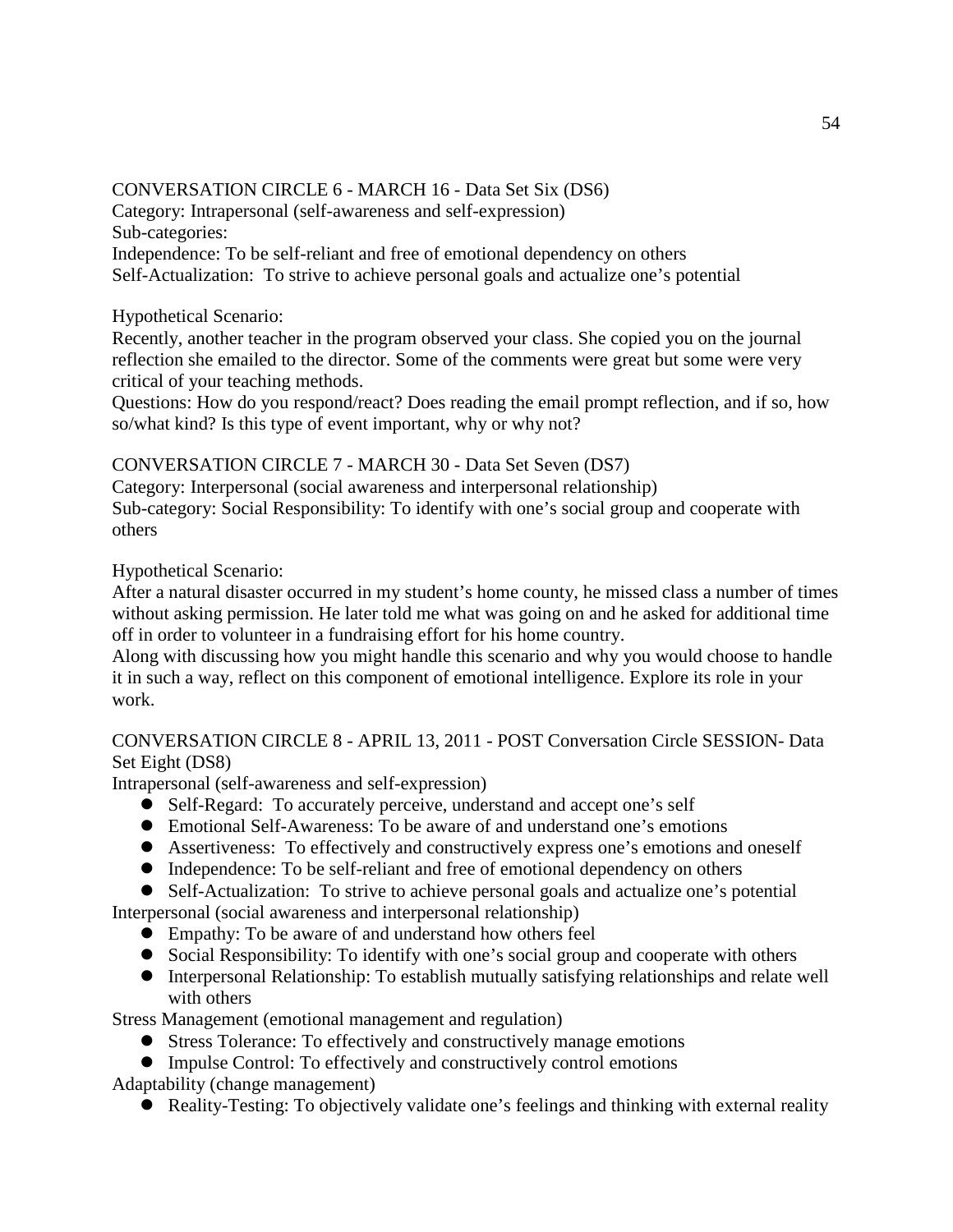- Flexibility: To adapt and adjust one's feelings and thinking to new situations
- Problem-Solving: To effectively solve problems of a personal and interpersonal nature General Mood (self-motivation)
	- Optimism: To be positive and look at the brighter side of life
	- Happiness: To feel content with oneself, others and life in general

### Prompt:

Review Bar-On's categories and sub-categories and reflect on your role as an ESL instructor in the MA TESL program.

We've spent sixteen weeks discussing the role of emotional intelligence in our work as educators in the TESL program.

Reflecting again on Mortiboy's text from your pre-journal response…

Think back to when you began this journey with me. Have our discussions revealed any new information to you about the role of emotional intelligence in your work as an ESL instructor in the TESL program?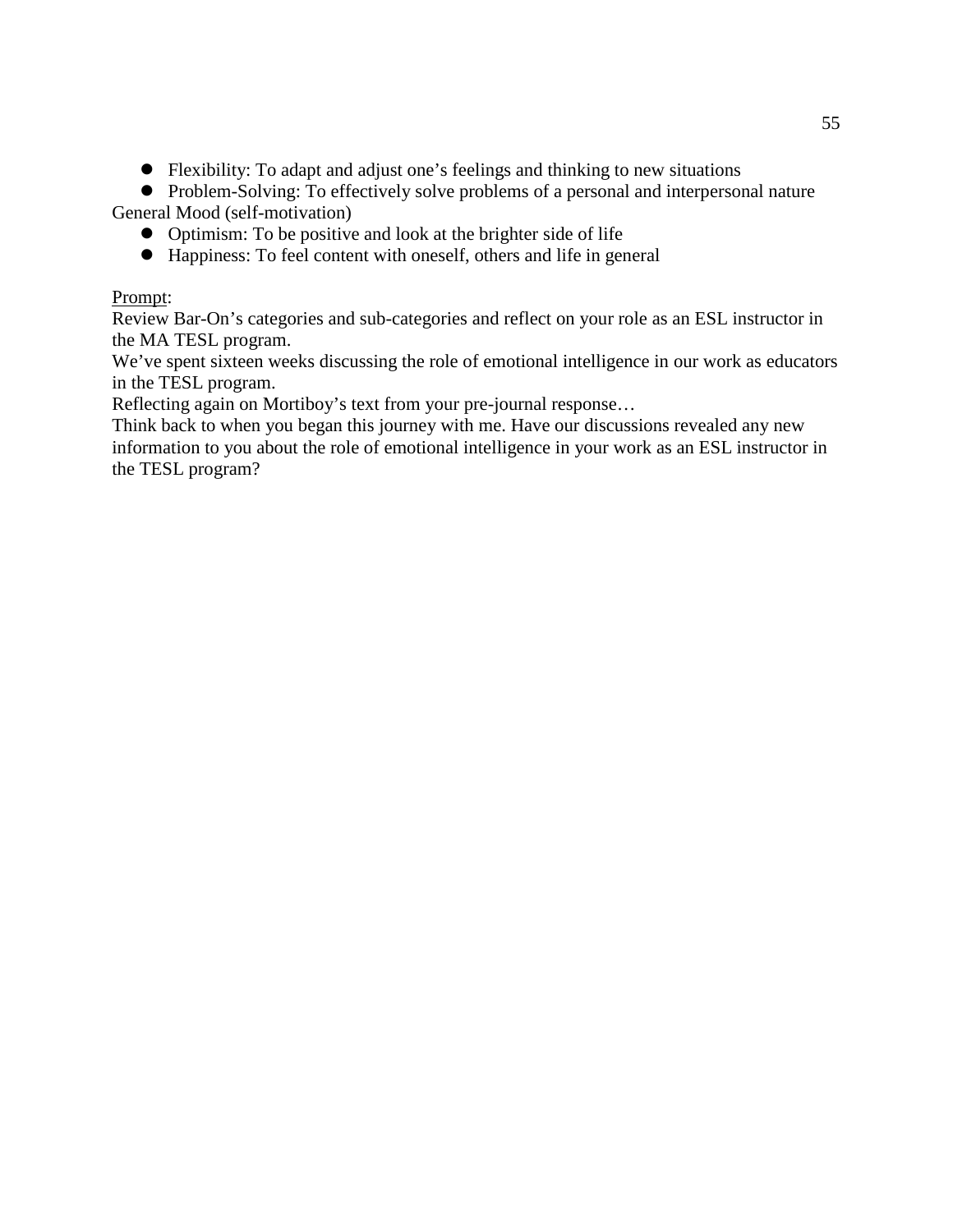# **Appendix F: Transcription Conventions**

For the purposes of this paper, the following symbols may have been used in transcription:

|                    | falling intonation at the end of a thought/phrase                           |
|--------------------|-----------------------------------------------------------------------------|
| $\overline{\cdot}$ | rising intonation at the end of a thought/phrase                            |
|                    | emphatic outburst or end of a thought/phrase                                |
|                    | prolonged pause of group talk, or extended silence between words by speaker |
|                    | slight pause                                                                |
|                    | interrupted speech                                                          |
| text               | Underlined text for emphatic stress (word or syllable)                      |
| up<br>arrow        | A noticeably higher pitch than usual spoken discourse for that participant  |
| $\left( \right)$   | Gestures, actions, or non-verbal sounds (e.g. sighs, laughter)              |
|                    | Added details or explanations                                               |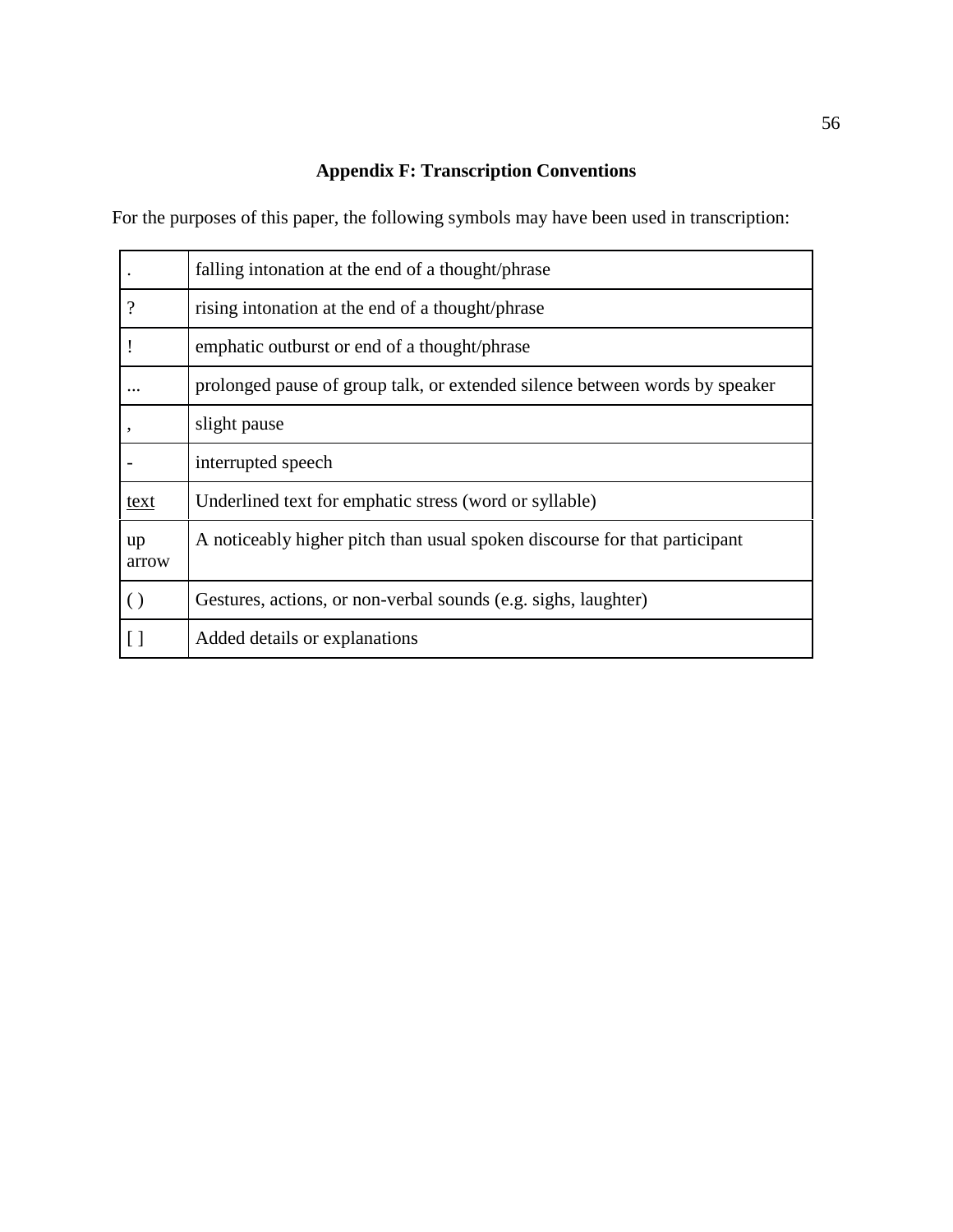#### **Appendix G: Narrative Excerpt 1**

Narrative Excerpt 1: Data Set One (DS1)

Theme: Responsive community

Bar-On's categories and sub-categories for Data Set One Conversation Circle session:

Interpersonal (social awareness and interpersonal relationship)

Empathy: to be aware of and understand how others feel

- Intrapersonal (self awareness and self expression)
	- Assertiveness: to effectively and constructively express one's emotions and one's self
- (1) **A:** I have a story similar to [teacher A says name of teacher B, who had just been sharing about a personal experience with a classroom of students where she was doing a student teaching experience]
- (2) I had a student last semester who, um…I…
- (3) she just seemed really lazy to me and like, she would do her work but not very well,
- (4) and you know I wasn't really sure what was going on and then, um,
- (5) she handed in the first essay and it was uh um narrative essay,
- (6) I don't know she handed in a narrative essay and it ended up,
- (7) she like told me her whole story about like,
- (8) how when she was in [names country of origin] ya her dad, like,
- (9) worked for the government, turned against the government, he ended up, like, getting killed,
- (10) and then, um, she had to come to the United States and like, she has a mom, you know,
- (11) and like sisters and stuff, but she's really the first one that has, like, gone to college,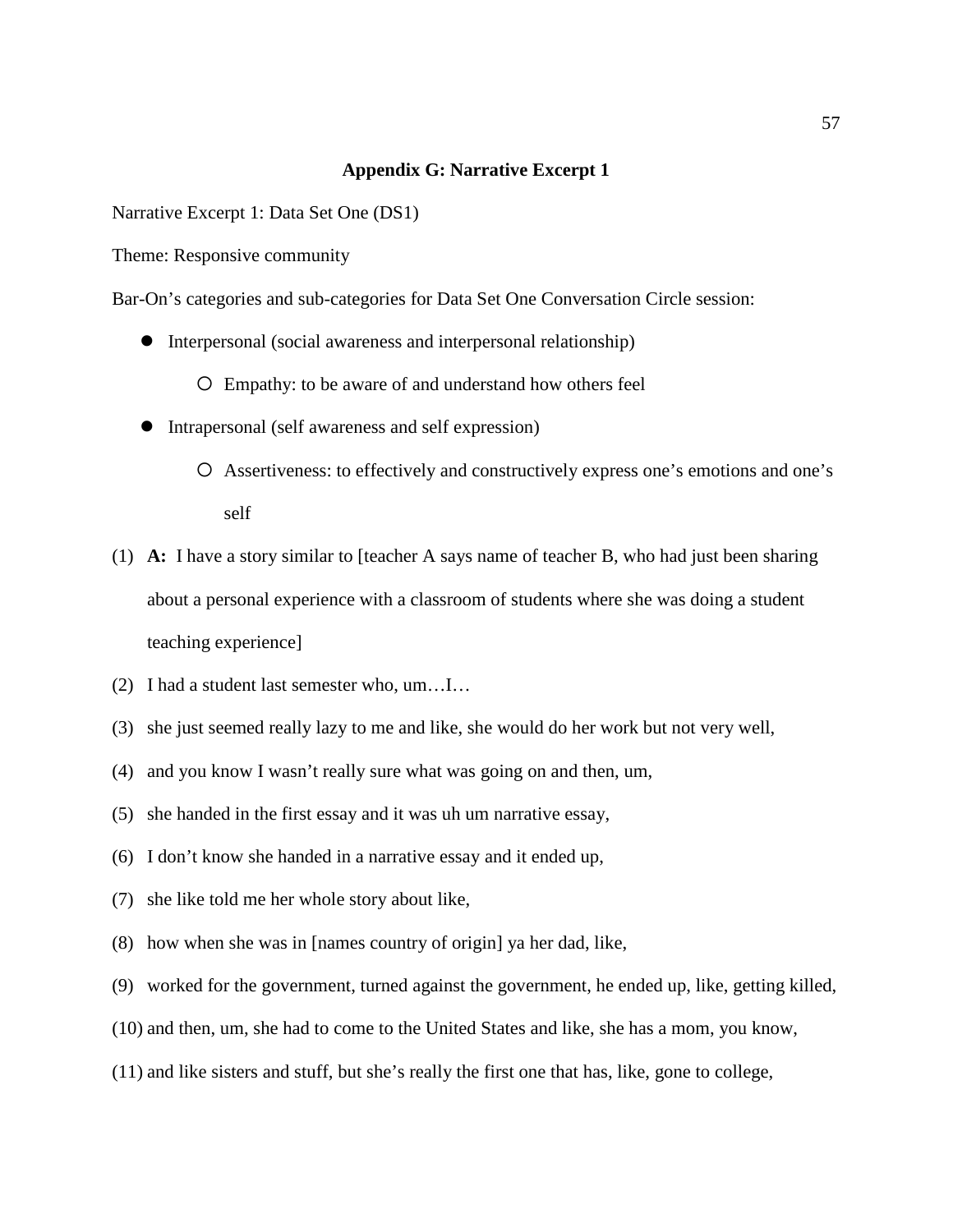- (12) so it's a huge responsibility for her to be here!, and um, I mean,
- (13) she ended up doing really well at the end of the semester, but,
- (14) it was just something that I had to learn, and to do with, and I think,
- (15) had she not told me that, then there is no way that I would've known, and I woulda just thought she was a lazy student…
- (16) it was very helpful to know where she was, what she was coming from-
- (17) [when teacher A finishes, teacher C engages teacher B about her classroom of students,
- (18) sharing that he knows the students because he was a MathCorp tutor at that school
- (19) and he acknowledges her story by sharing the same sentiment about the classroom of students were being "naughty"]
- (20) **C**: Um..so…empathy, um, I guess…ah,
- (21) one of my biggest experiences with that last semester, was um,
- (22) I had a student in my cultural orientation class,
- (23) who was one of a group of people who had an apartment start on fire,
- (24) and subsequently burned down, like, the night before midterm and,
- (25) I was just thinking that, you know, there's, um, some, um, there's some, ah,
- (26) the professors here have, like, very strict policies, about, you know,
- (27) if you miss a midterm, whatever, ya just get a zero, I kinda, question, ya know, like,
- (28) what am I gonna about this, 'cause, I like didn't have a policy like that, and so,
- (29) I was kinda just like well, you know, um, should I say tough luck you know,
- (30) or did this poor guy whose stuff is all like, completely destroyed now,
- (31) and then just add this, you know, on top of misery upon misery,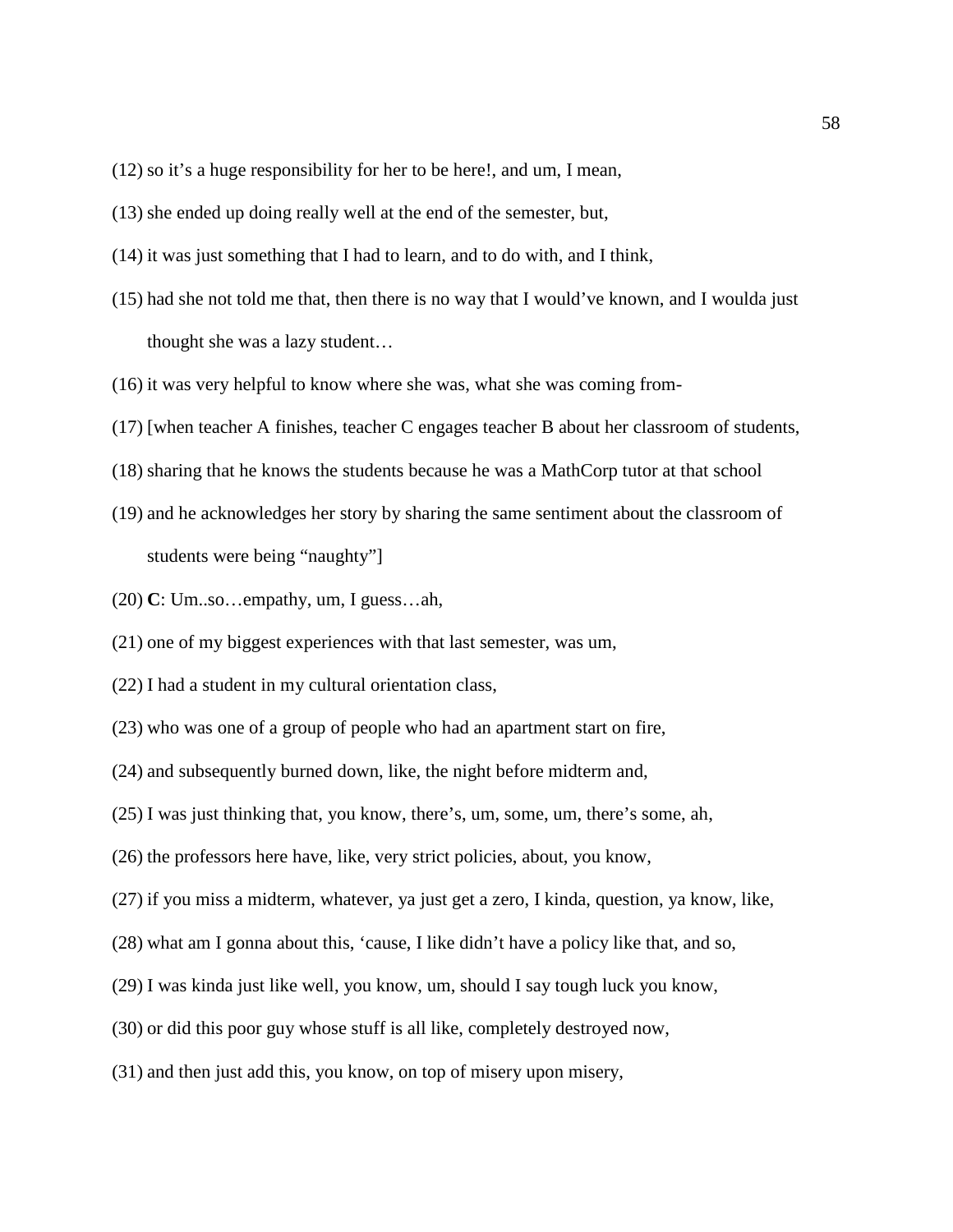- (32) like something that wasn't, like, really his fault, um, and I mean,
- (33) I didn't really clear anything with anyone else in the program first, but I just told him,
- (34) whatever just, take it next week cause, like, I'll just give you a slightly different midterm,
- (35) it will be fine, then I subsequently got clearance for it afterward (whole room of quiet, nervous-like laughter),
- (36) it's just like, I had a knee-jerk reaction, like that, of course,
- (37) I'm not gonna gonna penalize you for having all your stuff start on fire,
- (38) it doesn't seem, it isn't, it doesn't seem, it's not fair. Anyway…
- (39) So… that's my experience with it.
- (40) **D**: Can I ask you guys a question on top of, that one? Do you think in our field, because we are ESL, do you think that empathy is more important?
- (41) **E**: Well, it seems like that for some of the stories, that, the,
- (42) if there is a problem that you are seeing, it's the basic question of what's going on,
- (43) might help with a lot of things, understanding where they're coming from, and,
- (44) why these emotions are coming out, why these attitudes are,
- (45) (audible agreement by group with "uh-ha" amongst teachers in group)
- (46) why this pattern of, how do you say, doing things, that sounds dumb but,
- (47) why are these things occurring, and if those, that simple question is asked, then,
- (48) a lot of things can be cleared up, a lot more things can be, done to help-
- (49) **A**: I think, I think with our students, I think it's more important,
- (50) I don't necessarily know about with our colleagues, ya know,
- (51) if it's more important because we're ESL and we work with other ESL colleagues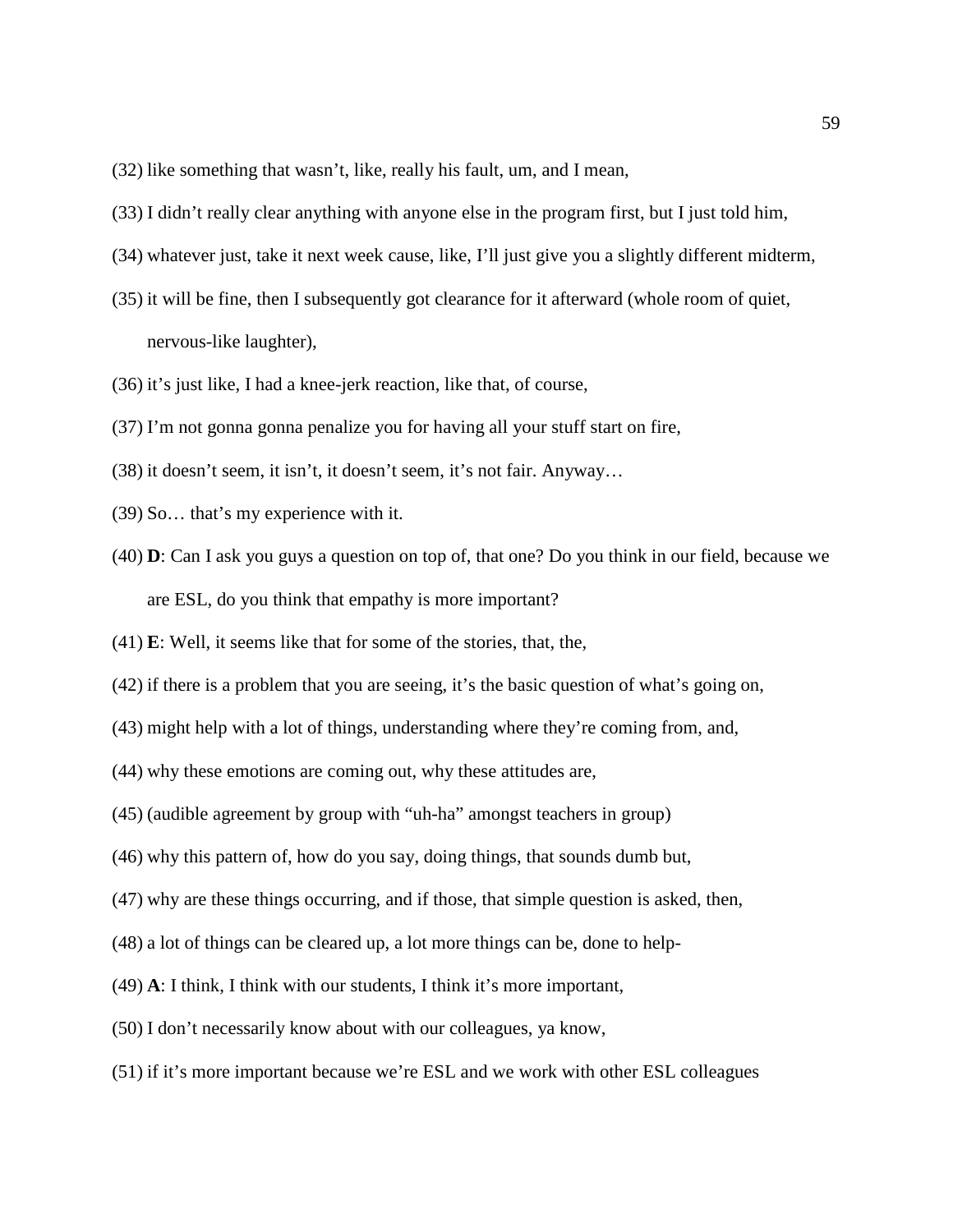- (52) 'cause I think that's a completely different set of things but I think with our students
- (53) I think it is more important 'cause I mean
- (54) you might have a group of student that are all Somali, our you might have, you know,
- (55) in our college ESL program we have students from all over, so, and
- (56) you have no idea what they've gone through and like, how they've been raised,
- (57) how their English is, or anything like that,
- (58) so I think you have to be able understand that, and even like,
- (59) religious things like Ramadan, like even understanding that, I mean,
- (60) we have student here, first week of class, they were going through, had Ramadan,
- (61) I felt, I felt, bad, I mean I felt bad even having water in class…
- (62) 'cause I didn't know, I don't think they can have water,
- (63) I don't think they can have anything until that sun goes down, but um, I just think,
- (64) I think that it is, it is more important like an ESL teacher,
- (65) I mean than it would be for-
- (66) **F**: I think it's more, like, um, kind of, like
- (67) we see that as something to be concerned about as ESL teachers, but I think, um,
- (68) you know especially when looking at elementary, middle school and high school,
- (69) it something that should be, teachers should be aware of, but I don't think they are, and
- (70) they don't look at those things, 'cause so many kids come from terrible backgrounds,
- (71) that affects their school work, and everything they do, but-
- (72) **B**: And I also, I also think that, s-s-sometimes it's almost, to the other extreme too,
- (73) like that there is so empathetic that they're soft, like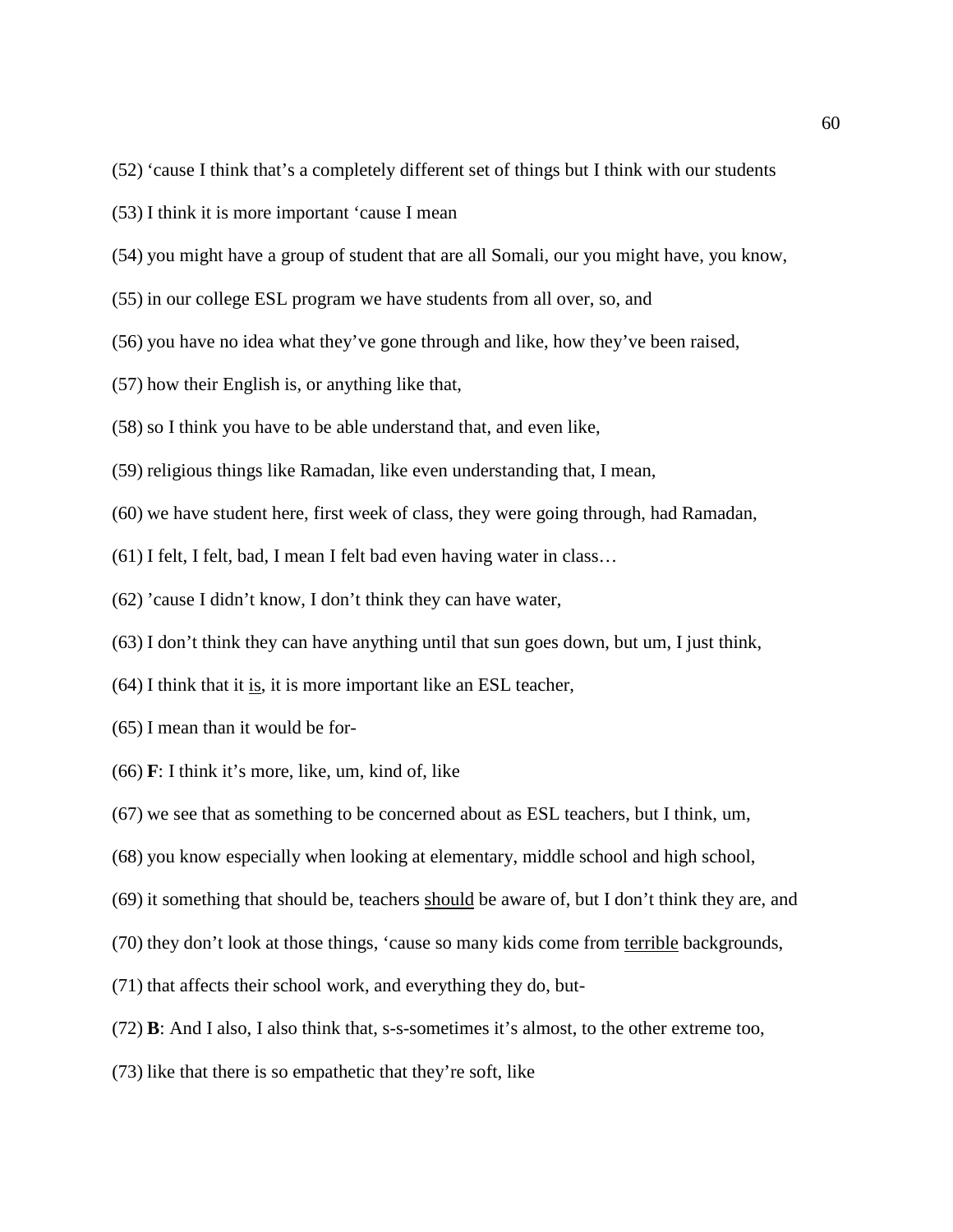- (74) I've noticed, because I've sat in some other ESL teacher's, because
- (75) they know that these kids have had really terrible upbringings,
- (76) they just kinda let them run around, and I also think it's good to be, a little, not,
- (77) not assertive, that seemed to pop up in my mind because of the other one, but like, um,
- (78) they, the, some of these kids need these routines, and they need strictness in their life
- (79) because they get home and their parents are never even there,
- (80) they don't even see their parents, they go to school on their own,
- (81) so I think sometimes it goes to the other extreme where ESL teachers feel like,
- (82) oh these kids had such terrible pasts,
- (83) but here is a lot of non-ESL people that have terrible pasts as well so I think-
- (84) **A**: I think though, that though, I think there's like,
- (85) I think there's a difference between empathy and classroom management, so,
- (86) I mean you have to find a balance there, because I mean …
- (87) teachers I've seen are very empathetic but they don't discipline students,
- (88) they don't have schedules for the students, but you need to find that balance
- (89) to be empathetic enough and also keep them responsible because
- (90) that's what they need, that's what they are going to need for the rest of their life,
- (91) they need someone to be empathetic
- (92) but they also need someone to set goals and rules for them too…
- (93) **E**: That's what the military-s good for, [laughter from group],
- (94) they have that strict discipline, strict order, a-n-d that helps a lot of kids
- (95) 'cause they haven't had that-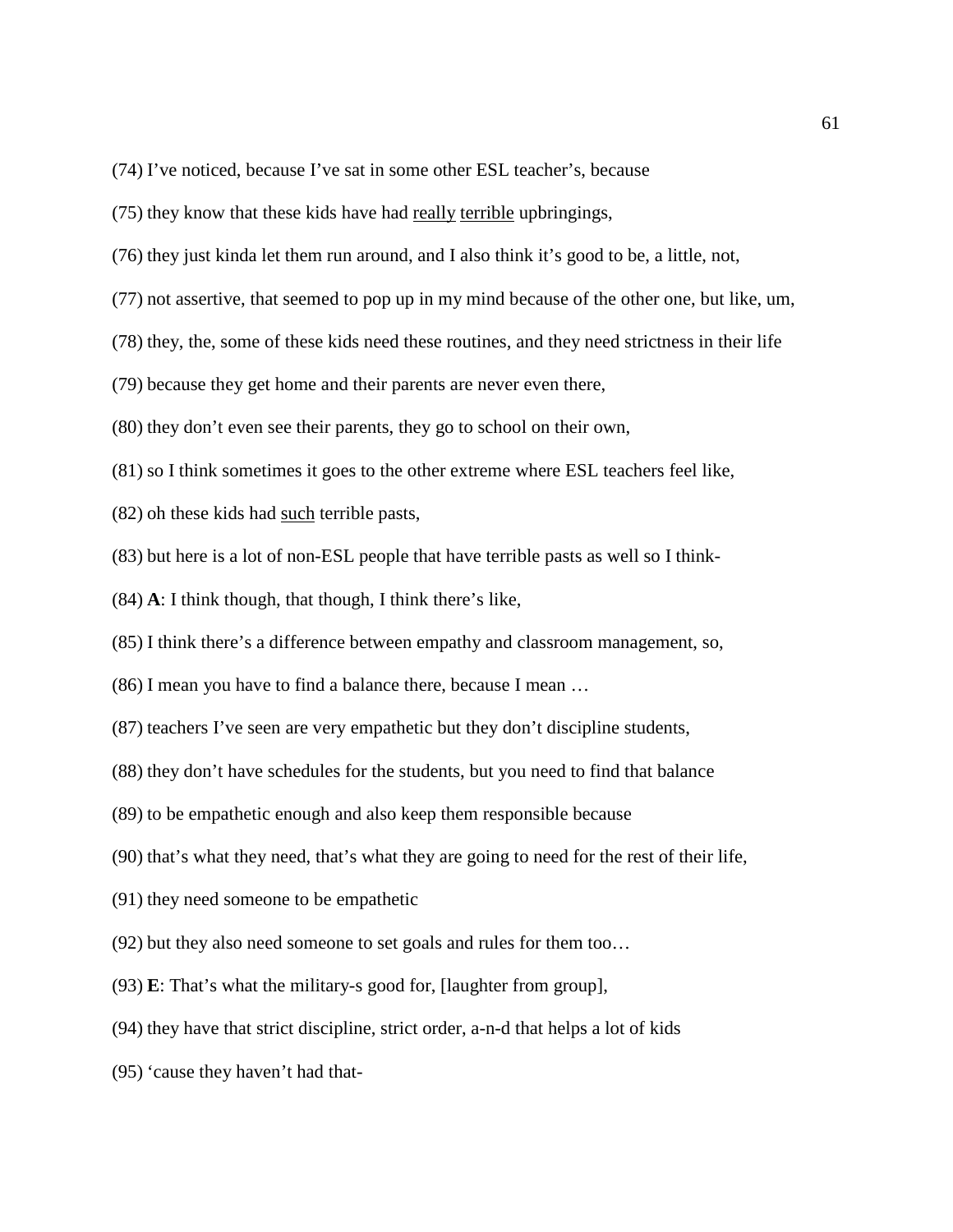- (96) **G**: That's what I've heard for children, um, you know, the stereotype is for inner city,
- (97) but just, I think at-risk, if you wanna use that, wherever they are,
- (98) 'cause they're all over, um, but I think that, you know,
- (99) that's the one thing that teacher's emphasize is
- (100) that I have predictability in my classroom so the students know
- (101) they can count on this is what we're gonna do, and I think that does help,
- (102) and being consistent is so important too, so it's, it's almost like, ya know,
- (103) we're talkin' 'bout, like the assertiveness thing, but the other point about empathy,
- (104) I think with ESL that's different for then regular ed, or at least where I teach,
- (105) where pretty much, [teacher names city and state]
- (106) where pretty much everybody is like me, you know [laughs], they're white,
- (107) they're, ya know, they're [teacher E interjects and says "priviledged], they're either…
- (108) [at this moment in the conversation, the group has a sort of outburst in unison and starts to make giggling sounds and remarks in concurrence with what teacher B is saying about the demographic of the current school district in which she is teaching]
- (109) …but ya know, they're white, they're either Catholic or Lutheran or some other stripe,
- (110) ya know, but I'm saying that it doesn't take a lot of empathy to teach in
- (111) (names town and state), because, I mean, even tha' parents, ya know, even the parents,
- (112) most are middle class, in most of the schools, and
- (113) I mean there are a few families that are on the fringes,
- (114) they qualify for free and reduced lunch, anyway, that's what I'm saying is that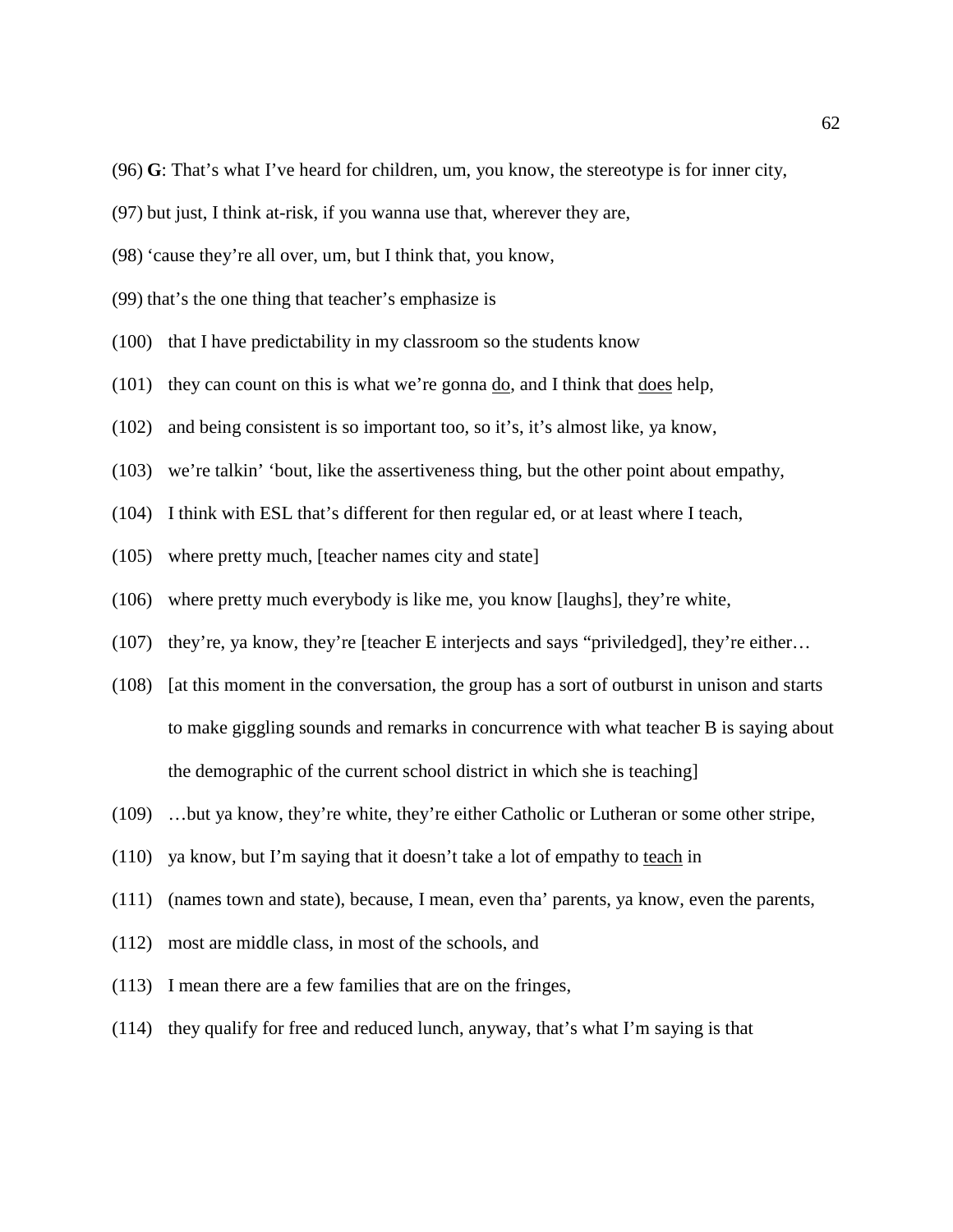- (115) in ESL you are having to empathize, you are having to come across a lot more boundaries,
- (116) you have to understand, you are talking about religiously different, religion,
- (117) different cultural backgrounds, and different experiences that as um, ya know, um,
- (118) that I as, you know, I as, ah, growing up in a small town, white situation,
- (119) I haven't experienced, so that's where the empathy is a little bit more challenging for us-
- (120) **H**: It runs the gamut from like being empathetic to things like, as far as jet-lag to like,
- (121) culture shock, ya know, just learning about a new community,
- (122) to people that are coming from refugee camps who have never had, uh, you know,
- (123) this kind of experience at all,
- (124) so it's such a wide range of things that we have to address as teachers, you know,
- (125) we have to be able to understand a huge variety of backgrounds and experiences.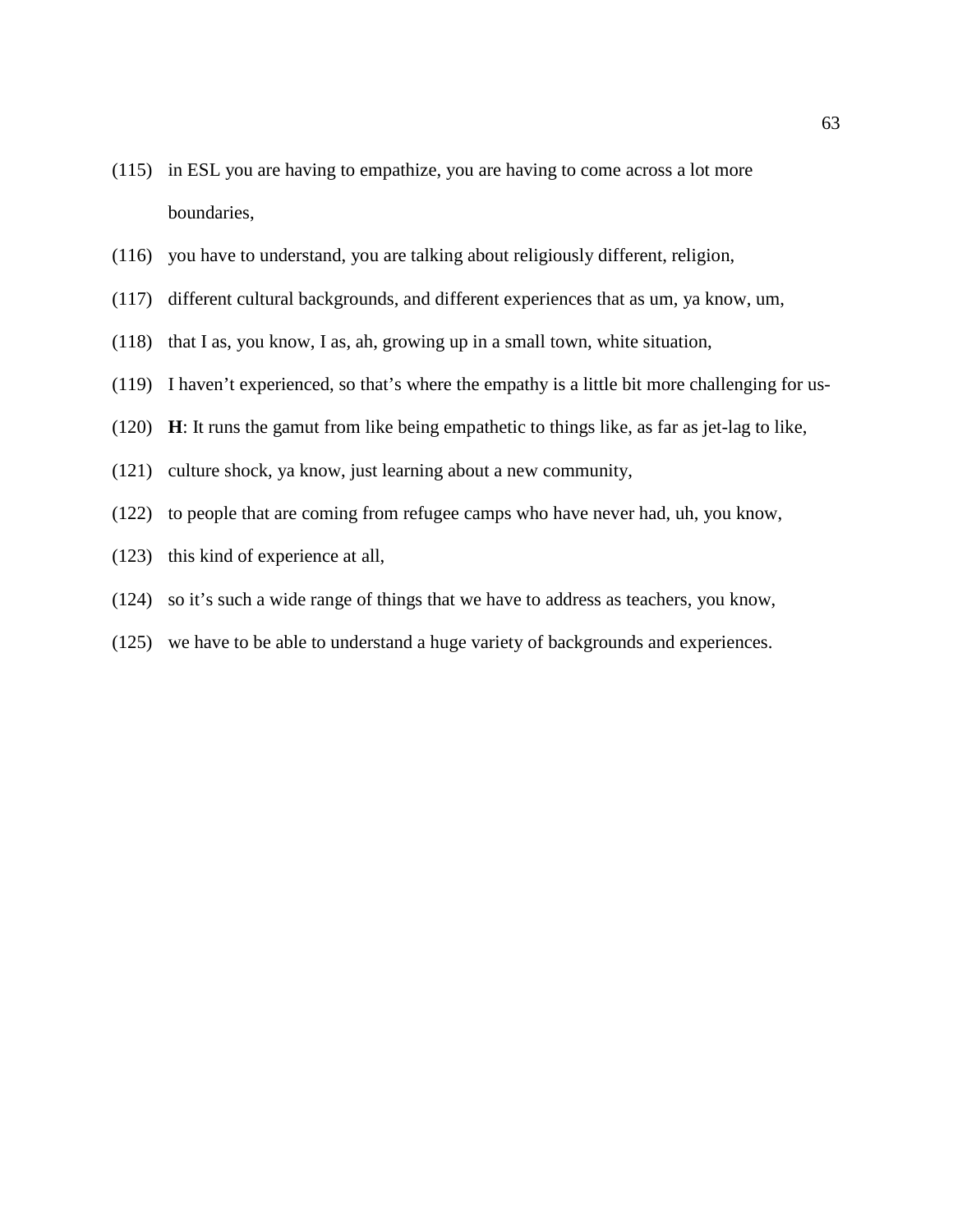#### **Appendix H: Narrative Excerpt 2**

Narrative excerpt 2: Data Set Six (DS6)

Theme: The reflective practitioner

Bar-on's categories and sub-categories for Data Set 6 Conversation Circle session:

- Intrapersonal (self awareness and self expression)
	- Independence: to be self-reliant and free of emotional dependency on others
	- O Self-actualization: to strive to achieve personal goals and actualize one's potential
- (126) **A**: Self reflection, in teaching…
- (127) It's a super crucial component, 'cuz if you can't reflect on what you've done in the classroom,
- (128) If you can't reflect on what you've said in the classroom, then you can't improve
- (129) **G**: I think it's good to have some distance too,
- (130) it's so easy to be down on ourselves,
- (131) so like, thinking of that example with, like, talking too much in class,
- (132) but, like when you let your students know exactly what I was thinking
- (133) I didn't come across as professional as I could,
- (134) like you rehearse it in your mind so you don't do it again,
- (135) because if I hadn't of said anything, the students would've thought everything was going as planned,
- (136) and it's like…. sometimes it's better if I had not said anything...
- (137) so you are rehearsing it in your mind and so like, this time I did that,
- (138) but next time I'm going to do it like this-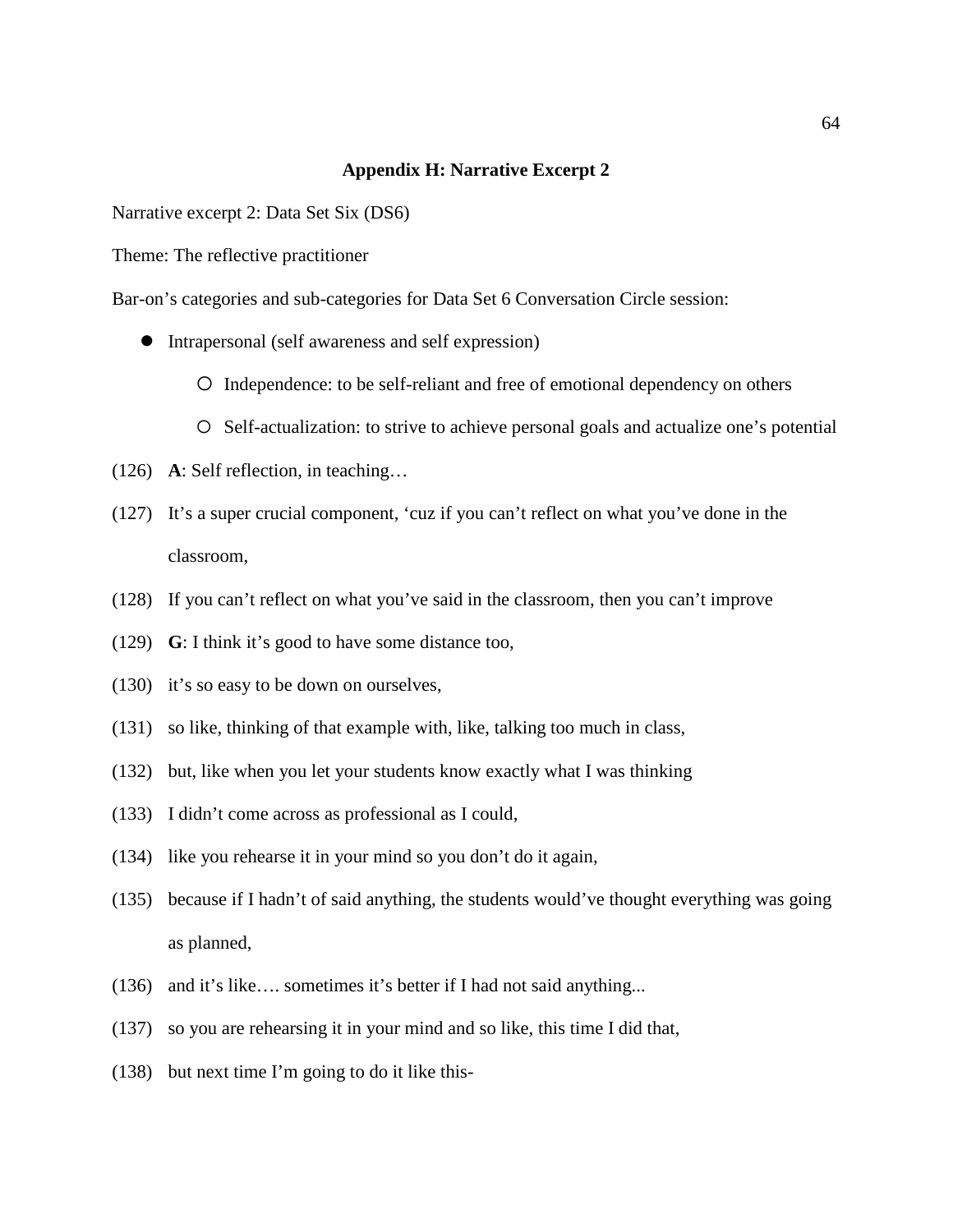- (139) **D**: Is it a good idea to have a panel of people to talk to about these topics?
- (140) Is it more important in regards to this field than others?
- (141) This is an exploration as a panel of experts-
- (142) Or more specifically to you as both the teacher and the student in this program,
- (143) Is it important in this field,
- (144) I am trying to find out what you think about this conversation being important to this program -
- (145) what does this mean to you, how does emotional self awareness help you?
- (146) **I**: It allows you to actually check or access where you are at and where you are going…
- (147) it's like realizing actually where you stand,
- (148) like learning vocabulary or anything else noticing and retrieval -
- (149) ok, did I do well -
- (150) like last semester I was standing there teaching and then I started hearing myself teaching and I was boring myself…
- (151) I was horrible…
- (152) and I looked out there and their faces were like, and then I was like oh, poor kids, oh their faces...
- (153) and it's good because you are noticing it, and you have a critical approach and it doesn't mean I'm gonna go home and get depressed about it, I'm just gonna try to do better next time. Find another way to approach the topic.
- (154) You are trying to do better because you are working on really looking into your practice…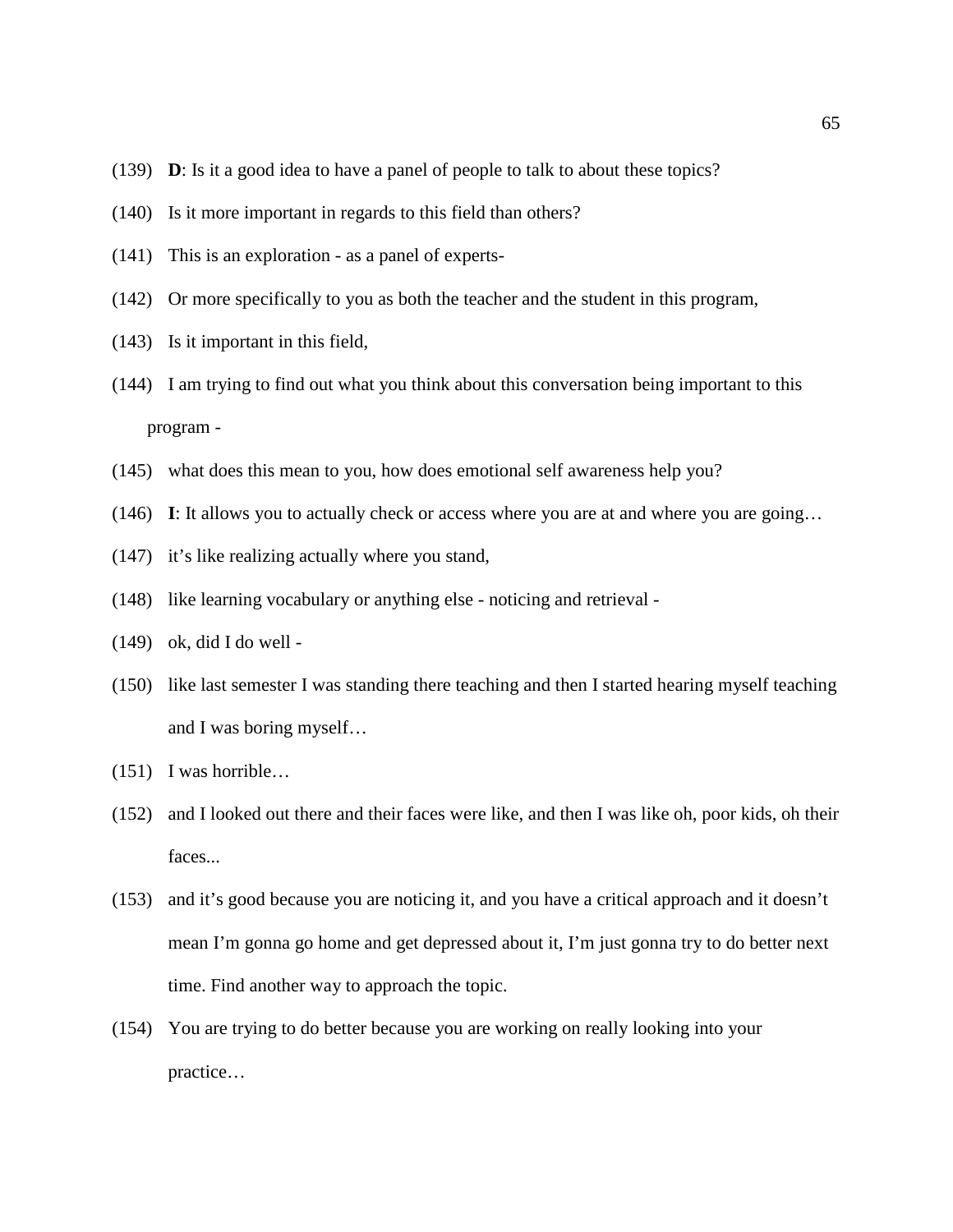- (155) to criticize yourself is ok as long as you are trying to do better [teacher D interjects here to say "because it's constructive criticism", and then teacher I agrees with her]
- (156) **G**: Right, like we have this idea in our mind of who/what we are comparing ourselves against …
- (157) what we believe to be the perfect teacher…
- (158) also for the job search, I am thinking of my idealized self, who I want to be or become,
- (159) when I'm teaching, how am I measuring up to that,
- (160) like I am trying to be so organized and organized in a consistent way,
- (161) and then when I'm in front of the students looking for something and I can't find what I need, it doesn't look good…
- (162) the hopelessness would come if I never get there,
- (163) if I'm never able to be that organized, consistent teacher that I consider to be the ideal,
- (164) if i'm in a situation when everything is stacked against me, and I'm trying and trying,
- (165) there are just so many things that we deal with emotionally as TAs and graduate students in this program,
- (166) I think we have this constant feeling of being completely overwhelmed...
- (167) that was sort of my baptism into this program, like ok, get ready to be overwhelmed,
- (168) you're going under, [makes gasping sound],
- (169) I can't breathe and then you are like I hate this but then you are like, I love this,
- (170) and you are both at the same time, emotional, the thing we deal with is stress-
- (171) **D**: It's like the dichotomy,
- (172) I love this, I hate this, I love this, I hate this, I love this, I hate this-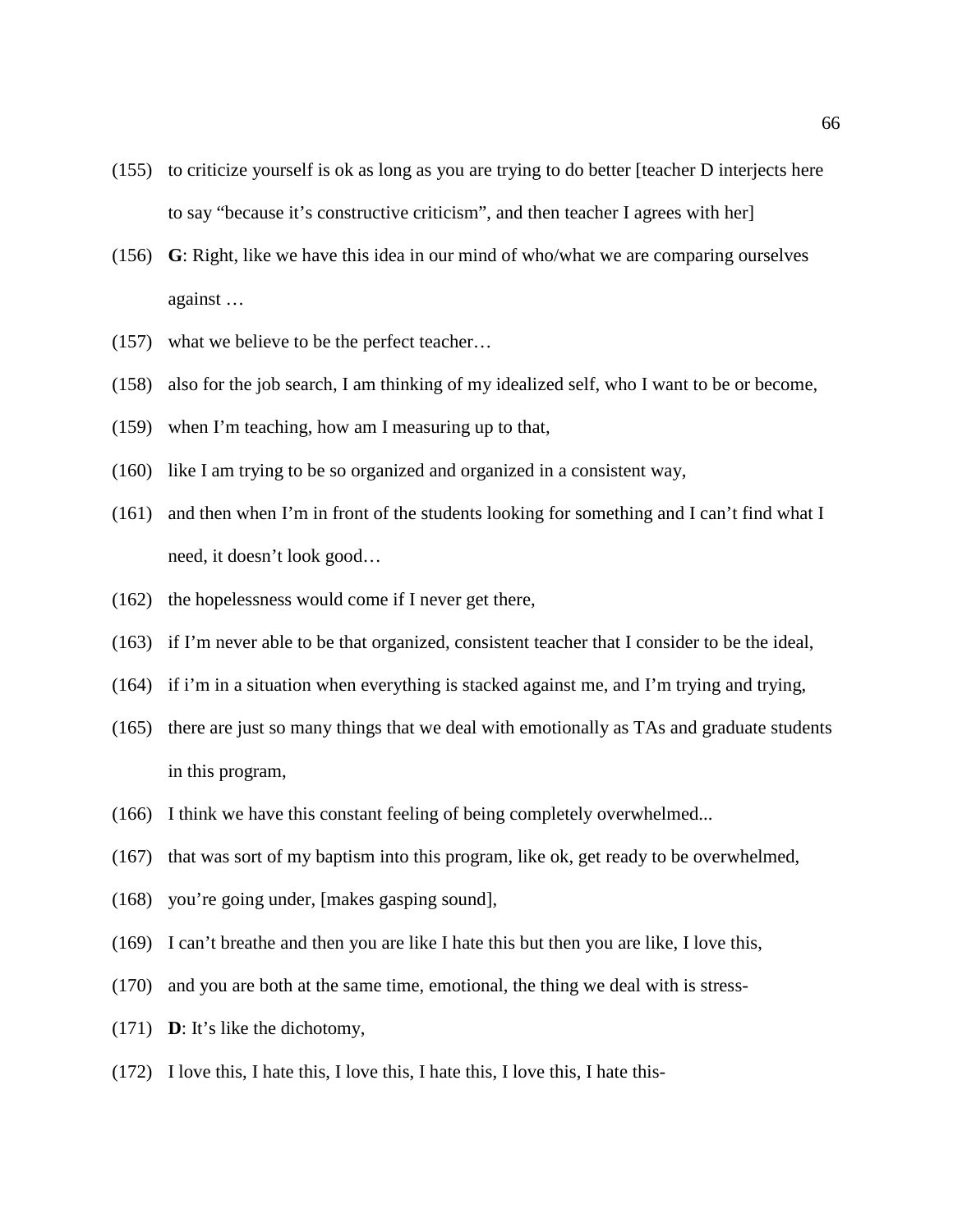- (173) **A**: Maybe I am an anomaly then because I always love it, yes, I love teaching,
- (174) I love planning,
- (175) I love writing the test, every day I am just happy to be teaching, and it's a privilege, and…
- (176) **D**: But then you have to be a student…
- (177) **A**: But I love to write papers, I love to research,
- (178) I love coming at things from a different angle,
- (179) for me being a student is just as fun as being a teacher,
- (180) but some days there is so much to do, but I still love it,
- (181) I'm never like, I hate it, so [to teacher A, saying her name here],
- (182) I don't think you should worry because if you can reflect, you are already a good teacher,
- (183) because look at some of the people in our program that can't do that-
- (184) **G**: Right, everything you are saying I totally agree with,
- (185) like, but just sometimes, like when I step back,
- (186) I have felt stressed at different times in this program because I wanna meet my own expectations,
- (187) I want to create this, I want to do a great job,
- (188) and then I mismanage my time, spending it to prep when I should be doing my homework
- (189) and that juggling is just…
- (190) **D**: And that's what we talked about last week,
- (191) like the five categories with the flexibility, you can't really have any of these separately,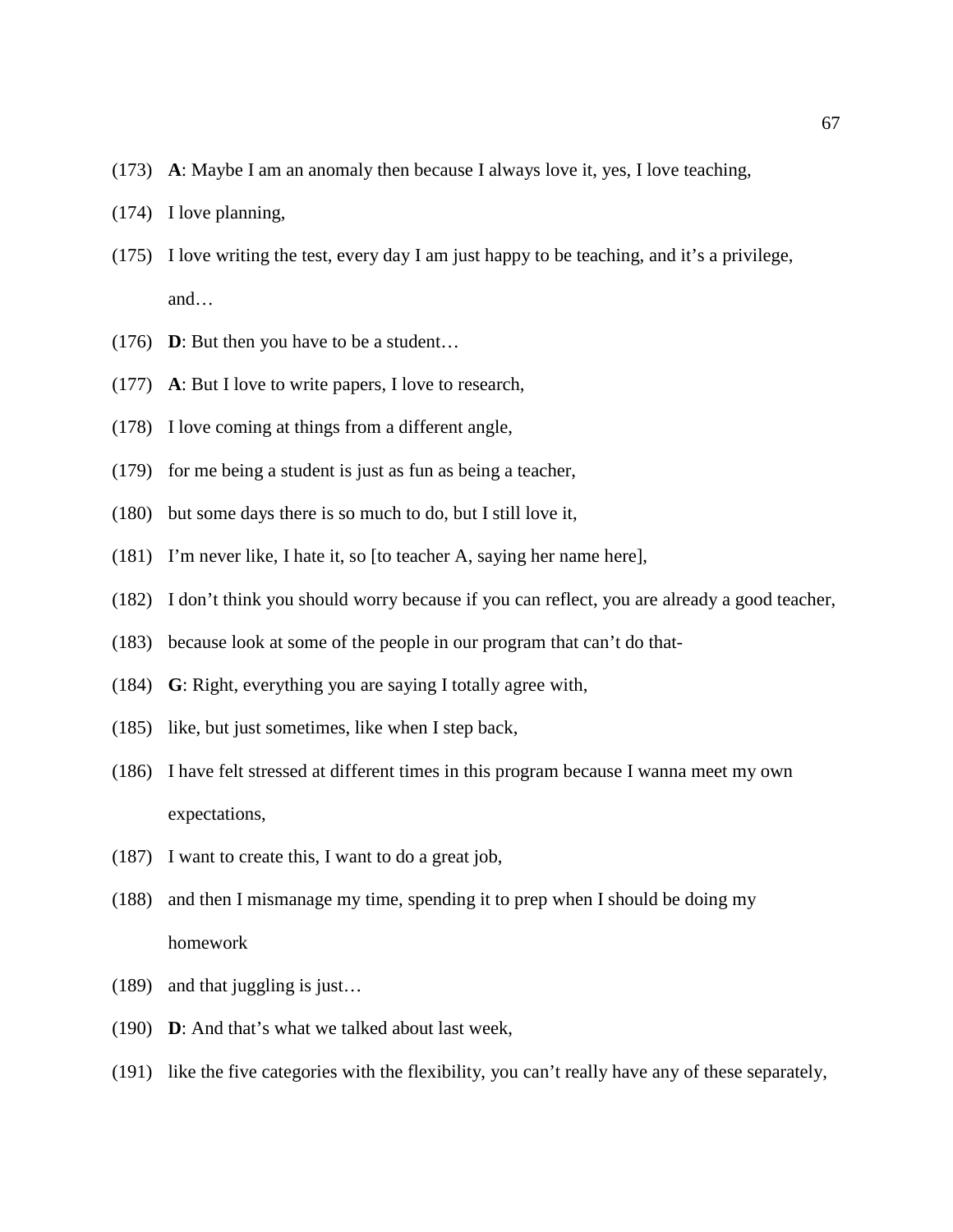- (192) you are doing all of this, you know, integrated work on yourself, and then for your students-
- (193) **A**: I know my strengths and weaknesses.
- (194) I know when I can get a B in a class or when I can get an A, or when I can get a C,
- (195) because for me I have to set my expectations where I know I can meet them,
- (196) but for me, to reduce my stress, I set reachable expectations,
- (197) for me I need to know I can meet the expectation I set for myself.
- (198) I just don't like to fail so I make sure I don't by doing it that way and as for being a teacher,
- (199) I can trust myself to come up with something [lessons] on the fly if I have to,
- (200) so if i've prepped one activity, then I've got other stuff I can do, and come up with,
- (201) and it's not setting my expectations low, it's just reasonable, but you know,
- (202) for me to reduce my stress, I set expectations I can reach,
- (203) like my sister got totally stressed about getting into law school,
- (204) and I think it's because she applied to all these like super big name law schools,
- (205) and like me, I applied to schools I knew I could get into.
- (206) I just don't like to fail so I make sure that I don't-
- (207) **D**: Well part of that interpersonal development is that you individually have to set your goals…
- (208) but then what happens is that our professors set some goals for us,
- (209) like you will write a thesis, you will collect this data, and so on,
- (210) and so we have our goals and then we have to meet theirs,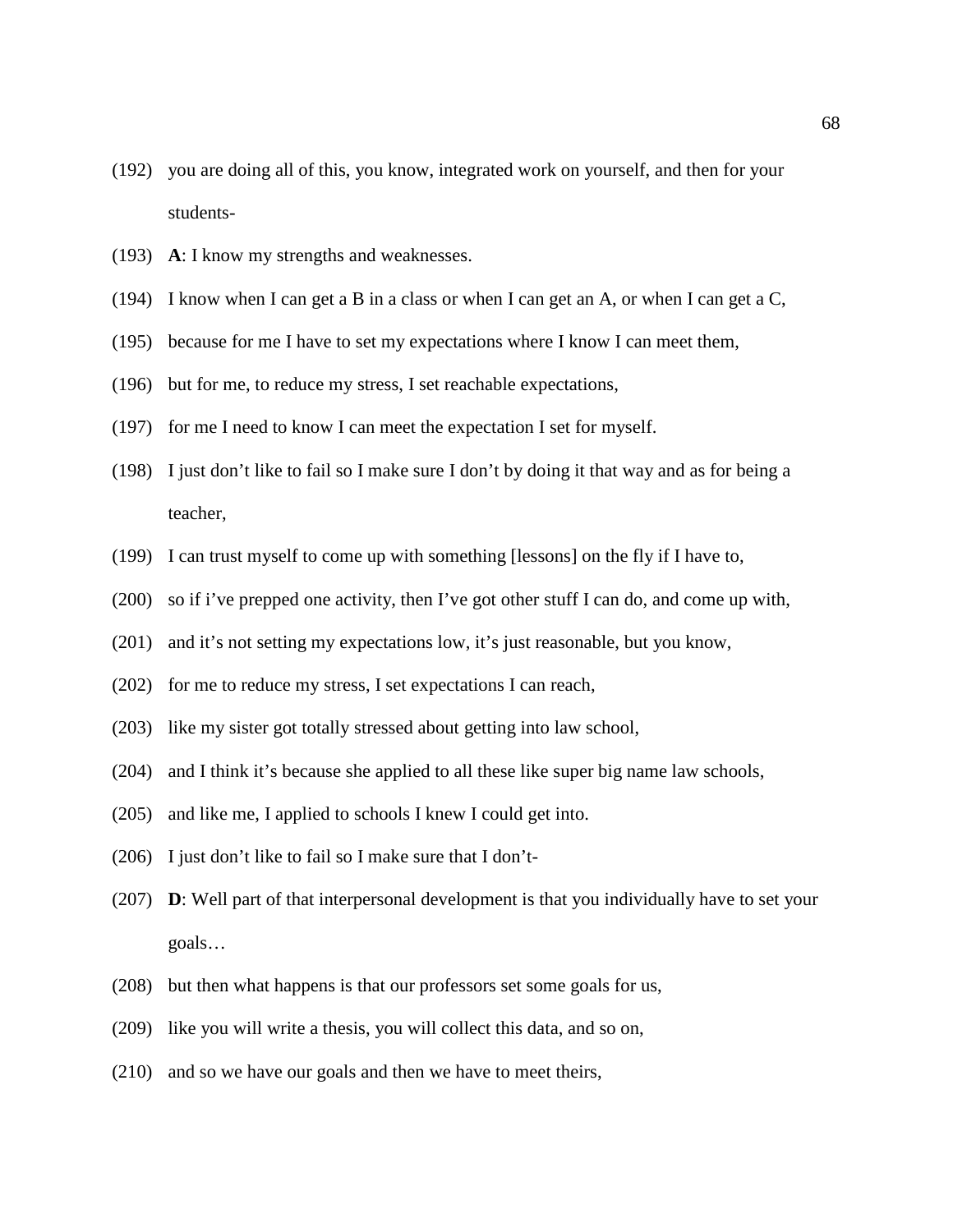(211) and so we have to find that balance -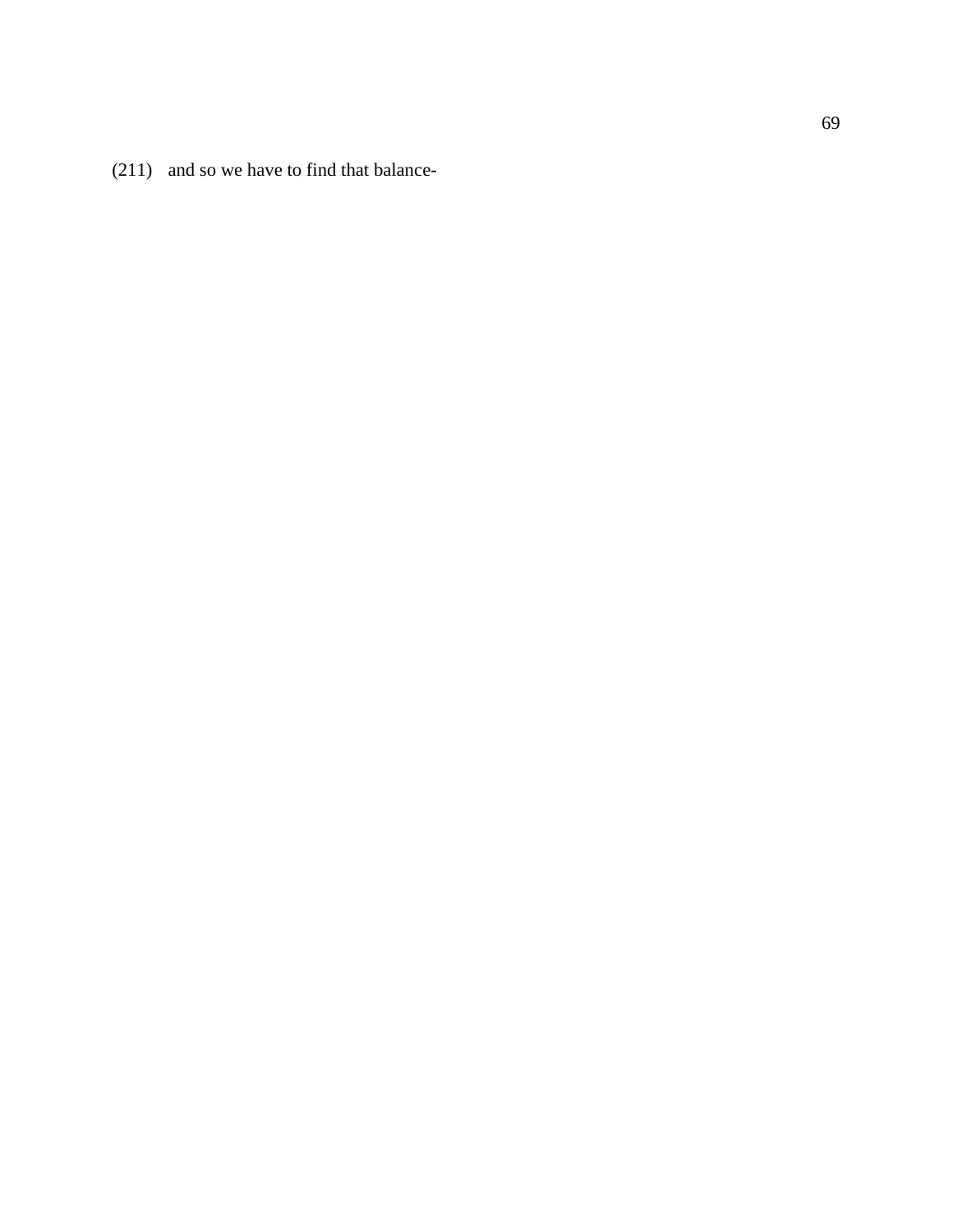#### **Appendix I: Narrative Excerpt 3**

Narrative excerpt 3: Data Set Seven (DS7)

Theme: Teaching the whole student

Bar-on's categories and sub-categories for Data Set 7 Conversation Circle session:

- Interpersonal (social awareness and interpersonal relationship)
	- O Social Responsibility: to identify with one's social group and cooperate with others
	- Empathy: to be aware of and understand how others feel
- (1) **A**: I actually had a student that something similar like this happened to him when Chile had an earthquake.
- (2) He was a very good student to begin with but he missed four classes, and you can't miss more than 6,
- (3) and so I told him that you didn't tell me about the first two but I knew what was happening
- (4) and then he had asked permission for the other two,
- (5) so I told him I would only count one of his four absences.
- (6) I mean, I can be a bitch, but you know in this situation.
- (7) I could see how this could happen to me, and that is how I would want my teacher to respond.
- (8) He did his work and he ultimately he got an A- in the class.
- (9) **G**: I wouldn't have any problem excusing these absences.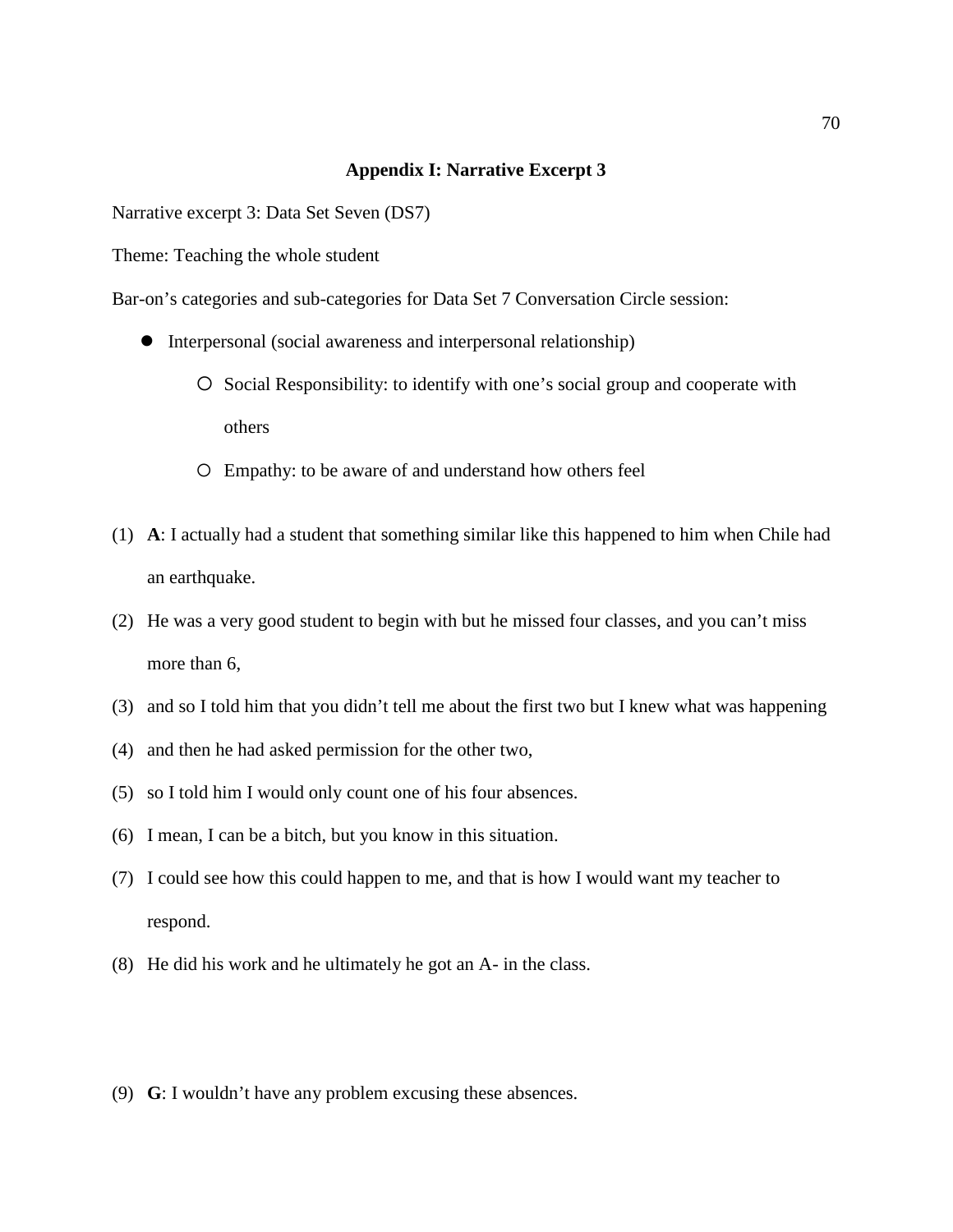- (10) In fact, someone would have to argue with me to make me…
- (11) I'm with you, and I had a student in a similar situation-
- (12) **G**: students have lives outside of our classes.
- (13) I have a student right now who is going through something and she spoke with me-
- (14) **A**: Yeah, it depends on the student. I've had students take advantage of me.
- (15) But it's something I have honed over time that I try to have an awareness about,
- (16) [it's] the student that helps me decide-
- (17) **D**: In our field, do we have to be even more socially responsible because we are ESL teachers?
- (18) **I**: I am not sure that ESL has so much affect on it. I think just being a teacher.
- (19) You have to know our students have lives and other priorities. Just being human.
- (20) You have to know that your class is not the center of the universe.
- (21) I think it's being understanding, and as a teacher you have to choose your battles
- (22) and you and your class cannot compete with some of those other priorities-
- (23) **H**: But I think a lot of it is because we are ESL teachers...
- (24) because as ESL teachers, we are better positioned with smaller class sizes,
- (25) and because we are teachers in a smaller program
- (26) and have more opportunities to relate to our students, see our students daily,
- (27) and know our students better through various avenues, tutoring and more,
- (28) and what is going on with them-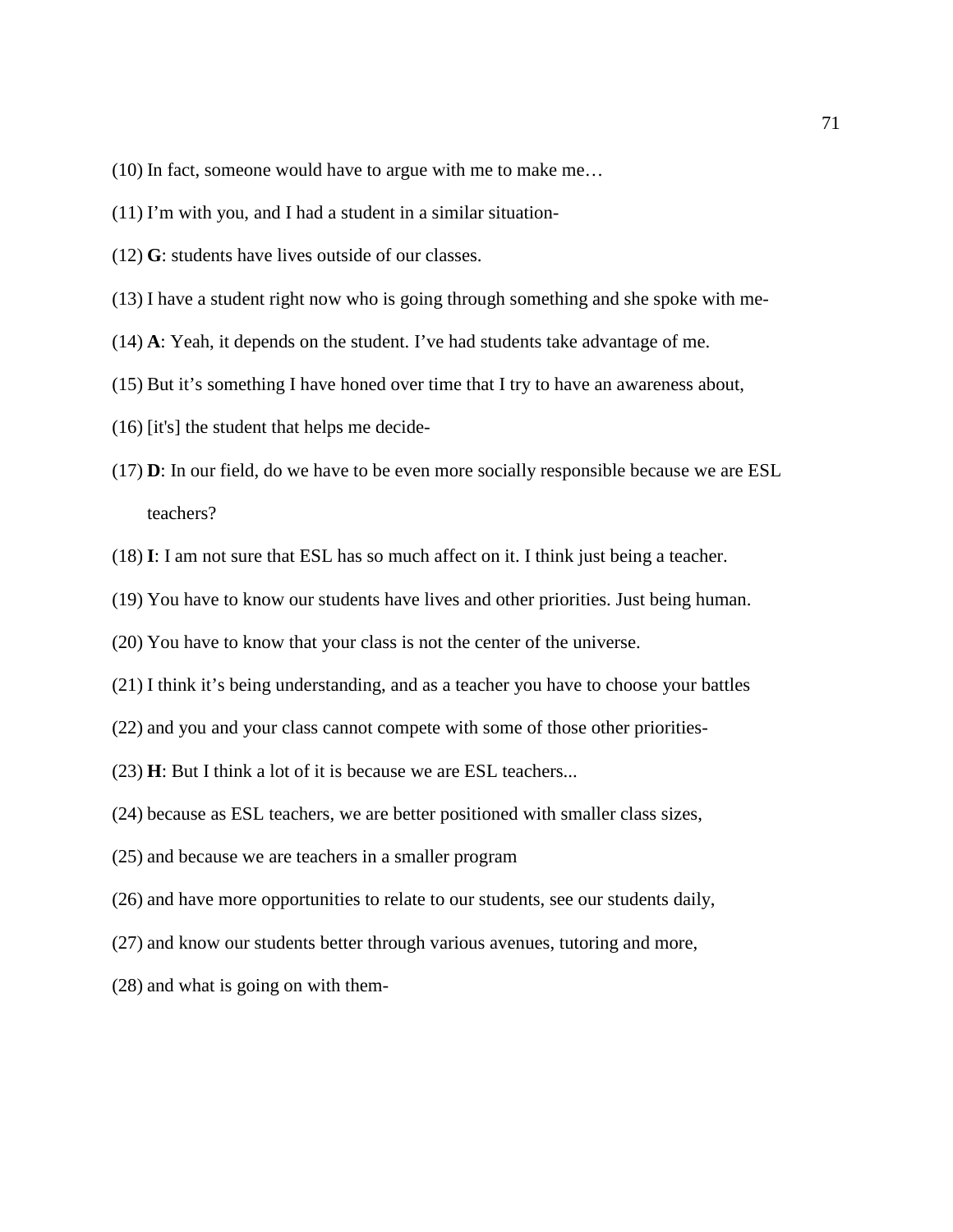- (29) **A**: Yes, and that for me, I actually think I have become more socially responsible because I am an ESL teacher
- (30) because I had ...ok, well first of all, I started my ESL teaching in Korea
- (31) and I had to be super socially responsible there because I didn't want to step on any toes.
- (32) Ya know I didn't know customs and culture and history, but I learned it by teaching there,
- (33) and my first semester here I had five students from Korea,
- (34) and I knew what they needed from me,
- (35) and then I started having students from all these countries and cultures that I had never been exposed to,
- (36) and then I had my first Saudi woman, and that's a totally different culture than the Saudi male culture,
- (37) and so I have to know even so much more…
- (38) so you know, I need to know the customs, the basics
- (39) or otherwise I am not going to be able to be an effective ESL teacher.
- (40) **F**: I've been realizing too that's so important.
- (41) I am realizing that if you know what to expect from them, you learn better how to teach them,
- (42) and the other thing I was going to say too, that we should be the ones that are more socially responsible for our students,
- (43) because we may be the only teacher that can sympathize or empathize with our student because…
- (44) So i had a student that came to me this semester, and she was a good student,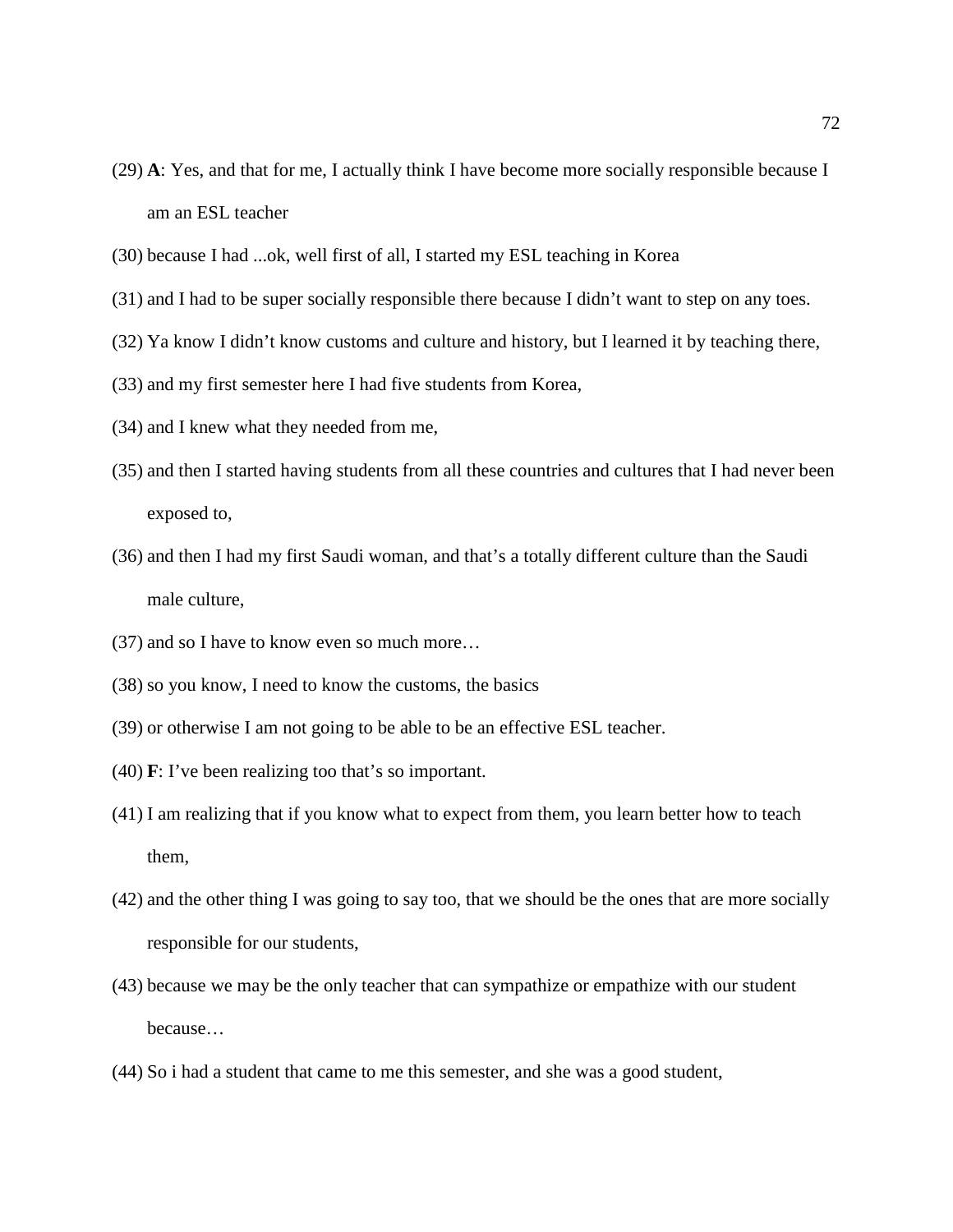- (45) so that may have had something to do with it how I handled her -
- (46) it was right after spring break and she had been in New York and didn't hand in her assignment on time,
- (47) but she came to me in class, and then she emailed with me
- (48) and I was like, yeah, that's fine, cause I remember when I was studying overseas,
- (49) I remember that I appreciated that from my teachers -
- (50) **I**: Maybe the reason I say that [that this is not specific to ESL]
- (51) is because I look at this example the same way I would look at any teacher at any school teaching students of any background and having foresight
- (52) or for example, having a student who has something personally going on,
- (53) and although this scenario is about a student's home country,
- (54) I look at it as any issue a student might be experiencing-
- (55) that causes the same consequences,
- (56) i.e. having to miss class or miss an assignment- outside of the classroom that must take priority,
- (57) and a teacher, in general, should be responding with compassion-
- (58) **A**: but I think that there are just some teachers that don't have that…
- (59) they just have no freakin' clue,
- (60) I don't know, they just don't get it, and I don't understand why they would even want to be teachers-
- (61) **G**: Well, here is one thing people say to me when they find out I am going [to school] to become an ESL teacher,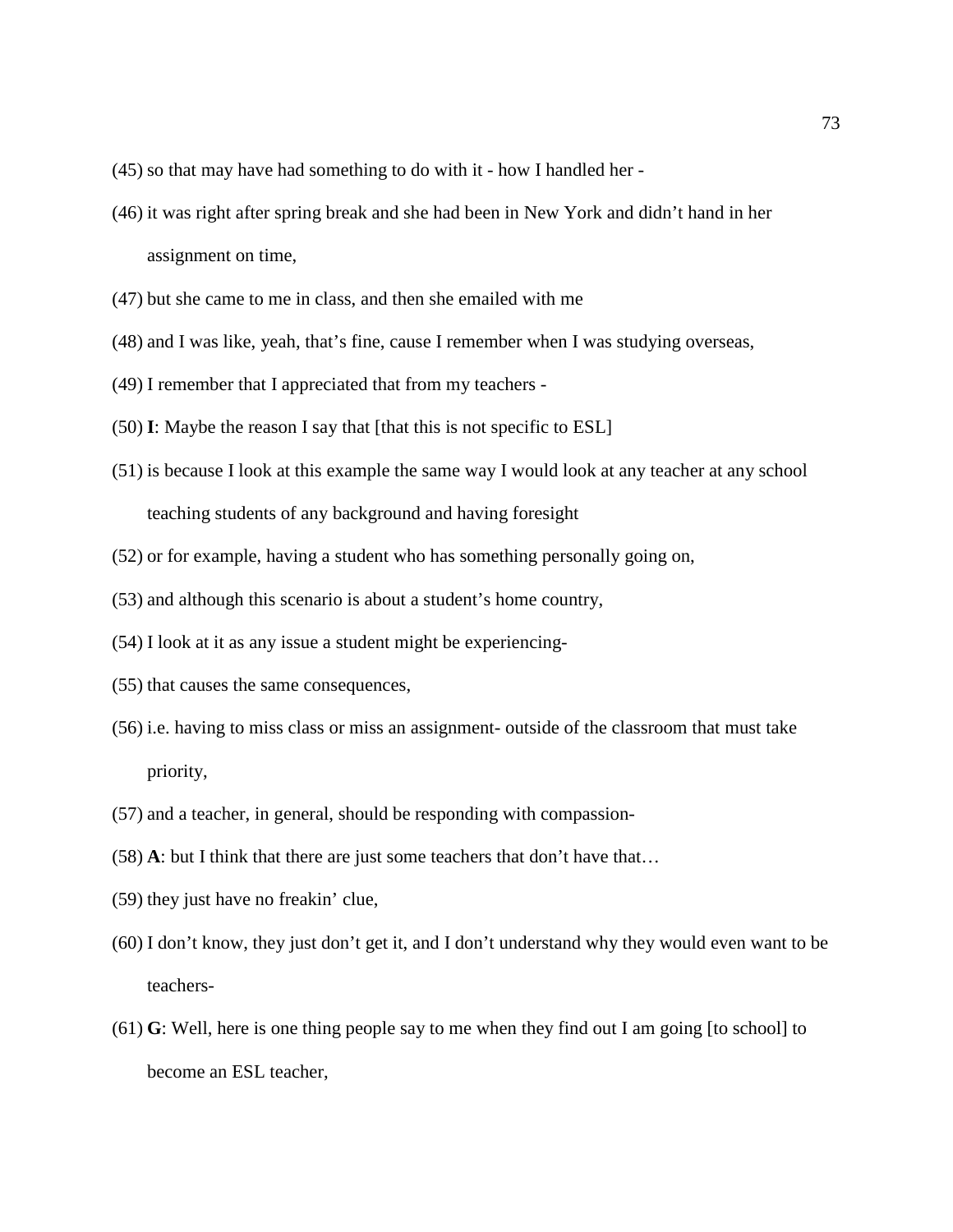- (62) well why do they even come to this country if they don't speak the language, [whole group of teachers sign and produce snippets of language that shows disappointment]
- (63) this was just said to me Saturday night at card club,
- (64) cause you know, I run with the older group [teacher laughs],
- (65) I just said well, they are here, so imagine if they didn't hire ESL teachers,
- (66) the regular teachers would be in charge of teaching them,
- (67) and most regular teachers wish there were more ESL teachers
- (68) because they don't understand what to do-
- (69) **A**: Yes i had that experience when my grandfather,
- (70) he made a racist remark by saying,
- (71) well I'm glad you're teaching them English because somebody has to-
- (72) **G**: Yes, when I was a para, I had a teacher say to me something like,
- (73) "yea, well I don't even know why they're here", and this was a regular ed teacher,
- (74) and I just think to myself, why do you even say that to me,
- (75) I mean you must know, that as an ESL teacher, I wouldn't agree with you,
- (76) I would point to some of that particular teacher's background is that she has no experiences outside of her small world,
- (77) but I don't think she really cares either because I know plenty of people like that…
- (78) with little background and experiences with other countries and customs, etcetera...
- (79) and they do not respond that way, and do not think that way...
- (80) they care-
- (81) **D**: i would say that she does not have this aspect of EI,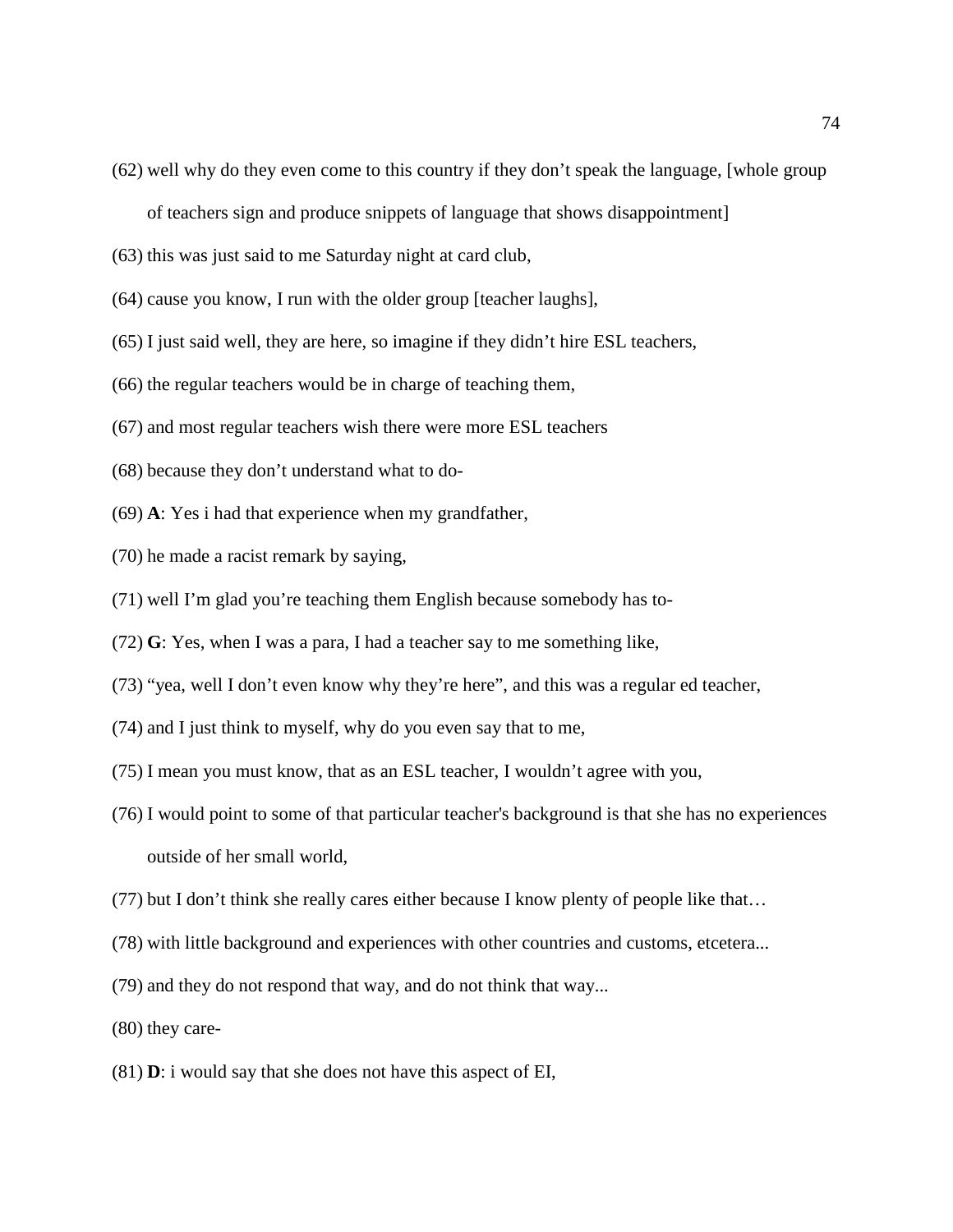- (82) interpersonal communication-
- (83) **I**: I've seen the same attitude, yes, i saw that too,
- (84) a teacher who was like that toward her African American kids when I was working at a Headstart,
- (85) she would say things like,
- (86) "These people" and she would talk about them like
- (87) "these people don't know how to appreciate things" and "these people so and so",
- (88) she was not an ESL teacher,
- (89) she talked about these 3 to 5 year olds like "he will end up in jail"-
- (90) **D**: what is the "us" and "them"-
- (91) **A**: why do white people always think they are better than other people-
- (92) **C**: because they don't realize how lucky they are, that they are freakishly lucky to be born privileged, in this country it's like winning the lottery, we don't do anything for it, we just are white and therefore have privilege
- (93) **A**: I lived in Korea, so I did experience being a minority,
- (94) but I will never be able to fully understand what it feels like to truly be a minority-
- (95) **C**: yea, it's like living in Japan, but the thing is,
- (96) is that you are the minority that everyone wants to talk to so it's different,
- (97) oh you speak English, I want to practice English with you-
- (98) **A**: But there were times when I just wished I was Korean, and I just fit in,
- (99) but I mean, you know...I have a sister, and her friend is going to school to be a teacher,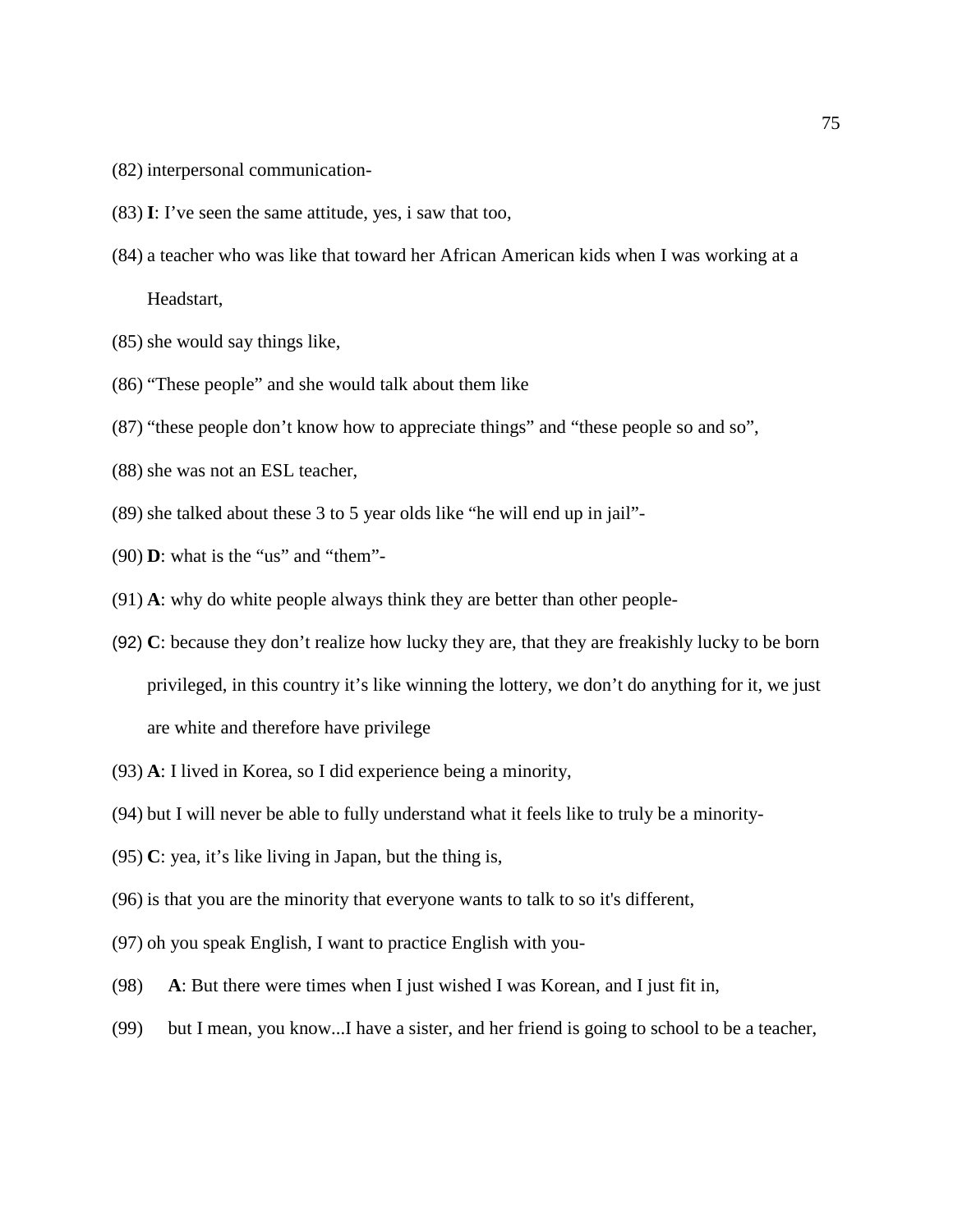- (100) and this soon-to-be-teacher does not believe that the Holocaust ever happened [audible gasp by all participants]...
- (101) we do not want that type of person becoming a teacher.
- (102) Do we want just ok teachers?
- (103) No, we want socially responsible teachers who have empathy,
- (104) but they are not going to get it if they are not exposed to different things, and actually,
- (105) funny, but that's where I lack empathy…
- (106) I lack it for the teachers that don't understand how to be [socially responsible and caring]
- (107) and can't even explain other cultures-
- (108) **I**: Right, for some people teaching is just a job-
- (109) **A**: yea, this is my life-
- (110) **D**: Yes, teaching is not like any other job I've ever had, this is a profession,
- (111) but it's also a lifestyle, and I love it because most of my colleagues feel this way about the work…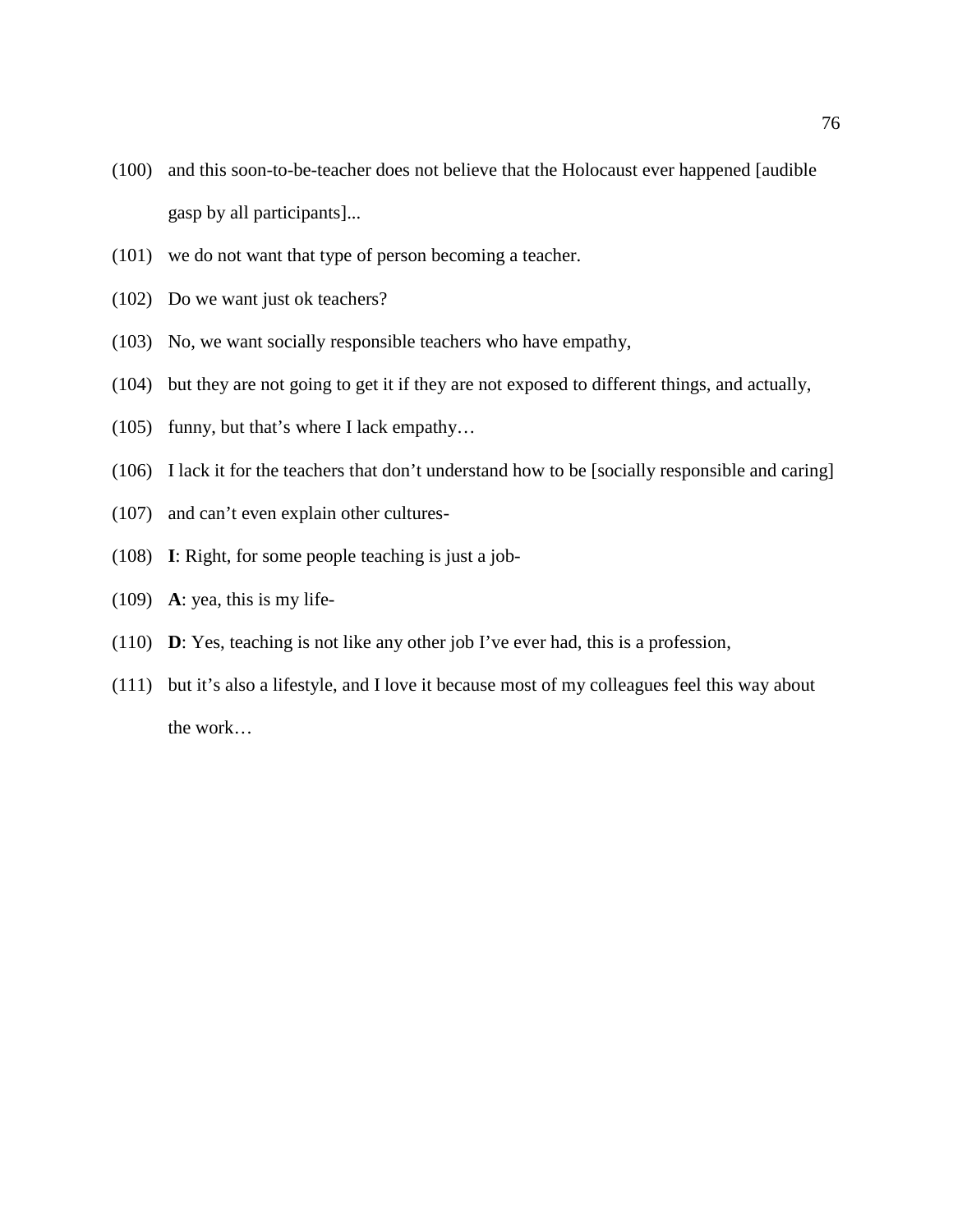#### **Appendix J: Participant Data Charts**

Participant Data Charts (Journal Data Only) Includes all coded words from teacher journals

**MM002** 

## **Teacher A / MM002**

80.0% 70.0% 60.0% ٠c 50.0% e 40.0% ۰s 30.0% 20.0% 10.0% 0.0%  $DS_1$  $DS_3$  $DS_4$  $DS_5$  $DS_6$  $DS_7$  $DS_8$ 





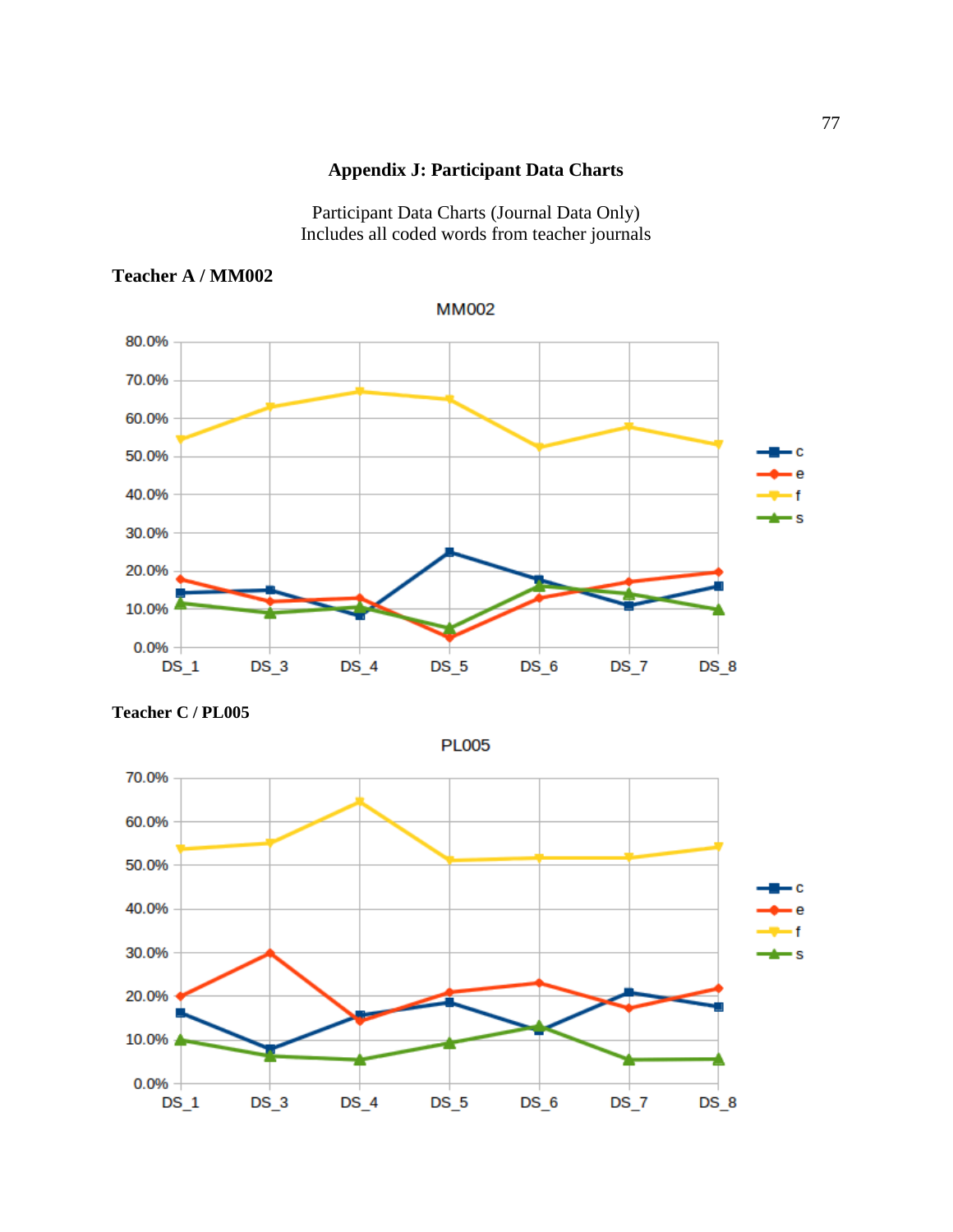

**Teacher F / TK004**

**Teacher G / KP003**



**KP003**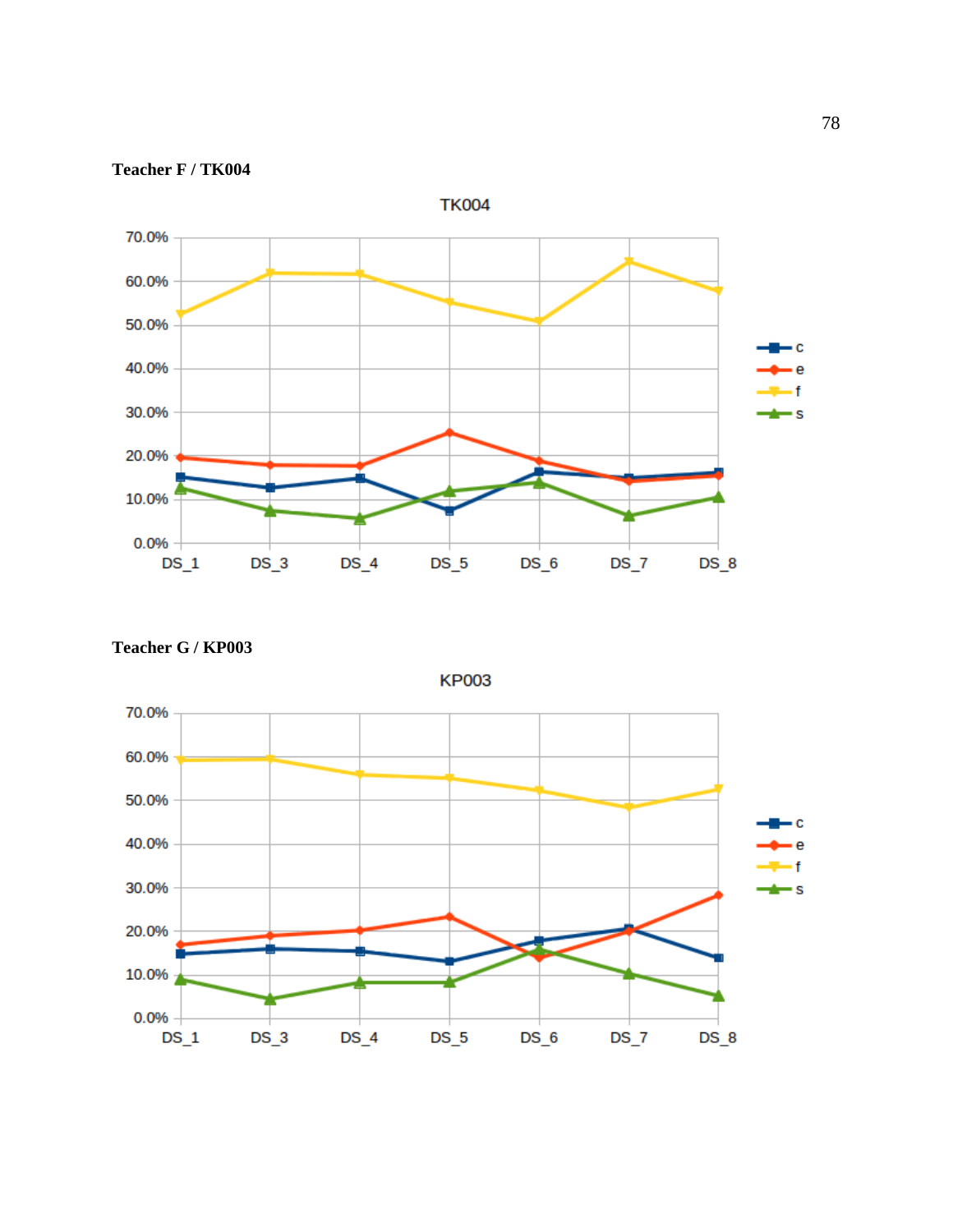



**Teacher I / SS006**

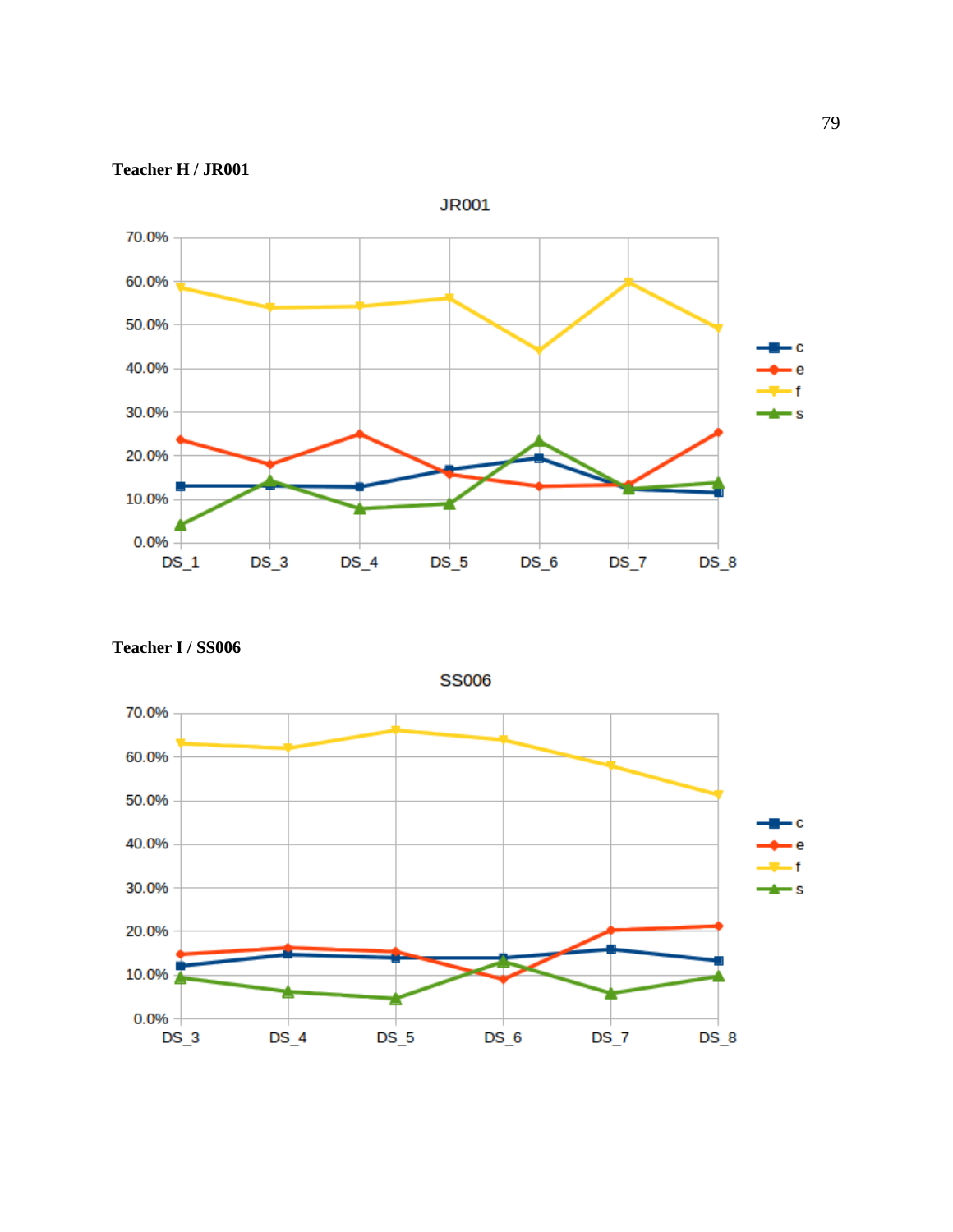

# **Appendix K: All Teachers - Averages**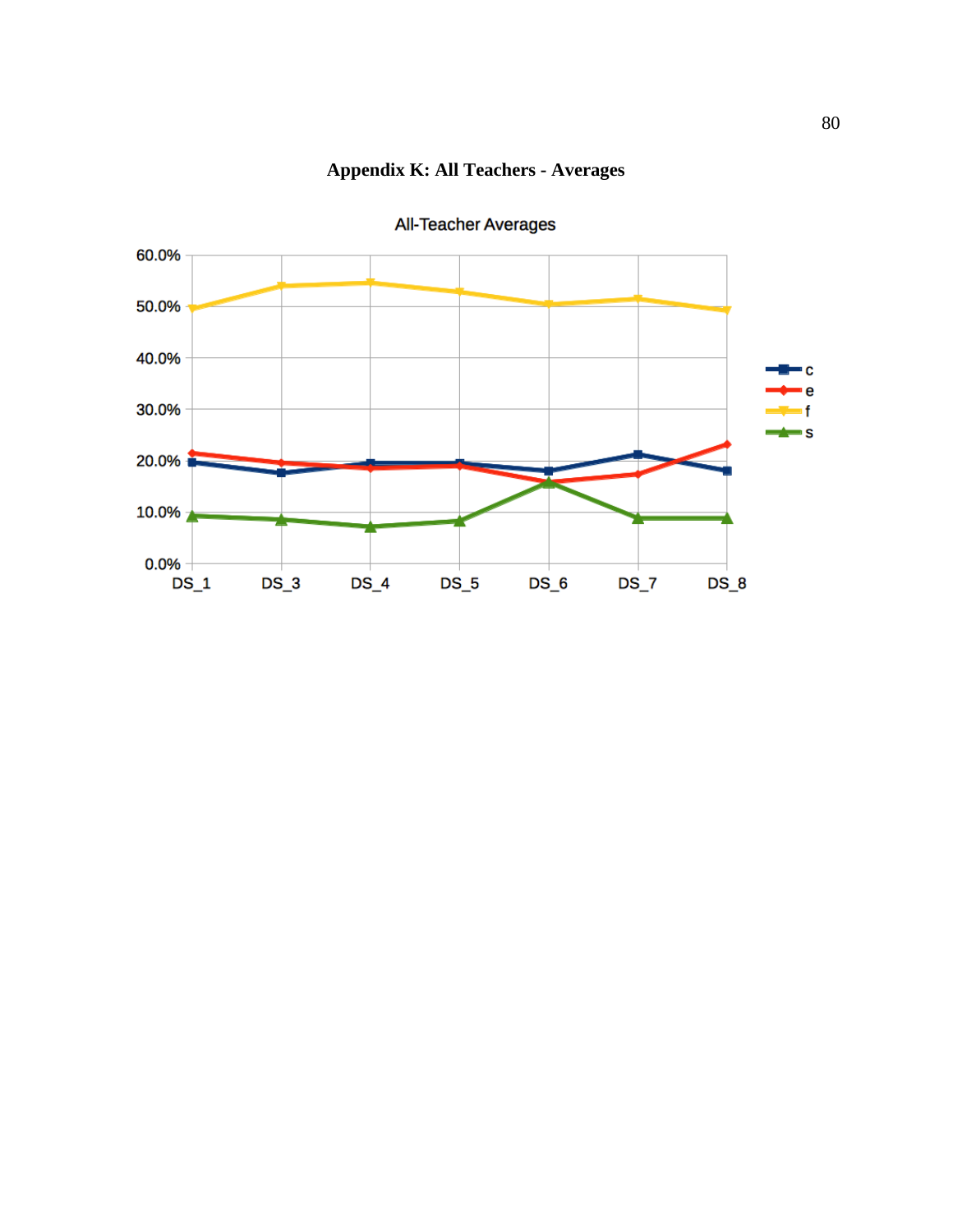# **Appendix L: Participant Data Table**

## Participant Journal Data Table

| Teacher        | Type                                                                                                                                                                                                                                                                                                                                                                                                                           | $DS_1$                   | $DS_3$           | $DS_4$           | $DS_5$         | $DS_6$      | $DS_7$         | $DS_8$           | <b>Total</b><br><b>Result</b> |
|----------------|--------------------------------------------------------------------------------------------------------------------------------------------------------------------------------------------------------------------------------------------------------------------------------------------------------------------------------------------------------------------------------------------------------------------------------|--------------------------|------------------|------------------|----------------|-------------|----------------|------------------|-------------------------------|
| H              | $\mathbf{C}$                                                                                                                                                                                                                                                                                                                                                                                                                   | 22                       | 25               | 18               | 15             | 15          | 12             | 15               | 122                           |
| <b>JR001</b>   | ${\bf e}$                                                                                                                                                                                                                                                                                                                                                                                                                      | 40                       | 34               | 35               | 14             | 10          | 13             | 33               | 179                           |
|                | $\mathbf f$                                                                                                                                                                                                                                                                                                                                                                                                                    | 99                       | 102              | 76               | 50             | 34          | 58             | 64               | 483                           |
|                | ${\bf S}$                                                                                                                                                                                                                                                                                                                                                                                                                      | $\overline{7}$           | 27               | 11               | 8              | 18          | 12             | 18               | 101                           |
|                | $\mathbf u$                                                                                                                                                                                                                                                                                                                                                                                                                    | $\mathbf{1}$             | $\mathbf{1}$     |                  | $\overline{c}$ |             | $\overline{c}$ |                  | $6 \overline{6}$              |
| G              | $\mathbf{C}$                                                                                                                                                                                                                                                                                                                                                                                                                   | 28                       | 32               | 26               | 14             | 27          | 32             | 24               | 183                           |
| <b>KP003</b>   | $\mathbf e$                                                                                                                                                                                                                                                                                                                                                                                                                    | 32                       | 38               | 34               | 25             | 21          | 31             | 49               | 230                           |
|                | $\mathbf f$                                                                                                                                                                                                                                                                                                                                                                                                                    | 112                      | 119              | 94               | 59             | 79          | 75             | 91               | 629                           |
|                | ${\bf S}$                                                                                                                                                                                                                                                                                                                                                                                                                      | 17                       | 9                | 14               | 9              | 24          | 16             | 9                | 98                            |
|                | u                                                                                                                                                                                                                                                                                                                                                                                                                              |                          | $\overline{2}$   |                  |                |             | $\,1$          |                  | $\overline{\mathbf{3}}$       |
| $\overline{A}$ | $\mathbf c$                                                                                                                                                                                                                                                                                                                                                                                                                    | 16                       | 15               | $\overline{7}$   | 10             | 22          | $\overline{7}$ | 13               | 90                            |
| <b>MM002</b>   | $\mathbf e$                                                                                                                                                                                                                                                                                                                                                                                                                    | 20                       | 12               | 11               | $\mathbf{1}$   | 16          | 11             | 16               | 87                            |
|                | $\mathbf f$                                                                                                                                                                                                                                                                                                                                                                                                                    | 61                       | 63               | 57               | 26             | 65          | 37             | 43               | 352                           |
|                | ${\bf S}$                                                                                                                                                                                                                                                                                                                                                                                                                      | 13                       | 9                | 9                | $\overline{c}$ | 20          | 9              | $\boldsymbol{8}$ | 70                            |
|                | $\mathbf u$                                                                                                                                                                                                                                                                                                                                                                                                                    | $\overline{2}$           | $\mathbf{1}$     | $\mathbf{1}$     | $\mathbf{1}$   | $\mathbf 1$ |                | $\mathbf{1}$     | $\overline{7}$                |
| $\overline{C}$ | $\mathbf{C}$                                                                                                                                                                                                                                                                                                                                                                                                                   | 26                       | 10               | 23               | 8              | 11          | 23             | 25               | 126                           |
| <b>PL005</b>   | e                                                                                                                                                                                                                                                                                                                                                                                                                              | 32                       | 38               | 21               | 9              | 21          | 19             | 31               | 171                           |
|                | $\mathbf f$                                                                                                                                                                                                                                                                                                                                                                                                                    | 86                       | 70               | 95               | 22             | 47          | 57             | 77               | 454                           |
|                | ${\bf S}$                                                                                                                                                                                                                                                                                                                                                                                                                      | 16                       | $\boldsymbol{8}$ | $\boldsymbol{8}$ | $\overline{4}$ | 12          | 6              | $\boldsymbol{8}$ | 62                            |
|                | u                                                                                                                                                                                                                                                                                                                                                                                                                              |                          | $\mathbf{1}$     |                  |                |             | 5              | $\mathbf{1}$     | $\overline{7}$                |
| I              | $\mathbf{C}$                                                                                                                                                                                                                                                                                                                                                                                                                   | Participant              | 18               | 19               | 9              | 17          | 11             | 15               | 89                            |
| <b>SS006</b>   | $\mathbf{e}$                                                                                                                                                                                                                                                                                                                                                                                                                   | did not                  | 22               | 21               | 10             | 11          | 14             | 24               | 102                           |
|                | $\mathbf f$                                                                                                                                                                                                                                                                                                                                                                                                                    | submit a                 | 94               | 80               | 43             | 78          | 40             | 58               | 393                           |
|                | ${\bf S}$                                                                                                                                                                                                                                                                                                                                                                                                                      | journal for<br>this data | 14               | 8                | $\overline{3}$ | 16          | $\overline{4}$ | 11               | 56                            |
|                | u                                                                                                                                                                                                                                                                                                                                                                                                                              | set                      | $\mathbf{1}$     | $\mathbf{1}$     |                |             |                | 5                | $\overline{7}$                |
| $\overline{F}$ | $\mathbf{C}$                                                                                                                                                                                                                                                                                                                                                                                                                   | 24                       | 17               | 21               | $\overline{5}$ | 20          | 19             | 23               | 129                           |
| <b>TK004</b>   | $\mathbf{e}% _{B}=\mathbf{e}_{B}+\mathbf{e}_{B}+\mathbf{e}_{B}+\mathbf{e}_{B}+\mathbf{e}_{B}+\mathbf{e}_{B}+\mathbf{e}_{B}+\mathbf{e}_{B}+\mathbf{e}_{B}+\mathbf{e}_{B}+\mathbf{e}_{B}+\mathbf{e}_{B}+\mathbf{e}_{B}+\mathbf{e}_{B}+\mathbf{e}_{B}+\mathbf{e}_{B}+\mathbf{e}_{B}+\mathbf{e}_{B}+\mathbf{e}_{B}+\mathbf{e}_{B}+\mathbf{e}_{B}+\mathbf{e}_{B}+\mathbf{e}_{B}+\mathbf{e}_{B}+\mathbf{e}_{B}+\mathbf{e}_{B}+\math$ | 31                       | 24               | 25               | 17             | 23          | 18             | 22               | 160                           |
|                | $\mathbf f$                                                                                                                                                                                                                                                                                                                                                                                                                    | 83                       | 83               | 87               | 37             | 62          | 82             | 82               | 516                           |
|                | ${\bf S}$                                                                                                                                                                                                                                                                                                                                                                                                                      | 20                       | 10               | 8                | 8              | 17          | 8              | 15               | 86                            |
| Total          |                                                                                                                                                                                                                                                                                                                                                                                                                                | 788                      | 899              | 810              | 411            | 687         | 622            | 781              | 4998                          |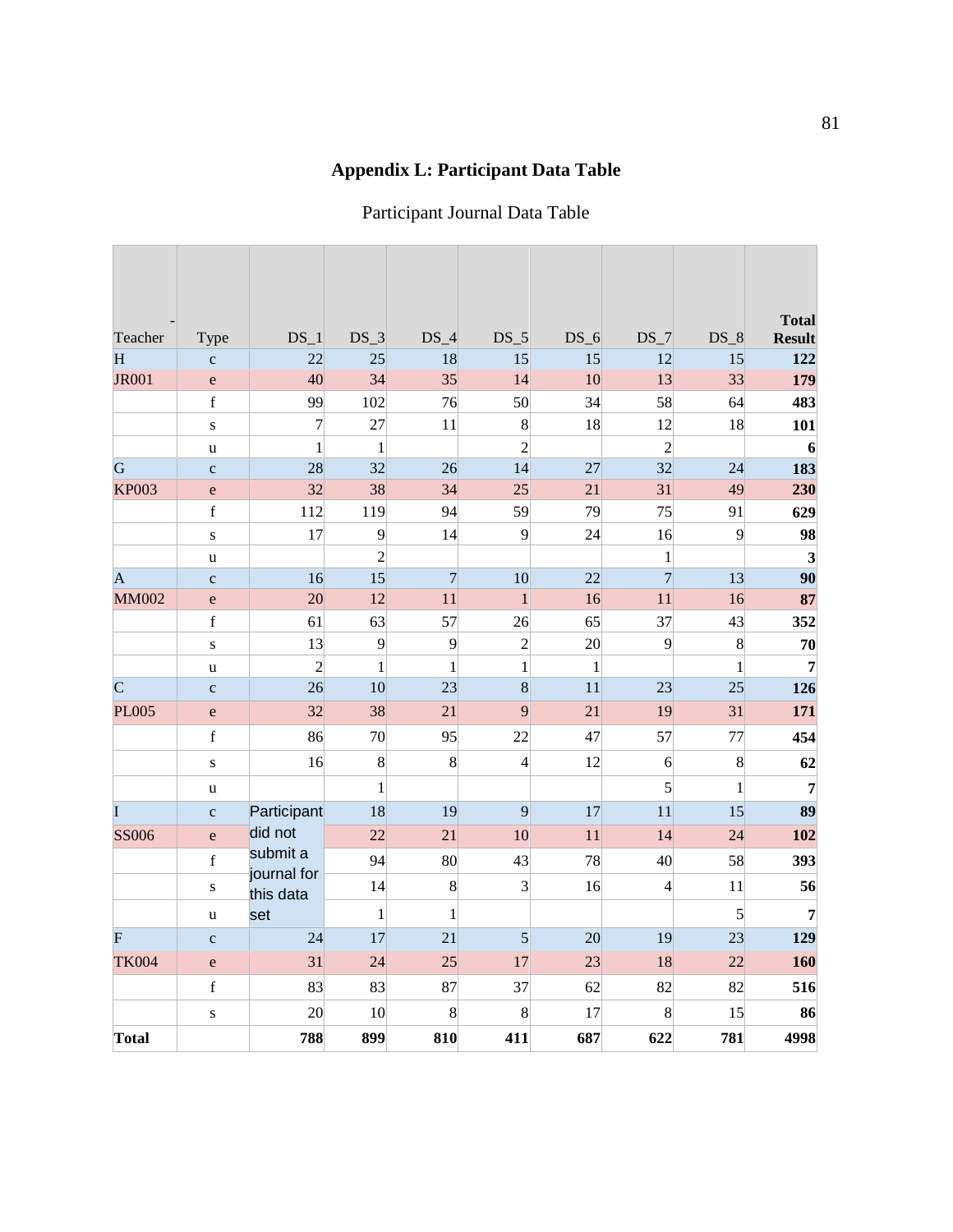| Teacher        | Type            | $DS_1$                                          | $DS_3$ | $DS_4$ | DS <sub>5</sub> | DS 6    | $DS_7$  | $DS_8$ |
|----------------|-----------------|-------------------------------------------------|--------|--------|-----------------|---------|---------|--------|
| H              | c               | 13.0%                                           | 13.2%  | 12.9%  | 16.9%           | 19.5%   | 12.4%   | 11.5%  |
| <b>JR001</b>   | <sub>l</sub> e  | 23.7%                                           | 18.0%  | 25.0%  | 15.7%           | 13.0%   | 13.4%   | 25.4%  |
|                | $\vert f \vert$ | 58.6%                                           | 54.0%  | 54.3%  | 56.2%           | 44.2%   | 59.8%   | 49.2%  |
|                | S               | 4.1%                                            | 14.3%  | 7.9%   | 9.0%            | 23.4%   | 12.4%   | 13.8%  |
|                | u               | 0.6%                                            | 0.5%   | 0.0%   | 2.2%            | 0.0%    | 2.1%    | 0.0%   |
| G              | c               | 14.8%                                           | 16.0%  | 15.5%  | 13.1%           | 17.9%   | 20.6%   | 13.9%  |
| <b>KP003</b>   | e               | 16.9%                                           | 19.0%  | 20.2%  | 23.4%           | 13.9%   | 20.0%   | 28.3%  |
|                | $\vert f \vert$ | 59.3%                                           | 59.5%  | 56.0%  | 55.1%           | 52.3%   | 48.4%   | 52.6%  |
|                | S               | 9.0%                                            | 4.5%   | 8.3%   | 8.4%            | 15.9%   | 10.3%   | 5.2%   |
|                | u               | 0.0%                                            | 1.0%   | 0.0%   | 0.0%            | 0.0%    | 0.6%    | 0.0%   |
| $\vert$ A      | c               | 14.3%                                           | 15.0%  | 8.2%   | 25.0%           | 17.7%   | 10.9%   | 16.0%  |
| <b>MM002</b>   | e               | 17.9%                                           | 12.0%  | 12.9%  | 2.5%            | 12.9%   | 17.2%   | 19.8%  |
|                | f               | 54.5%                                           | 63.0%  | 67.1%  | 65.0%           | 52.4%   | 57.8%   | 53.1%  |
|                | S               | 11.6%                                           | 9.0%   | 10.6%  | 5.0%            | 16.1%   | 14.1%   | 9.9%   |
|                | u               | 1.8%                                            | 1.0%   | 1.2%   | 2.5%            | 0.8%    | 0.0%    | 1.2%   |
| $\overline{C}$ | c               | 16.3%                                           | 7.9%   | 15.6%  | 18.6%           | 12.1%   | 20.9%   | 17.6%  |
| <b>PL005</b>   | <sub>l</sub> e  | 20.0%                                           | 29.9%  | 14.3%  | 20.9%           | 23.1%   | 17.3%   | 21.8%  |
|                | $\vert f \vert$ | 53.8%                                           | 55.1%  | 64.6%  | 51.2%           | 51.6%   | 51.8%   | 54.2%  |
|                | S               | 10.0%                                           | 6.3%   | 5.4%   | 9.3%            | 13.2%   | 5.5%    | 5.6%   |
|                | u               | 0.0%                                            | 0.8%   | 0.0%   | 0.0%            | 0.0%    | 4.5%    | 0.7%   |
| I              | c               | Participant                                     | 12.1%  | 14.7%  | 13.8%           | 13.9%   | 15.9%   | 13.3%  |
| <b>SS006</b>   | e               | did not<br>submit a<br>journal for<br>this data | 14.8%  | 16.3%  | 15.4%           | 9.0%    | 20.3%   | 21.2%  |
|                | $\vert f \vert$ |                                                 | 63.1%  | 62.0%  | 66.2%           | 63.9%   | 58.0%   | 51.3%  |
|                | S               |                                                 | 9.4%   | 6.2%   | 4.6%            | 13.1%   | 5.8%    | 9.7%   |
| u              |                 | set                                             | 0.7%   | 0.8%   | $0.0\%$         | $0.0\%$ | $0.0\%$ | 4.4%   |
| $\mathbf F$    | c               | 15.2%                                           | 12.7%  | 14.9%  | 7.5%            | 16.4%   | 15.0%   | 16.2%  |
| <b>TK004</b>   | e               | 19.6%                                           | 17.9%  | 17.7%  | 25.4%           | 18.9%   | 14.2%   | 15.5%  |
|                | $\mathbf{f}$    | 52.5%                                           | 61.9%  | 61.7%  | 55.2%           | 50.8%   | 64.6%   | 57.7%  |
|                | S               | 12.7%                                           | 7.5%   | 5.7%   | 11.9%           | 13.9%   | 6.3%    | 10.6%  |

# **Appendix M: Data as Percentages**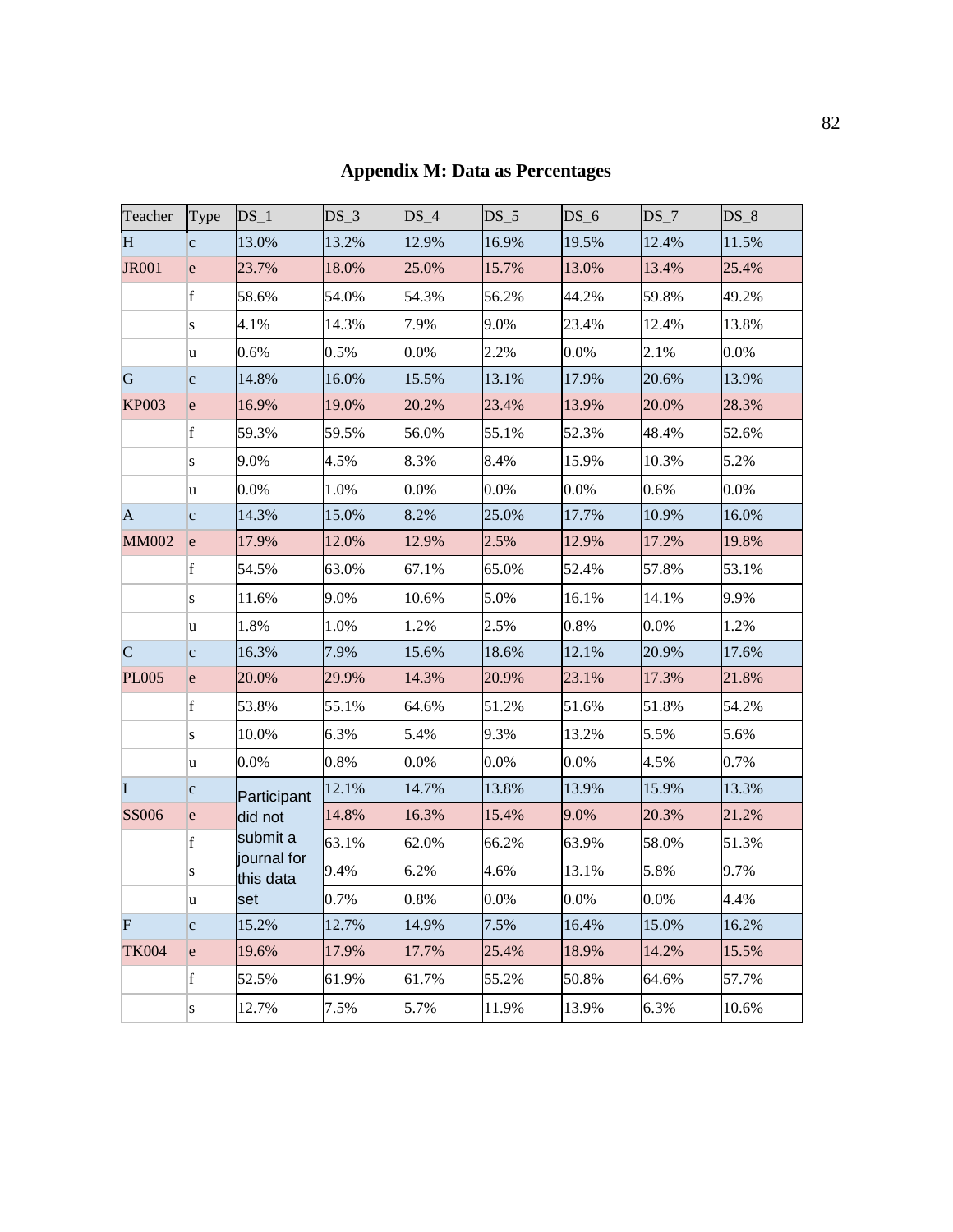